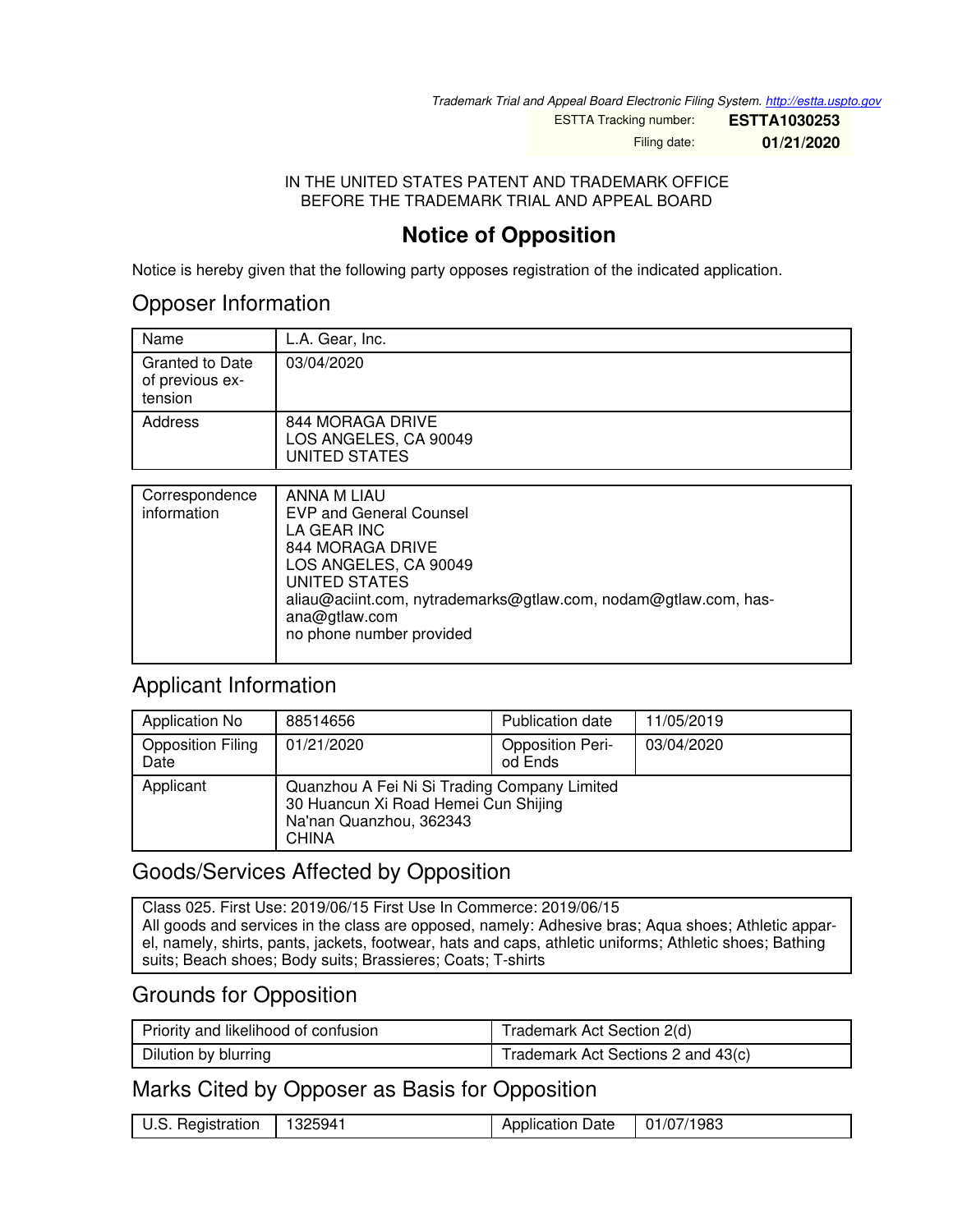| No.                      |                                                                                |                                 |             |
|--------------------------|--------------------------------------------------------------------------------|---------------------------------|-------------|
| <b>Registration Date</b> | 03/19/1985                                                                     | <b>Foreign Priority</b><br>Date | <b>NONE</b> |
| <b>Word Mark</b>         | L. A. GEAR                                                                     |                                 |             |
| Design Mark              |                                                                                |                                 |             |
|                          |                                                                                |                                 |             |
|                          |                                                                                |                                 |             |
|                          |                                                                                |                                 |             |
|                          | M. Sear                                                                        |                                 |             |
|                          |                                                                                |                                 |             |
|                          |                                                                                |                                 |             |
|                          |                                                                                |                                 |             |
|                          |                                                                                |                                 |             |
| Description of           | <b>NONE</b>                                                                    |                                 |             |
| Mark                     |                                                                                |                                 |             |
| Goods/Services           | Class 025. First use: First Use: 1982/12/10 First Use In Commerce: 1982/12/10  |                                 |             |
|                          | Shoes, Shirts, Skirts, Shorts, Pants, Dresses, Jackets and Jumpsuits           |                                 |             |
| U.S. Registration        | 5937037                                                                        | <b>Application Date</b>         | 05/29/2019  |
| No.                      |                                                                                |                                 |             |
| <b>Registration Date</b> | 12/17/2019                                                                     | <b>Foreign Priority</b><br>Date | <b>NONE</b> |
|                          |                                                                                |                                 |             |
| <b>Word Mark</b>         | L.A. GEAR                                                                      |                                 |             |
| Design Mark              |                                                                                |                                 |             |
|                          |                                                                                |                                 |             |
|                          |                                                                                |                                 |             |
|                          |                                                                                |                                 |             |
|                          |                                                                                |                                 |             |
|                          |                                                                                | GEAR                            |             |
|                          |                                                                                |                                 |             |
|                          |                                                                                |                                 |             |
|                          |                                                                                |                                 |             |
| Description of<br>Mark   | <b>NONE</b>                                                                    |                                 |             |
| Goods/Services           | Class 025. First use: First Use: 1982/12/10 First Use In Commerce: 1982/12/10  |                                 |             |
|                          | Footwear; Athletic apparel, namely, shirts, pants, jackets, footwear, hats and |                                 |             |
|                          | caps, athletic uniforms                                                        |                                 |             |
|                          | 1815958                                                                        |                                 | 04/30/1992  |
| U.S. Registration<br>No. |                                                                                | <b>Application Date</b>         |             |

Word Mark LA GEAR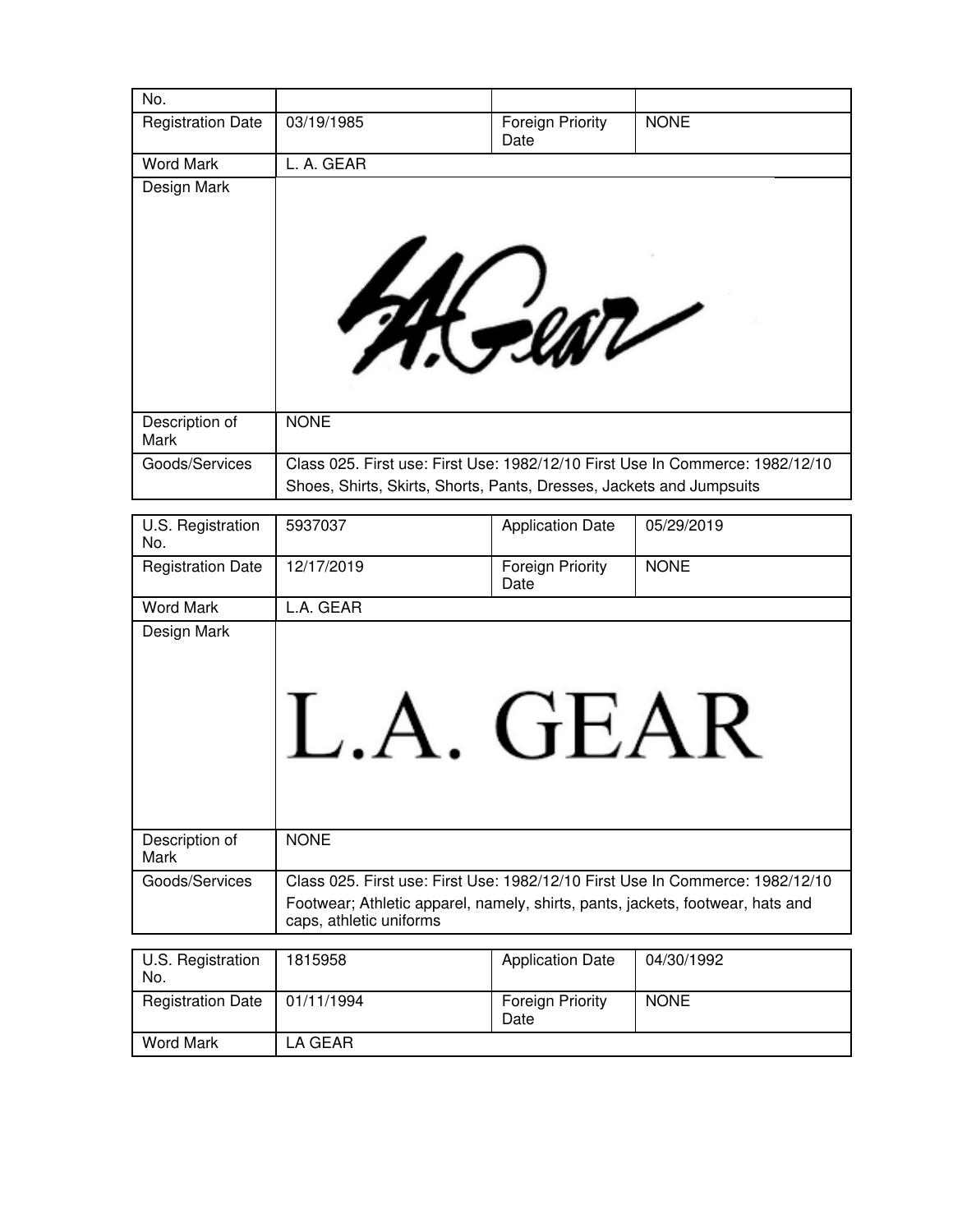| Design Mark            | $\boldsymbol{\nu}$<br>GEAR                                                                                                                                                           |
|------------------------|--------------------------------------------------------------------------------------------------------------------------------------------------------------------------------------|
| Description of<br>Mark | <b>NONE</b>                                                                                                                                                                          |
| Goods/Services         | Class 025. First use: First Use: 1992/02/03 First Use In Commerce: 1992/02/03                                                                                                        |
|                        | footwear and apparel products for men, women and children; namely, shoes,<br>pants, shorts, shirts, blouses, jackets, overalls, warm-up suits, socks, hats, leo-<br>tards and tights |

| U.S. Registration<br>No. | 3844628                                                                                   | <b>Application Date</b>         | 02/01/2010  |
|--------------------------|-------------------------------------------------------------------------------------------|---------------------------------|-------------|
| <b>Registration Date</b> | 09/07/2010                                                                                | <b>Foreign Priority</b><br>Date | <b>NONE</b> |
| <b>Word Mark</b>         | LA                                                                                        |                                 |             |
| Design Mark              |                                                                                           |                                 |             |
| Description of<br>Mark   | The mark consists of "L" with a stylized "A".                                             |                                 |             |
| Goods/Services           | Class 025. First use: First Use: 1992/02/03 First Use In Commerce: 1992/02/03<br>Footwear |                                 |             |
|                          |                                                                                           |                                 |             |

| U.S. Registration<br>No. | 2160298    | <b>Application Date</b> | 03/31/1997  |
|--------------------------|------------|-------------------------|-------------|
| <b>Registration Date</b> | 05/26/1998 | <b>Foreign Priority</b> | <b>NONE</b> |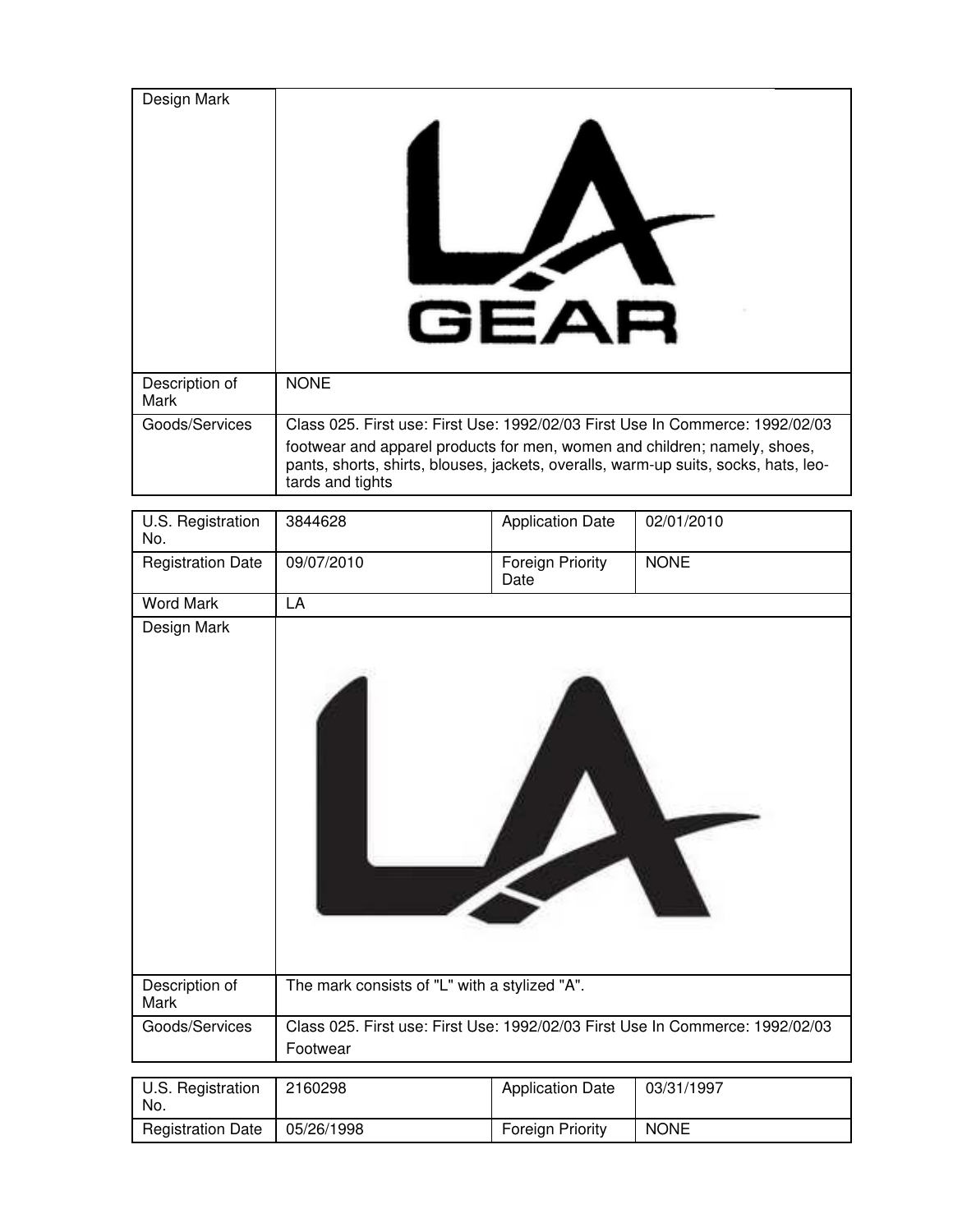|                        | Date                                                                                                                                                                                                                   |
|------------------------|------------------------------------------------------------------------------------------------------------------------------------------------------------------------------------------------------------------------|
| <b>Word Mark</b>       | LA                                                                                                                                                                                                                     |
| Design Mark            | 74                                                                                                                                                                                                                     |
| Description of<br>Mark | <b>NONE</b>                                                                                                                                                                                                            |
| Goods/Services         | Class 025. First use: First Use: 1997/02/00 First Use In Commerce: 1997/02/00                                                                                                                                          |
|                        | footwear[ and apparel products for men, women and children], namely, shoes [<br>, boots, pants, shorts, shirts, blouses, skirts, jackets, overalls, warm-up suits,<br>sweatshirts, socks, hats, leotards, and tights ] |

| U.S. Registration<br>No.                                                                                                                                                                                                                                                                                                                                                                                                                                                                                         | 3315339                                                                                                                                                                                                                       | <b>Application Date</b>                                         | 12/13/2006      |
|------------------------------------------------------------------------------------------------------------------------------------------------------------------------------------------------------------------------------------------------------------------------------------------------------------------------------------------------------------------------------------------------------------------------------------------------------------------------------------------------------------------|-------------------------------------------------------------------------------------------------------------------------------------------------------------------------------------------------------------------------------|-----------------------------------------------------------------|-----------------|
| <b>Registration Date</b>                                                                                                                                                                                                                                                                                                                                                                                                                                                                                         | 10/23/2007                                                                                                                                                                                                                    | Foreign Priority<br>Date                                        | <b>NONE</b>     |
| <b>Word Mark</b>                                                                                                                                                                                                                                                                                                                                                                                                                                                                                                 | LAGEAR.COM                                                                                                                                                                                                                    |                                                                 |                 |
| Design Mark                                                                                                                                                                                                                                                                                                                                                                                                                                                                                                      |                                                                                                                                                                                                                               | LAGEAR.COM                                                      |                 |
| Description of<br>Mark                                                                                                                                                                                                                                                                                                                                                                                                                                                                                           | <b>NONE</b>                                                                                                                                                                                                                   |                                                                 |                 |
| Goods/Services                                                                                                                                                                                                                                                                                                                                                                                                                                                                                                   | Class 025. First use: First Use: 2005/08/01 First Use In Commerce: 2005/08/01<br>Footwear<br>Class 035. First use: First Use: 2006/11/01 First Use In Commerce: 2006/11/01<br>On-line retail store services featuringfootwear |                                                                 |                 |
| $\mathbf{1} \times \mathbf{1} \times \mathbf{1} \times \mathbf{1} \times \mathbf{1} \times \mathbf{1} \times \mathbf{1} \times \mathbf{1} \times \mathbf{1} \times \mathbf{1} \times \mathbf{1} \times \mathbf{1} \times \mathbf{1} \times \mathbf{1} \times \mathbf{1} \times \mathbf{1} \times \mathbf{1} \times \mathbf{1} \times \mathbf{1} \times \mathbf{1} \times \mathbf{1} \times \mathbf{1} \times \mathbf{1} \times \mathbf{1} \times \mathbf{1} \times \mathbf{1} \times \mathbf{1} \times \mathbf{$ | 0.100100                                                                                                                                                                                                                      | $\mathbf{A}$ and $\mathbf{B}$ and $\mathbf{B}$ and $\mathbf{A}$ | <b>ALLAMOOO</b> |

| U.S. Registration   3163405 | <b>Application Date</b> | 11/11/2003 |
|-----------------------------|-------------------------|------------|
| No.                         |                         |            |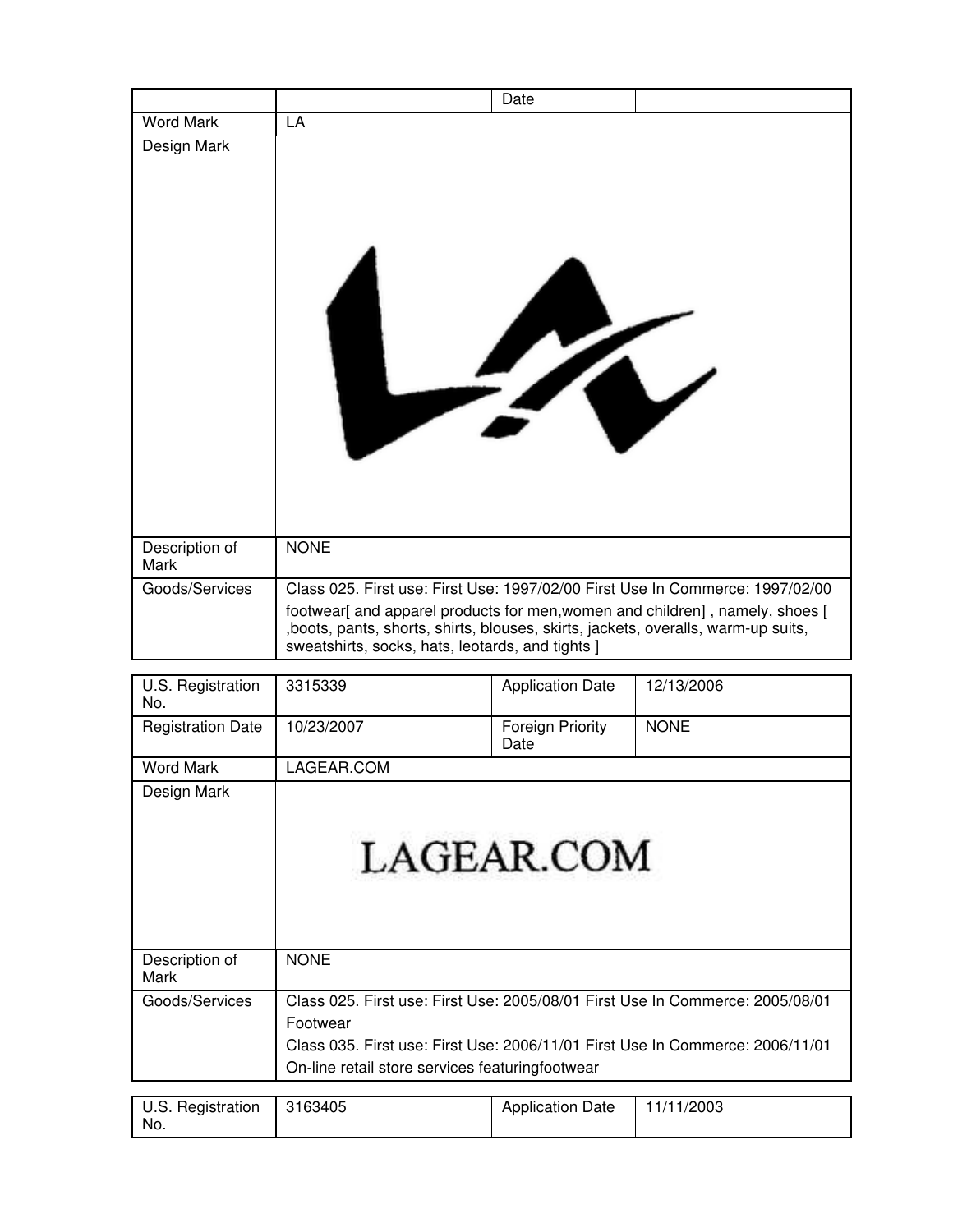| <b>Registration Date</b> | 10/24/2006                                                                    | <b>Foreign Priority</b><br>Date | <b>NONE</b>                                                                   |
|--------------------------|-------------------------------------------------------------------------------|---------------------------------|-------------------------------------------------------------------------------|
| <b>Word Mark</b>         | L.A. GEAR                                                                     |                                 |                                                                               |
| Design Mark              | L.A. GEAR                                                                     |                                 |                                                                               |
| Description of<br>Mark   | <b>NONE</b>                                                                   |                                 |                                                                               |
| Goods/Services           | Eyewear, namely eyeglasses, sunglasses, and reading glasses                   |                                 | Class 009. First use: First Use: 1996/01/00 First Use In Commerce: 1996/01/00 |
|                          |                                                                               |                                 |                                                                               |
| U.S. Registration<br>No. | 1813728                                                                       | <b>Application Date</b>         | 11/04/1991                                                                    |
| <b>Registration Date</b> | 12/28/1993                                                                    | Foreign Priority<br>Date        | <b>NONE</b>                                                                   |
| <b>Word Mark</b>         | L.A. GEAR                                                                     |                                 |                                                                               |
| Design Mark              |                                                                               |                                 |                                                                               |
| Description of<br>Mark   | <b>NONE</b>                                                                   |                                 |                                                                               |
| Goods/Services           | bags; namely, gym bags, [roll bags,] backpacks, duffle bags, tote bags, [belt |                                 | Class 018. First use: First Use: 1989/11/24 First Use In Commerce: 1989/11/24 |

bags] and overnight bags [(excluding traditional items of luggage and garment bags)]

| U.S. Registration<br>No. | 3818995    | <b>Application Date</b>         | 06/23/2008  |
|--------------------------|------------|---------------------------------|-------------|
| <b>Registration Date</b> | 07/13/2010 | <b>Foreign Priority</b><br>Date | <b>NONE</b> |
| Word Mark                | _.A. TECH  |                                 |             |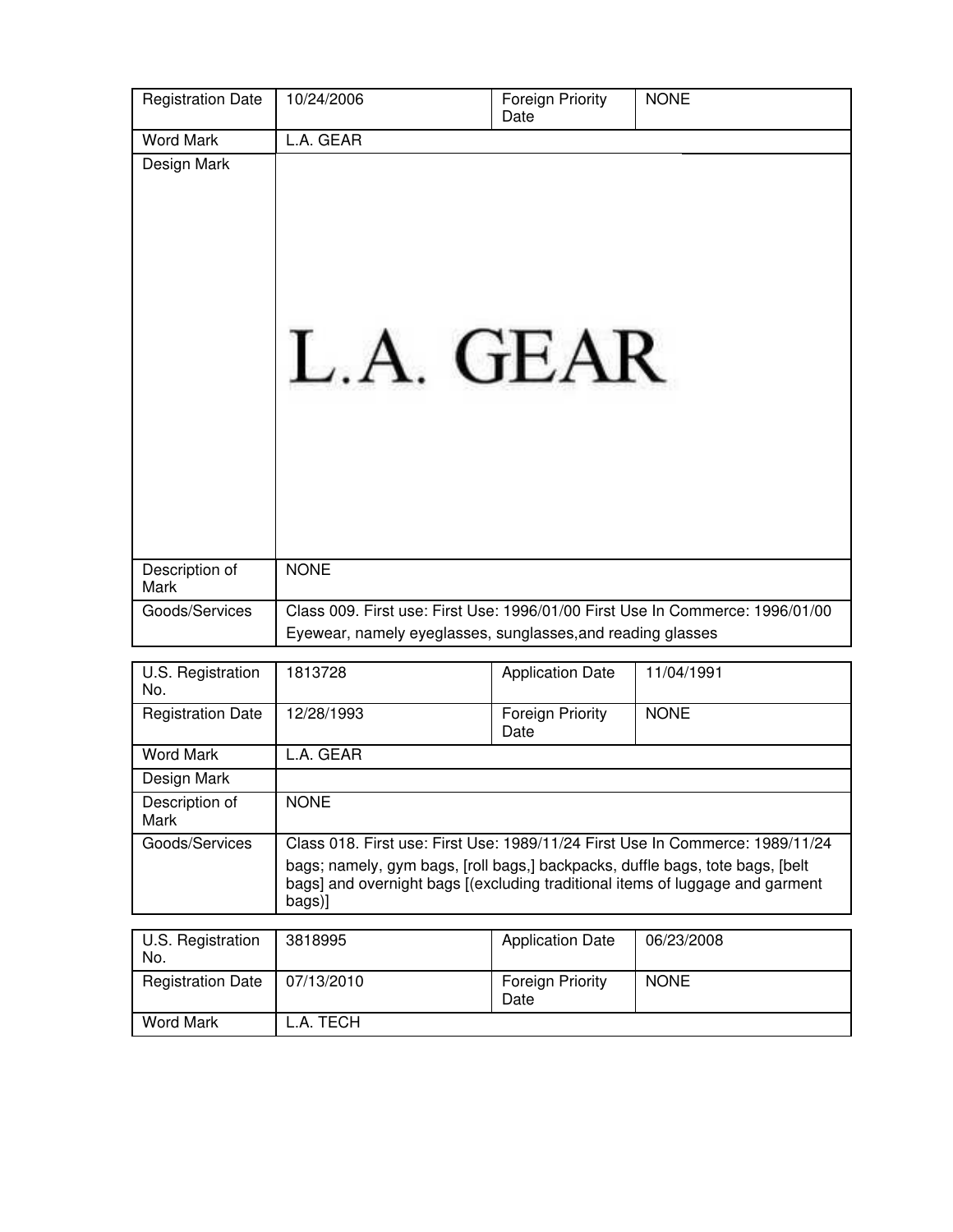| Design Mark              |                                                                                           |                                 |             |
|--------------------------|-------------------------------------------------------------------------------------------|---------------------------------|-------------|
| Description of<br>Mark   | <b>NONE</b>                                                                               |                                 |             |
| Goods/Services           | Class 025. First use: First Use: 2009/12/31 First Use In Commerce: 2009/12/31<br>Footwear |                                 |             |
|                          |                                                                                           |                                 |             |
| U.S. Registration<br>No. | 1822900                                                                                   | <b>Application Date</b>         | 05/24/1993  |
| <b>Registration Date</b> | 02/22/1994                                                                                | <b>Foreign Priority</b><br>Date | <b>NONE</b> |
| <b>Word Mark</b>         | L.A. LIGHTS                                                                               |                                 |             |

| Design Mark                   |                                                                                                                                                                                                                                                                                                     |
|-------------------------------|-----------------------------------------------------------------------------------------------------------------------------------------------------------------------------------------------------------------------------------------------------------------------------------------------------|
| Description of<br><b>Mark</b> | <b>NONE</b>                                                                                                                                                                                                                                                                                         |
| Goods/Services                | Class 025. First use: First Use: 1992/07/01 First Use In Commerce: 1992/07/01<br>footwear [ and apparel ] products for men, women and children; namely, shoes [<br>, pants, shorts, shirts, blouses, jackets, skirts, overalls, warm-up suits, sweat-<br>shirts, socks, hats, leotards and tights ] |

| U.S. Registration<br>No. | 909357                                                                        | <b>Application Date</b>         | 11/16/1992  |
|--------------------------|-------------------------------------------------------------------------------|---------------------------------|-------------|
| <b>Registration Date</b> | 08/01/1995                                                                    | <b>Foreign Priority</b><br>Date | <b>NONE</b> |
| Word Mark                | SOL.A.                                                                        |                                 |             |
| Design Mark              |                                                                               |                                 |             |
| Description of<br>Mark   | <b>NONE</b>                                                                   |                                 |             |
| Goods/Services           | Class 025. First use: First Use: 1993/03/05 First Use In Commerce: 1993/03/05 |                                 |             |
|                          | shoes                                                                         |                                 |             |

| U.S. Registration<br>No. | 4484414                    | <b>Application Date</b>         | 06/24/2013  |
|--------------------------|----------------------------|---------------------------------|-------------|
| <b>Registration Date</b> | 02/18/2014                 | <b>Foreign Priority</b><br>Date | <b>NONE</b> |
| Word Mark                | LOS ANGELES GEAR L.A. GEAR |                                 |             |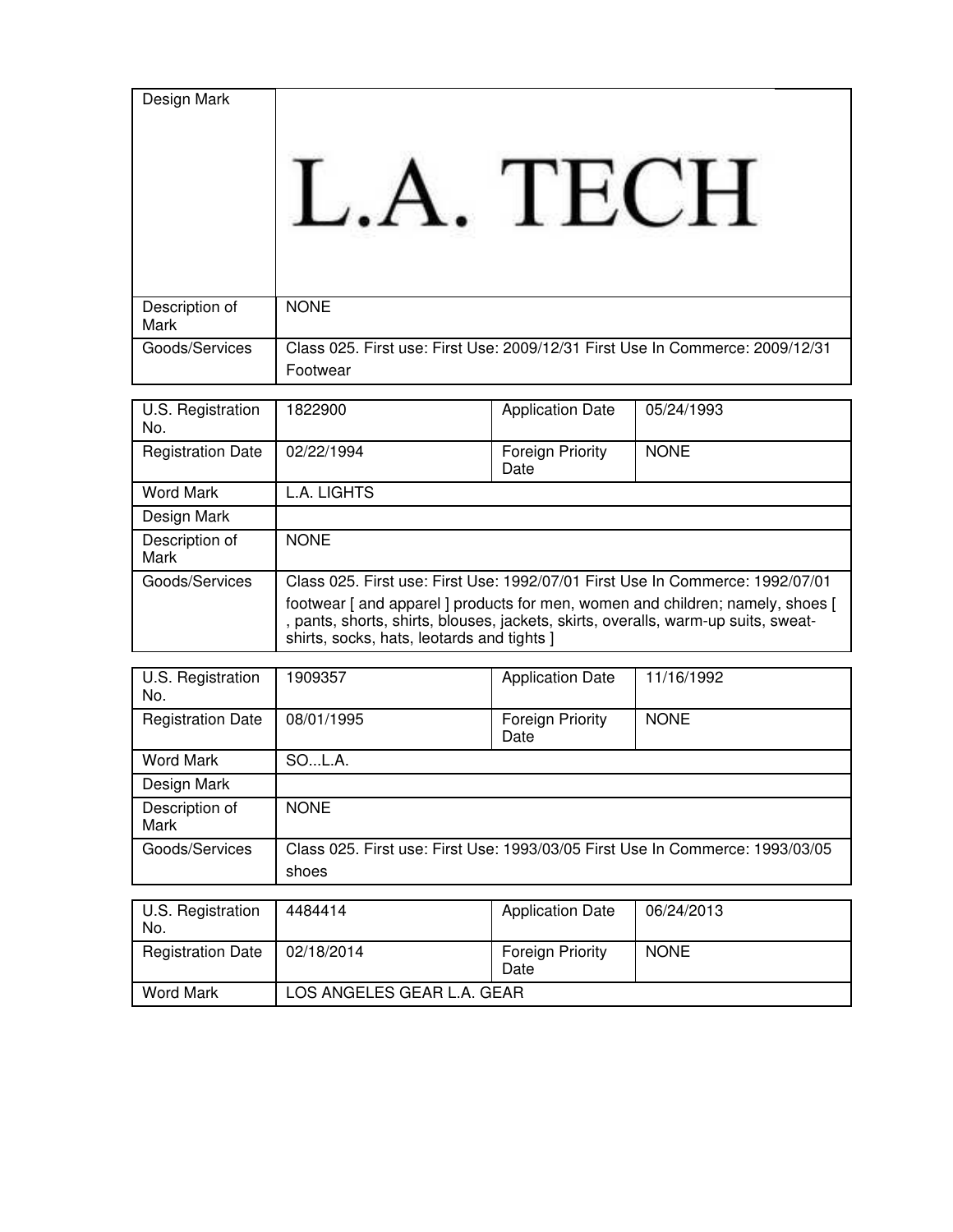| Design Mark            |                                                                                                                                                                                                                                                                                                                                                                                          |
|------------------------|------------------------------------------------------------------------------------------------------------------------------------------------------------------------------------------------------------------------------------------------------------------------------------------------------------------------------------------------------------------------------------------|
| Description of<br>Mark | The mark consists of a stylized depiction of a seal comprised of concentric<br>circles with a stylized depiction of a building and two palm trees inside the seal.<br>Around the top of the perimeter of theseal appears the wording "LOS<br>ANGELES" and around the bottom of the perimeter of the seal appears the<br>wording "GEAR". Across the seal appears the wording "L.A. GEAR". |
| Goods/Services         | Class 025. First use: First Use: 1987/07/01 First Use In Commerce: 1987/07/01<br>Footwear                                                                                                                                                                                                                                                                                                |

| Attachments | 73408426#TMSN.png(bytes)<br>88450571#TMSN.png(bytes)<br>74270774#TMSN.png( bytes )<br>77925036#TMSN.png(bytes)<br>75266551#TMSN.png(bytes)<br>76670303#TMSN.png(bytes)<br>78326235#TMSN.png(bytes)<br>77505901#TMSN.png(bytes)<br>85968531#TMSN.png(bytes)<br>Notice of Opposition - LA FITS.pdf(403243 bytes) |
|-------------|----------------------------------------------------------------------------------------------------------------------------------------------------------------------------------------------------------------------------------------------------------------------------------------------------------------|
|             |                                                                                                                                                                                                                                                                                                                |

| Signature | /aml/              |
|-----------|--------------------|
| Name      | <b>ANNA M LIAU</b> |
| Date      | 01/21/2020         |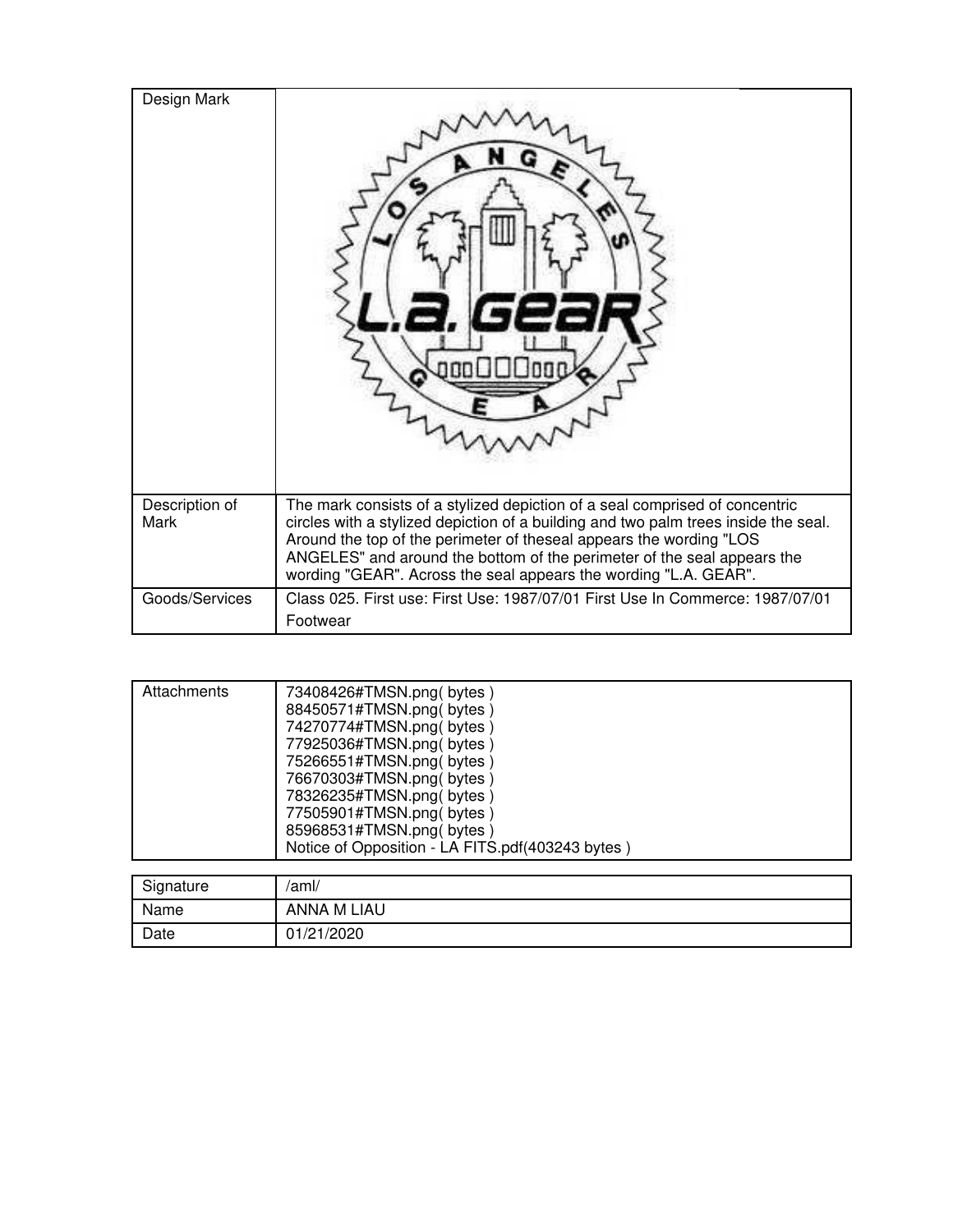#### **IN THE UNITED STATES PATENT AND TRADEMARK OFFICE BEFORE THE TRADEMARK TRIAL AND APPEAL BOARD**

#### **IN THE MATTER OF APPLICATION**

| Mark:                                          | LA.FITS                                      |  |                |  |
|------------------------------------------------|----------------------------------------------|--|----------------|--|
| Applicant:                                     | Quanzhou A Fei Ni Si Trading Company Limited |  |                |  |
| Ser. No.:                                      | 88/514656                                    |  |                |  |
| Filed:                                         | July 15, 2019                                |  |                |  |
| Published in                                   |                                              |  |                |  |
| the <b>Official Gazette</b> : November 5, 2019 |                                              |  |                |  |
|                                                |                                              |  |                |  |
| L.A. GEAR, INC.,                               |                                              |  |                |  |
|                                                |                                              |  |                |  |
|                                                | Opposer,                                     |  |                |  |
|                                                |                                              |  |                |  |
|                                                | V.                                           |  | Opposition No. |  |
|                                                |                                              |  |                |  |
|                                                | Quanzhou A Fei Ni Si Trading Company Limited |  |                |  |
|                                                |                                              |  |                |  |
| Applicant.                                     |                                              |  |                |  |
|                                                |                                              |  |                |  |

#### **NOTICE OF OPPOSITION**

 L.A. Gear, Inc., believing that it will be damaged by the registration of the mark shown in Application Serial No. 88/514656, and having previously been granted an extension of time to oppose the same, hereby opposes the registration thereof and alleges as follows:

1. Opposer L.A. Gear, Inc. ("Opposer") is a corporation duly organized and existing under the laws of the state of California, having a place of business at 844 Moraga Drive, Los Angeles, California 90049.

2. For many years, Opposer has been and now is engaged in the development and production of footwear and apparel products for men, women and children.

3. Opposer is the owner of all right, title, and interest in and to a family of famous "L.A." formative marks, including but not limited to the marks L.A. GEAR, L.A. & Design, SO…L.A., LAGEAR.COM, L.A. LIGHTS, L.A. TECH, which Opposer uses in interstate commerce on and in connection footwear and various other goods in International Class 25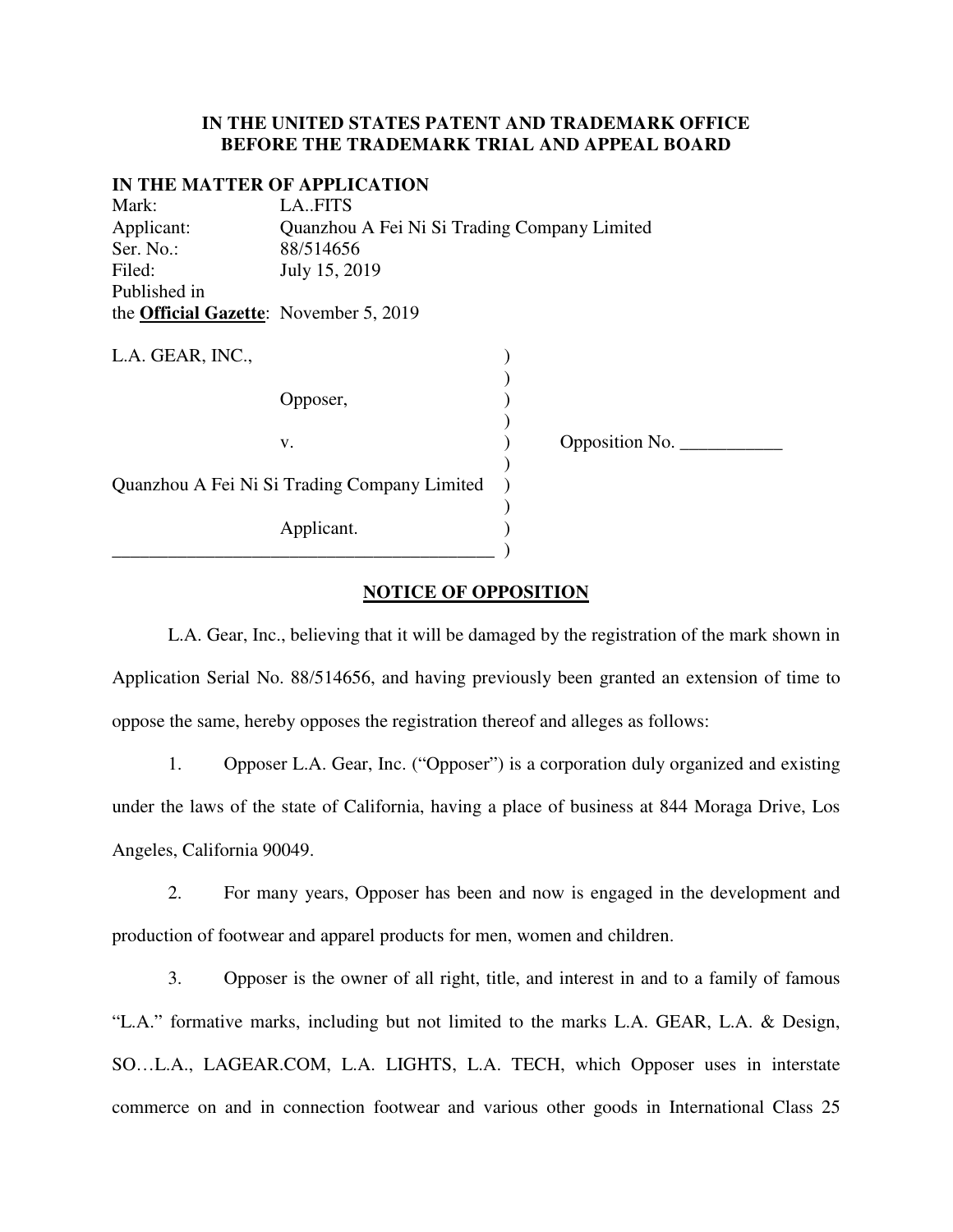(collectively, "Opposer's L.A. Marks")

4. Opposer's rights in Opposer's L.A. Marks have been recognized by the United States Patent and Trademark Office. A chart containing representative registrations for Opposer's L.A. Marks is attached hereto as **Exhibit A**. Status and title copies of all of the registrations listed in Exhibit A are attached hereto as **Exhibit B**.

5. Opposer's registrations are valid and subsisting, and Registration Nos. 1,325,941; 1,813,728; 1,815,958; 1,822,900; 1,909,357; 2,160,298; 3,163,405; 3,315,339 and 3,844,628, are incontestable. These registrations provide conclusive evidence of Opposer's ownership of Opposer's L.A. Marks, of the validity of the marks, and of Opposer's exclusive right to use the marks in commerce.

6. Opposer and/or its predecessors-in-interest adopted and first used the mark L.A. GEAR at least as early as 1982 in the United States, which is long prior to the filing date of Applicant's application.

7. Opposer and/or its predecessors have continuously used Opposer's L.A. Marks, in interstate commerce in connection with footwear, apparel and related goods and services.

8. During the time that Opposer has used Opposer's L.A. Marks, and in the course of becoming a famous and recognized brand for apparel and footwear, Opposer has expended substantially large sums of money to advertise and promote its various products and services under Opposer's L.A. Marks. As a result of such extensive advertising and promotion, Opposer's products and services sold and advertised under Opposer's L.A. Marks have acquired broad public and consumer recognition throughout the United States, enjoy valuable goodwill, and are now assets of considerable value to Opposer.

9. By virtue of Opposer's long, extensive and widespread use and extensive sales and promotion, consumers have become accustomed to associate Opposer's L.A. Marks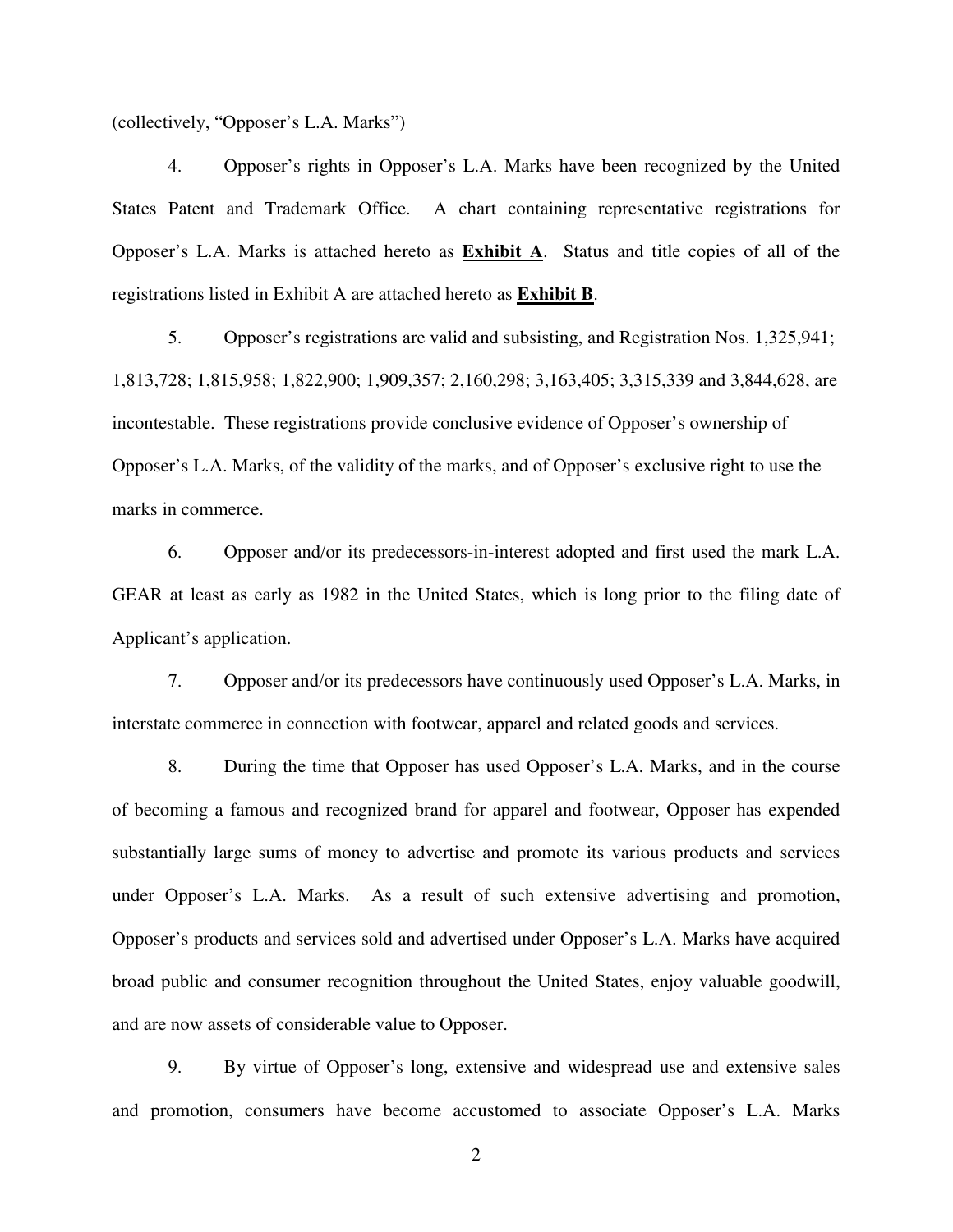exclusively with Opposer.

10. On information and belief, Applicant, Quanzhou A Fei Ni Si Trading Company Limited ("Applicant") is an limited liability company with an address at 30 Huancun Xi Road Hemei Cun Shijing, Na'nan Quanzhou CHINA 362343.

11. Notwithstanding Opposer's prior established rights in Opposer's L.A. Marks, Applicant filed an use based application Serial No. 88/514656 for the mark LA..FITS on, July 15, 2019, covering, "Adhesive bras; Aqua shoes; Athletic apparel, namely, shirts, pants, jackets, footwear, hats and caps, athletic uniforms; Athletic shoes; Bathing suits; Beach shoes; Body suits; Brassieres; Coats; T-shirts" in Class 25.

12. On information and belief, Applicant knew or had reason to know of Opposer's prior rights in Opposer's L.A. Marks, when Applicant filed its application for the mark LA..FITS.

13. Applicant's applied-for mark LA..FITS and Opposer's L.A. Marks are virtually identical in sound, appearance and commercial impression.

14. The goods for which Applicant has applied to register the mark LA..FITS are identical and/or closely related to the goods and/or services covered by Opposer's L.A. Marks.

15. On information and belief, Applicant's goods are or will be sold and advertised to the same customers as the goods and/or services provided by Opposer under Opposer's L.A. Marks.

16. In view of Opposer's prior use and registration of Opposer's L.A. Marks in connection with apparel, footwear and related goods and services, Applicant's use and registration of the applied-for mark LA..FITS in connection with overlapping goods is likely to cause confusion, mistake or deception by having the public erroneously assume or believe that the goods emanate from Opposer, or that they are endorsed, licensed, or sponsored by, affiliated

3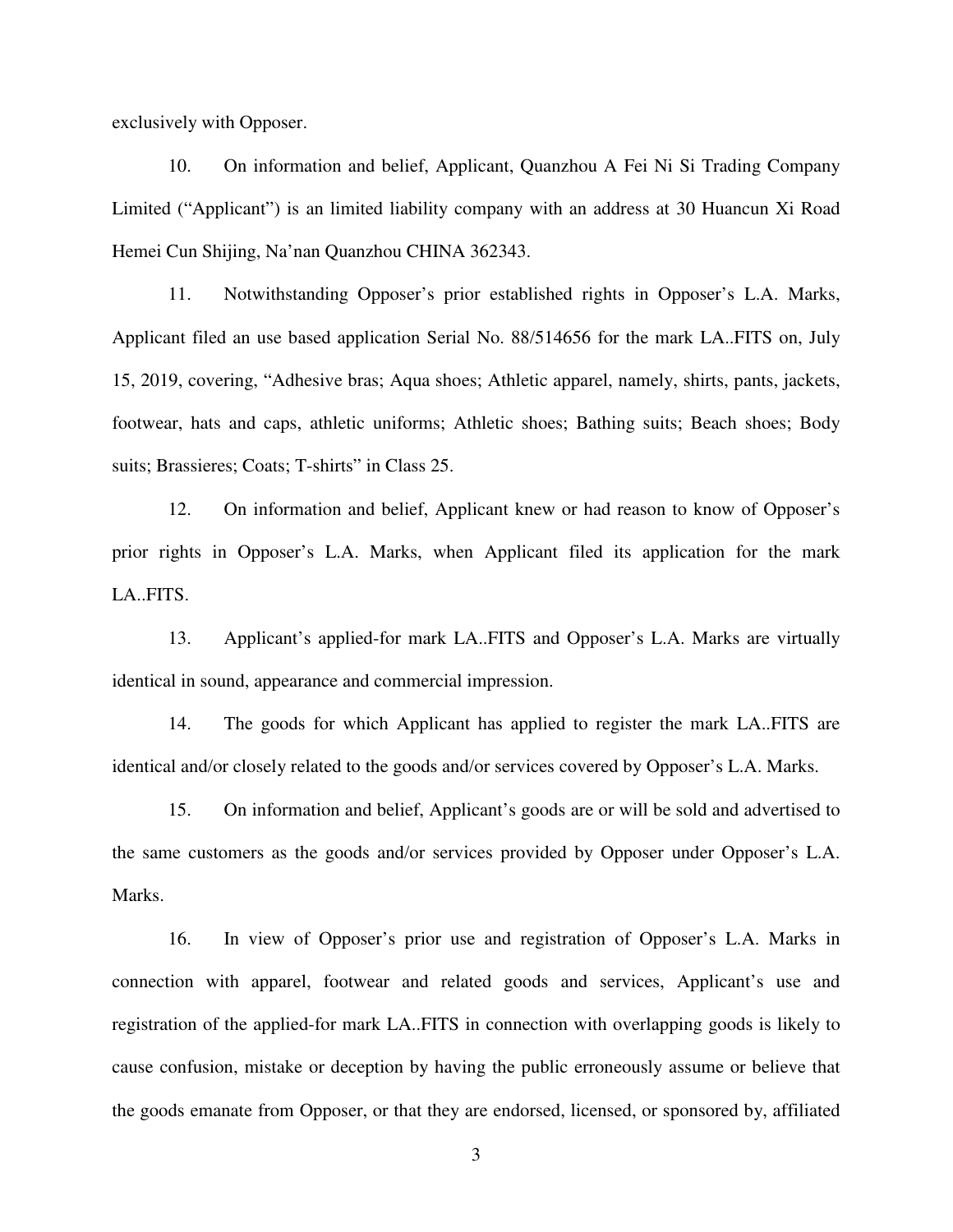or associated with, or in some way connected to Opposer.

17. Consequently, Opposer will be damaged by the registration of applied-for mark LA..FITS.

#### **COUNT I Likelihood of Confusion – §2(d)**

18. Opposer re-alleges and incorporates by reference the allegations set forth in the preceding paragraphs of this Notice of Opposition.

19. Opposer has used in commerce Opposer's L.A. Marks, long prior to Applicant's filing and first use of the mark LA..FITS. As such, Opposer has priority.

20. Applicant's applied-for mark LA..FITS so closely resembles Opposer's L.A. Marks that the use and registration thereof is likely to cause confusion, mistake, and deception as to the source or origin of Applicant's goods and will injure and damage Opposer and the goodwill and reputation symbolized by Opposer's L.A. Marks.

21. Applicant's goods are identical and/or closely related to goods registered and used by Opposer long prior to Applicant such that the public is likely to be confused, to be deceived, and to assume erroneously that Applicant's goods are those of Opposer, or that Applicant is in some way connected to or affiliated with, or approved or sponsored by Opposer, all to Opposer's irreparable damage.

22. Likelihood of confusion is enhanced by the fame of Opposer's L.A. Marks and by the fact that consumers associate these marks with goods and services sold, approved, or endorsed by Opposer.

### **COUNT II Dilution – §43(c)**

23. Opposer re-alleges and incorporates by reference the allegations set forth in the preceding paragraphs of this Notice of Opposition.

4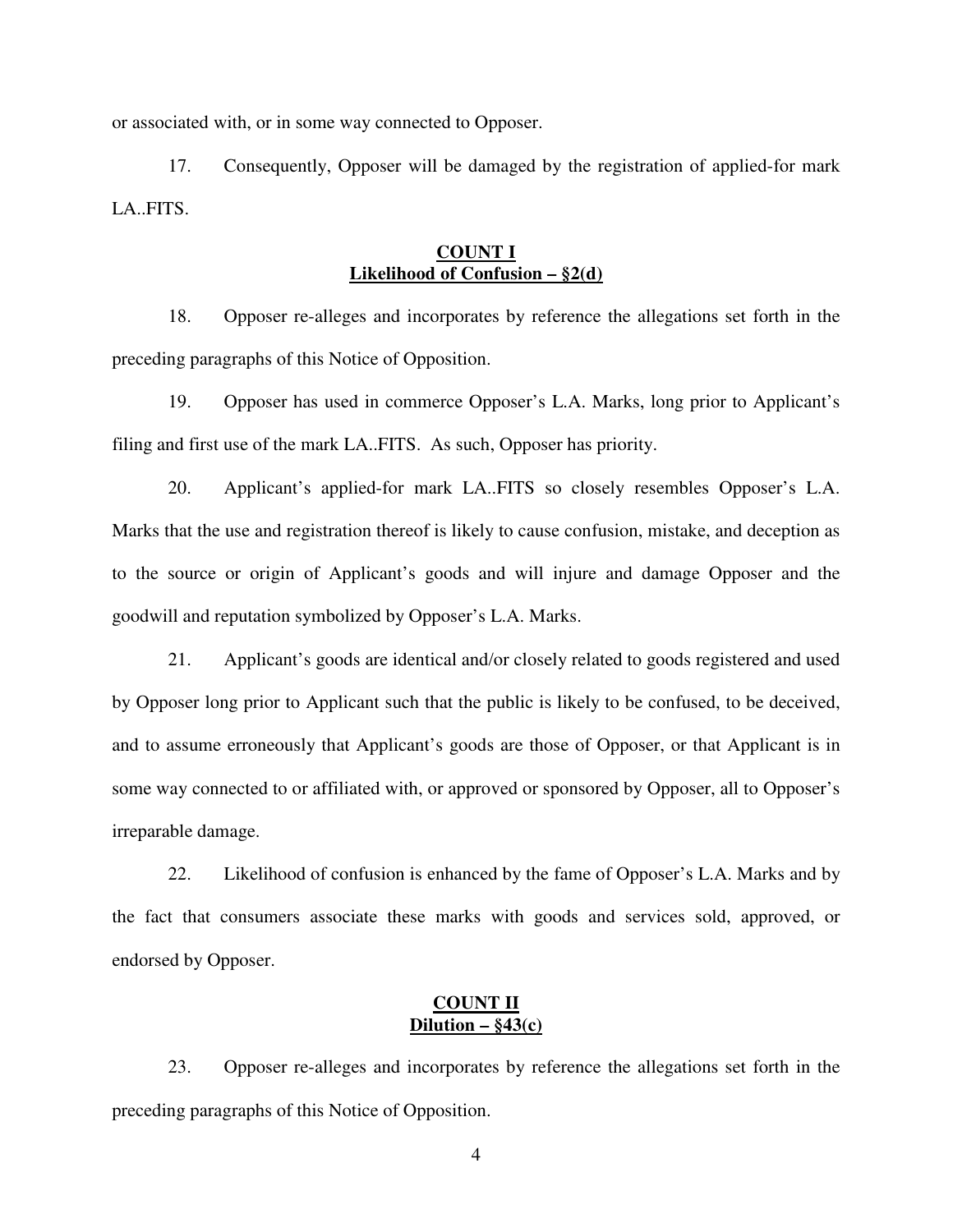24. Through Opposer's extensive advertisement, promotion and substantial sales, Opposer's L.A. Marks have become famous and are widely recognized by the general consuming public of the United States as designations of the source of Opposer's goods and services.

25. Consumers are likely to make an association between Applicant's applied-for mark LA..FITS and Opposer's L.A. Marks.

26. Applicant's Mark is likely to dilute and impair the distinctiveness of Opposer's L.A. Marks.

27. If Applicant is permitted to register and use the applied-for mark LA..FITS, such mark is likely to cause dilution of the distinctive quality of Opposer's L.A. Marks and will deprive Opposer of the ability to protect its reputation and goodwill.

WHEREFORE, Opposer prays that the Board sustain this Opposition and refuse registration of Applicant's applied-for mark LA..FITS.

Dated: January 21, 2020 Respectfully Submitted,

L.A. GEAR, INC.

ma M. Khan

By:

 Anna M. Liau 844 Moraga Drive Los Angeles, CA 90049 Tel: (310)889-3429 Email: [aliau@aciint.com](mailto:aliau@aciint.com)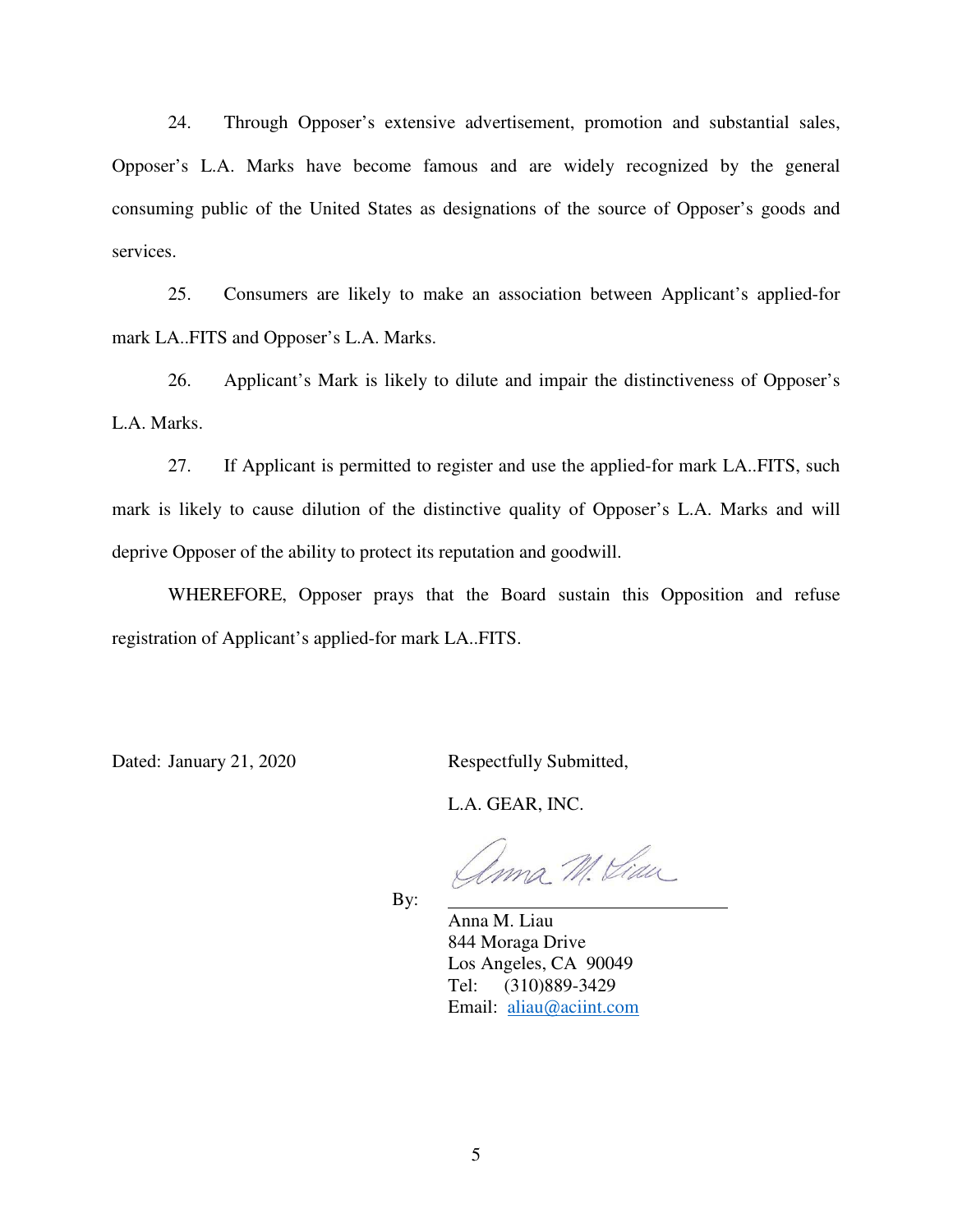# **EXHIBIT A**

| <b>TRADEMARK</b>             | REG. NO.  | <b>REG. DATE</b>  | <b>GOODS/SERVICES</b>                                                                                                                                                                               |
|------------------------------|-----------|-------------------|-----------------------------------------------------------------------------------------------------------------------------------------------------------------------------------------------------|
| L.A. GEAR<br>(Stylized)      | 1,325,941 | March 19, 1985    | Class 25 - Shoes, shirts, skirts, shorts,<br>pants, dresses, jackets and jumpsuits                                                                                                                  |
| L.A. GEAR                    | 5,937,037 | December 17, 2019 | Class 25 – Footwear; Athletic apparel,<br>namely, shirts, pants, jackets, footwear,<br>hats and caps, athletic uniforms.                                                                            |
| <b>LA GEAR</b><br>(Stylized) | 1,815,958 | January 11, 1994  | Class 25 - Footwear and apparel<br>products for men, women and children;<br>namely, shoes, pants, shorts, shirts,<br>blouses, jackets, overalls, warm-up suits,<br>socks, hats, leotards and tights |
| LA (Stylized)                | 3,844,628 | September 7, 2010 | Class 25 - Footwear                                                                                                                                                                                 |
| LA and Design                | 2,160,298 | May 26, 1998      | Class 25 - Footwear, namely, shoes                                                                                                                                                                  |
| LAGEAR.COM                   | 3,315,339 | October 23, 2007  | Class 25 - Footwear<br>Class 35 - On-line retail store services<br>featuring footwear                                                                                                               |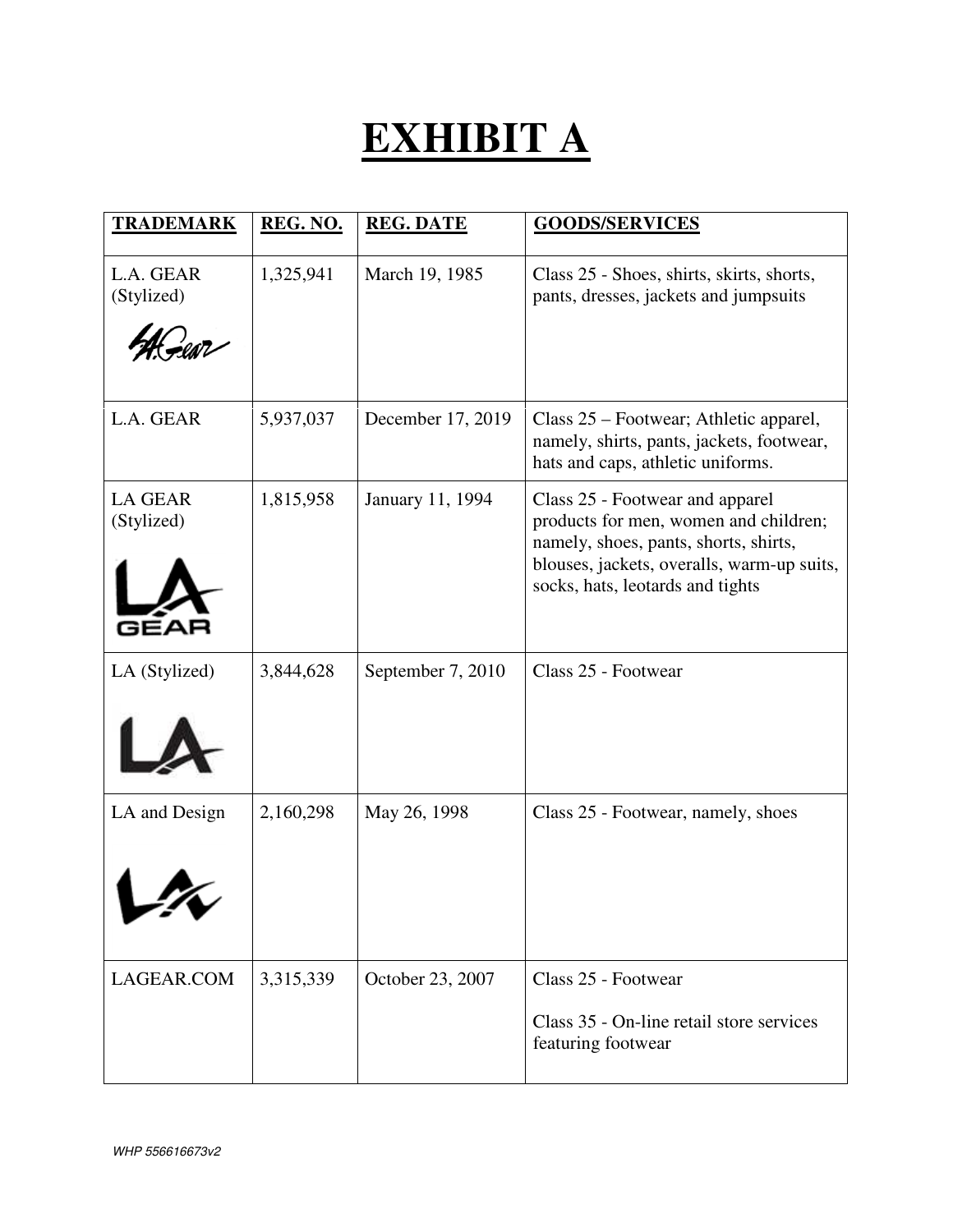| <b>TRADEMARK</b>                                                    | REG. NO.  | <b>REG. DATE</b>  | <b>GOODS/SERVICES</b>                                                                                       |
|---------------------------------------------------------------------|-----------|-------------------|-------------------------------------------------------------------------------------------------------------|
| L.A. GEAR                                                           | 3,163,405 | October 24, 2006  | Class 9 - Eyewear, namely eyeglasses,<br>sunglasses, and reading glasses                                    |
| L.A. GEAR                                                           | 1,813,728 | December 28, 1993 | Class 18 - Bags; namely, gym bags,<br>backpacks, duffle bags, tote bags, [belt]<br>bags] and overnight bags |
| L.A. TECH                                                           | 3,818,995 | July 13, 2010     | Class 25 - Footwear                                                                                         |
| L.A. LIGHTS                                                         | 1,822,900 | February 22, 1994 | Class 25 - Footwear products for men,<br>women and children; namely, shoes                                  |
| SOL.A.                                                              | 1,909,357 | August 1, 1995    | Class 25 - Shoes                                                                                            |
| <b>LOS ANGELES</b><br><b>GEAR L.A.</b><br><b>GEAR</b> and<br>Design | 4,484,414 | February 18, 2014 | Class 25 - Footwear                                                                                         |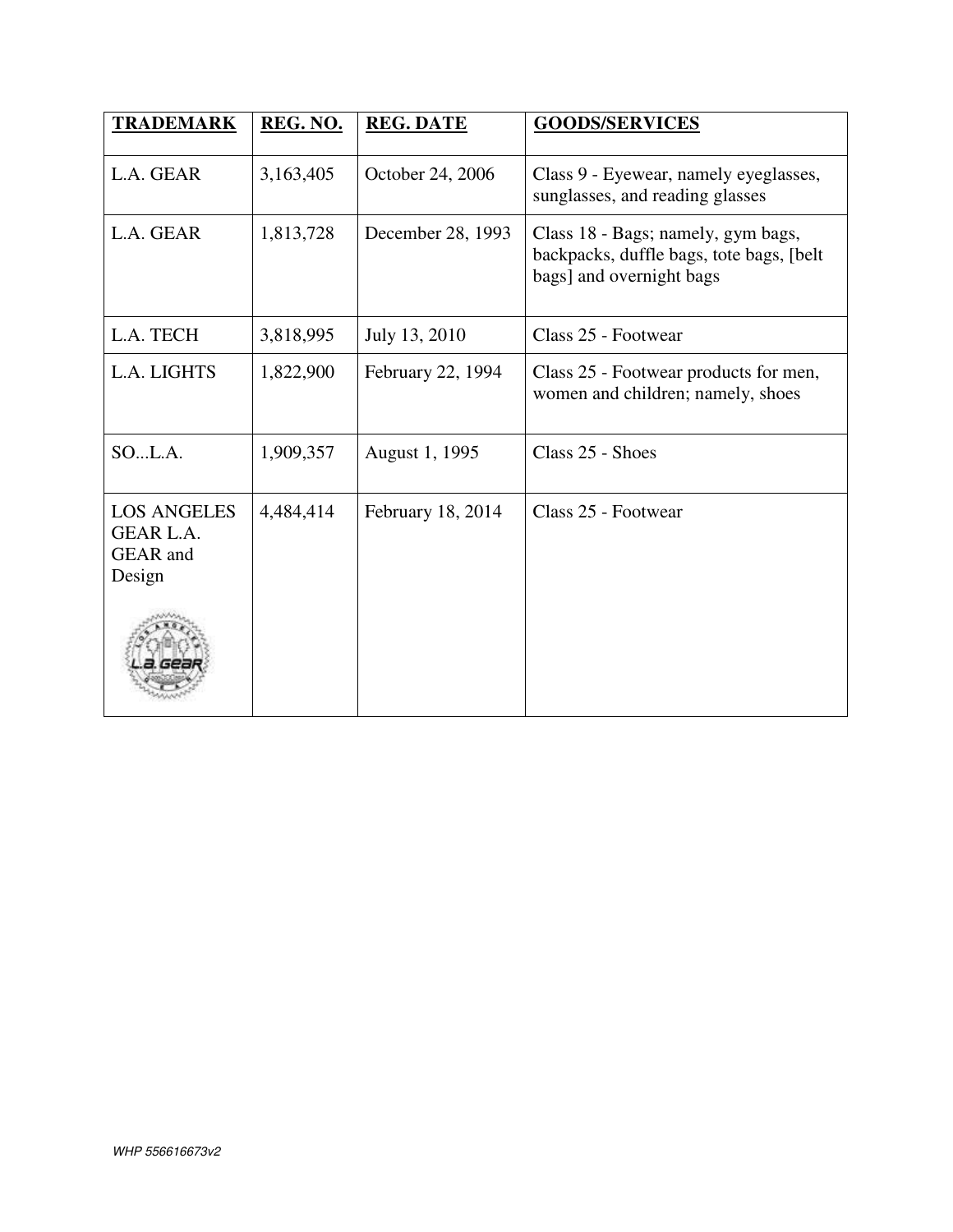# **EXHIBIT B**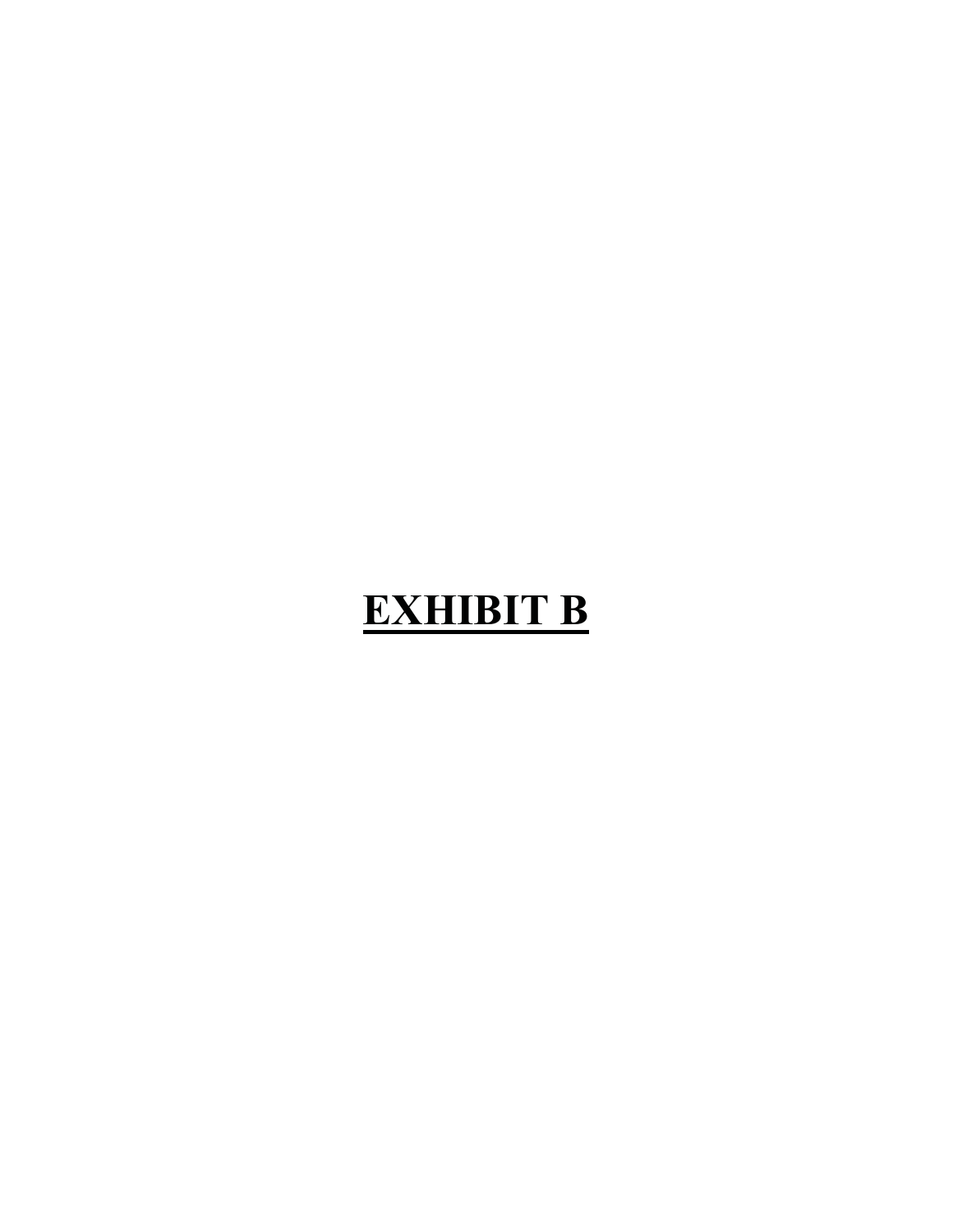**Generated on:** This page was generated by TSDR on 2020-01-21 13:45:08 EST

**Mark:** L. A. GEAR

4 Geor

| US Serial Number: 73408426                            |                                                                                                                                                                                                                                                                                                                                               | Application Filing Jan. 07, 1983<br>Date:                      |  |
|-------------------------------------------------------|-----------------------------------------------------------------------------------------------------------------------------------------------------------------------------------------------------------------------------------------------------------------------------------------------------------------------------------------------|----------------------------------------------------------------|--|
| US Registration 1325941<br>Number:                    |                                                                                                                                                                                                                                                                                                                                               | Registration Date: Mar. 19, 1985                               |  |
| Register: Principal                                   |                                                                                                                                                                                                                                                                                                                                               |                                                                |  |
|                                                       | Mark Type: Trademark                                                                                                                                                                                                                                                                                                                          |                                                                |  |
| <b>TM5 Common Status</b>                              |                                                                                                                                                                                                                                                                                                                                               | LIVE/REGISTRATION/Issued and Active                            |  |
| Descriptor:                                           |                                                                                                                                                                                                                                                                                                                                               | The trademark application has been registered with the Office. |  |
|                                                       | Status: The registration has been renewed.                                                                                                                                                                                                                                                                                                    |                                                                |  |
|                                                       | <b>Status Date: Feb. 04, 2015</b>                                                                                                                                                                                                                                                                                                             |                                                                |  |
| Publication Date: Oct. 30, 1984                       |                                                                                                                                                                                                                                                                                                                                               |                                                                |  |
|                                                       |                                                                                                                                                                                                                                                                                                                                               | <b>Mark Information</b>                                        |  |
| Elements:                                             | Mark Literal L. A. GEAR                                                                                                                                                                                                                                                                                                                       |                                                                |  |
| <b>Standard Character No</b><br>Claim:                |                                                                                                                                                                                                                                                                                                                                               |                                                                |  |
| Type:                                                 | Mark Drawing 1 - TYPESET WORD(S) /LETTER(S) /NUMBER(S)                                                                                                                                                                                                                                                                                        |                                                                |  |
|                                                       | Disclaimer: No claim is made to the exclusive right to use the word "Gear", apart from the mark as shown.                                                                                                                                                                                                                                     |                                                                |  |
| Acquired In whole<br><b>Distinctiveness</b><br>Claim: |                                                                                                                                                                                                                                                                                                                                               |                                                                |  |
|                                                       |                                                                                                                                                                                                                                                                                                                                               | <b>Goods and Services</b>                                      |  |
|                                                       |                                                                                                                                                                                                                                                                                                                                               |                                                                |  |
| Note:                                                 | The following symbols indicate that the registrant/owner has amended the goods/services:<br>· Brackets [] indicate deleted goods/services;<br>• Double parenthesis (()) identify any goods/services not claimed in a Section 15 affidavit of incontestability; and<br>• Asterisks ** identify additional (new) wording in the goods/services. |                                                                |  |
|                                                       | For: Shoes, Shirts, Skirts, Shorts, Pants, Dresses, Jackets and Jumpsuits                                                                                                                                                                                                                                                                     |                                                                |  |
| Class(es):                                            | International 025 - Primary Class                                                                                                                                                                                                                                                                                                             | U.S Class(es): 039                                             |  |
| <b>Class Status: ACTIVE</b>                           |                                                                                                                                                                                                                                                                                                                                               |                                                                |  |
| <b>Basis:</b> $1(a)$                                  |                                                                                                                                                                                                                                                                                                                                               |                                                                |  |
|                                                       | <b>First Use: Dec. 10, 1982</b>                                                                                                                                                                                                                                                                                                               | Use in Commerce: Dec. 10, 1982                                 |  |
| <b>Basis Information (Case Level)</b>                 |                                                                                                                                                                                                                                                                                                                                               |                                                                |  |
| Filed Use: Yes                                        |                                                                                                                                                                                                                                                                                                                                               | Currently Use: Yes                                             |  |
| Filed ITU: No                                         |                                                                                                                                                                                                                                                                                                                                               | Currently ITU: No                                              |  |
| Filed 44D: No                                         |                                                                                                                                                                                                                                                                                                                                               | Currently 44E: No                                              |  |
| Filed 44E: No                                         |                                                                                                                                                                                                                                                                                                                                               | Currently 66A: No                                              |  |
| Filed 66A: No                                         |                                                                                                                                                                                                                                                                                                                                               | Currently No Basis: No                                         |  |
| Filed No Basis: No                                    |                                                                                                                                                                                                                                                                                                                                               |                                                                |  |
|                                                       |                                                                                                                                                                                                                                                                                                                                               |                                                                |  |
|                                                       |                                                                                                                                                                                                                                                                                                                                               |                                                                |  |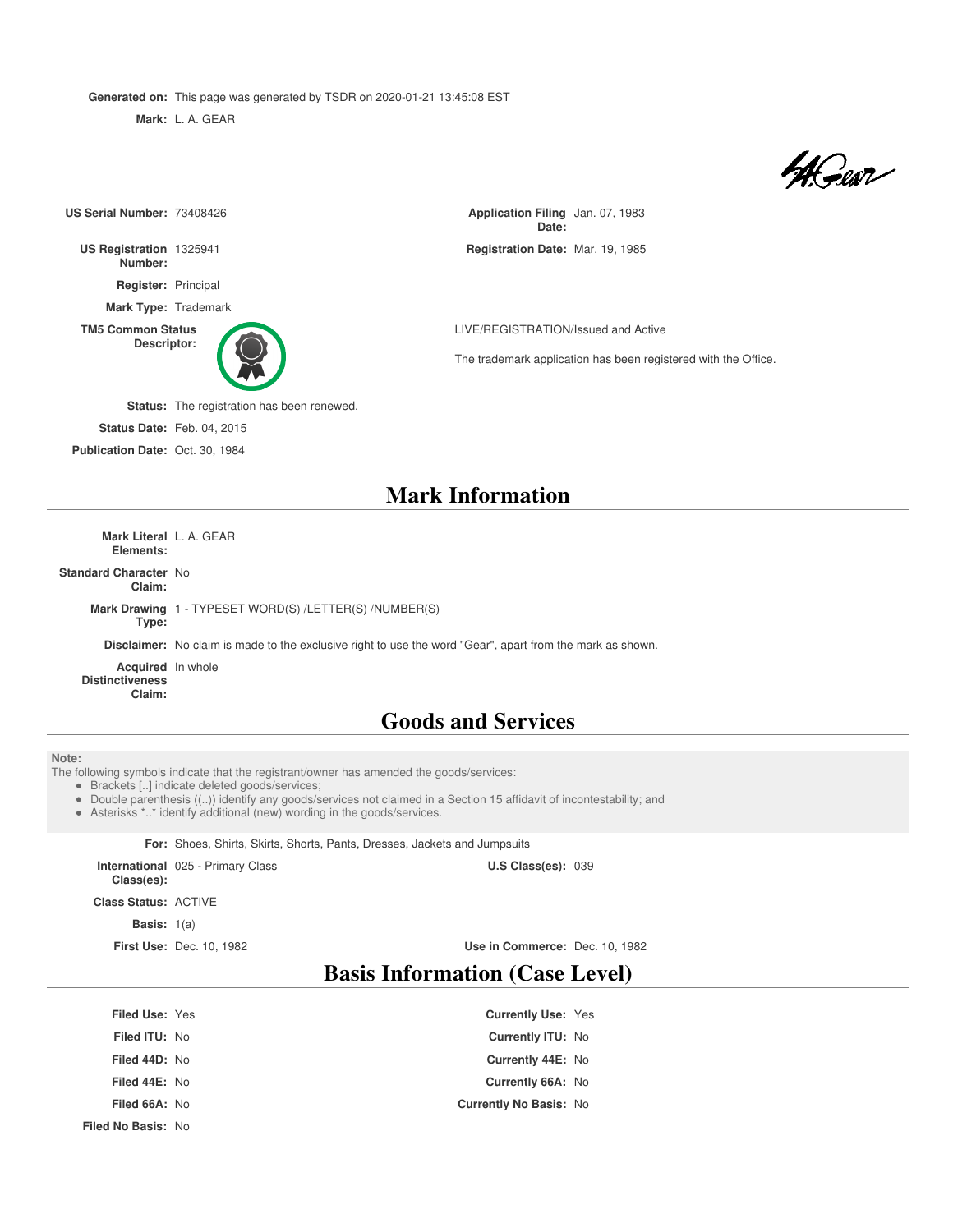### **Current Owner(s) Information**

**Owner Name:** L.A. GEAR, INC.

**Owner Address:** 844 MORAGA DRIVE

LOS ANGELES, CALIFORNIA UNITED STATES 90049

**Legal Entity Type: CORPORATION** 

**Where Organized:** State or Country CALIFORNIA

### **Attorney/Correspondence Information**

|  | Attorney of Record |
|--|--------------------|
|--|--------------------|

**Attorney Name:** Susan L. Heller **Docket Number:** 053223-01030

**Attorney Primary** LATM2@gtlaw.com **Attorney Email Email Address:**

**Authorized:** Attorney Email Yes

**Correspondent**

**Correspondent** L.A. GEAR, INC. **Name/Address:** 844 MORAGA DRIVE Los Angeles, CALIFORNIA UNITED STATES 90049 **Phone:** 310-889-3400

**Correspondent e-** aliau@aciint.com linkerg@gtlaw.com **Correspondent email:**

**mail Authorized:** Correspondent e- Yes

**Domestic Representative - Not Found**

### **Prosecution History**

| Date          | <b>Description</b>                                     | Proceeding<br><b>Number</b> |
|---------------|--------------------------------------------------------|-----------------------------|
| Feb. 04, 2015 | NOTICE OF ACCEPTANCE OF SEC. 8 & 9 - E-MAILED          |                             |
| Feb. 04, 2015 | REGISTERED AND RENEWED (SECOND RENEWAL - 10 YRS)       | 69471                       |
| Feb. 04, 2015 | REGISTERED - SEC. 8 (10-YR) ACCEPTED/SEC. 9 GRANTED    | 69471                       |
| Feb. 04, 2015 | CASE ASSIGNED TO POST REGISTRATION PARALEGAL           | 69471                       |
| Jan. 21, 2015 | TEAS SECTION 8 & 9 RECEIVED                            |                             |
| Jan. 21, 2015 | TEAS CHANGE OF CORRESPONDENCE RECEIVED                 |                             |
| May 01, 2012  | TEAS CHANGE OF CORRESPONDENCE RECEIVED                 |                             |
| Feb. 18, 2011 | ATTORNEY/DOM.REP.REVOKED AND/OR APPOINTED              |                             |
| Feb. 18, 2011 | TEAS REVOKE/APP/CHANGE ADDR OF ATTY/DOM REP RECEIVED   |                             |
| Apr. 26, 2005 | REGISTERED AND RENEWED (FIRST RENEWAL - 10 YRS)        |                             |
| Apr. 26, 2005 | REGISTERED - SEC. 8 (10-YR) ACCEPTED/SEC. 9 GRANTED    |                             |
| Apr. 22, 2005 | ASSIGNED TO PARALEGAL                                  | 64591                       |
| Mar. 21, 2005 | REGISTERED - COMBINED SECTION 8 (10-YR) & SEC. 9 FILED |                             |
| Mar. 21, 2005 | PAPER RECEIVED                                         |                             |
| May 24, 1996  | AMENDMENT UNDER SECTION 7 - ISSUED                     |                             |
| Mar. 20, 1996 | RESPONSE RECEIVED TO POST REG. ACTION                  |                             |
| Mar. 01, 1996 | POST REGISTRATION ACTION MAILED - SEC. 7               |                             |
| Sep. 14, 1995 | <b>SEC 7 REQUEST FILED</b>                             |                             |
| Mar. 25, 1991 | REGISTERED - SEC. 8 (6-YR) ACCEPTED & SEC. 15 ACK.     |                             |
| Aug. 20, 1990 | POST REGISTRATION ACTION MAILED - SEC. 8 & 15          |                             |
| May 03, 1990  | REGISTERED - SEC. 8 (6-YR) & SEC. 15 FILED             |                             |
| Jan. 25, 1990 | CANCELLATION TERMINATED NO. 999999                     | 15479                       |
| Jan. 10, 1990 | CANCELLATION DENIED NO. 999999                         | 15479                       |
| Mar. 31, 1986 | CANCELLATION INSTITUTED NO. 999999                     | 15479                       |
| Mar. 19, 1985 | REGISTERED-PRINCIPAL REGISTER                          |                             |
| Oct. 30, 1984 | PUBLISHED FOR OPPOSITION                               |                             |
| Oct. 30, 1984 | PUBLISHED FOR OPPOSITION                               |                             |
| Aug. 30, 1984 | NOTICE OF PUBLICATION                                  |                             |
| Jun. 04, 1984 | APPROVED FOR PUB - PRINCIPAL REGISTER                  |                             |
| Apr. 09, 1984 | CORRESPONDENCE RECEIVED IN LAW OFFICE                  |                             |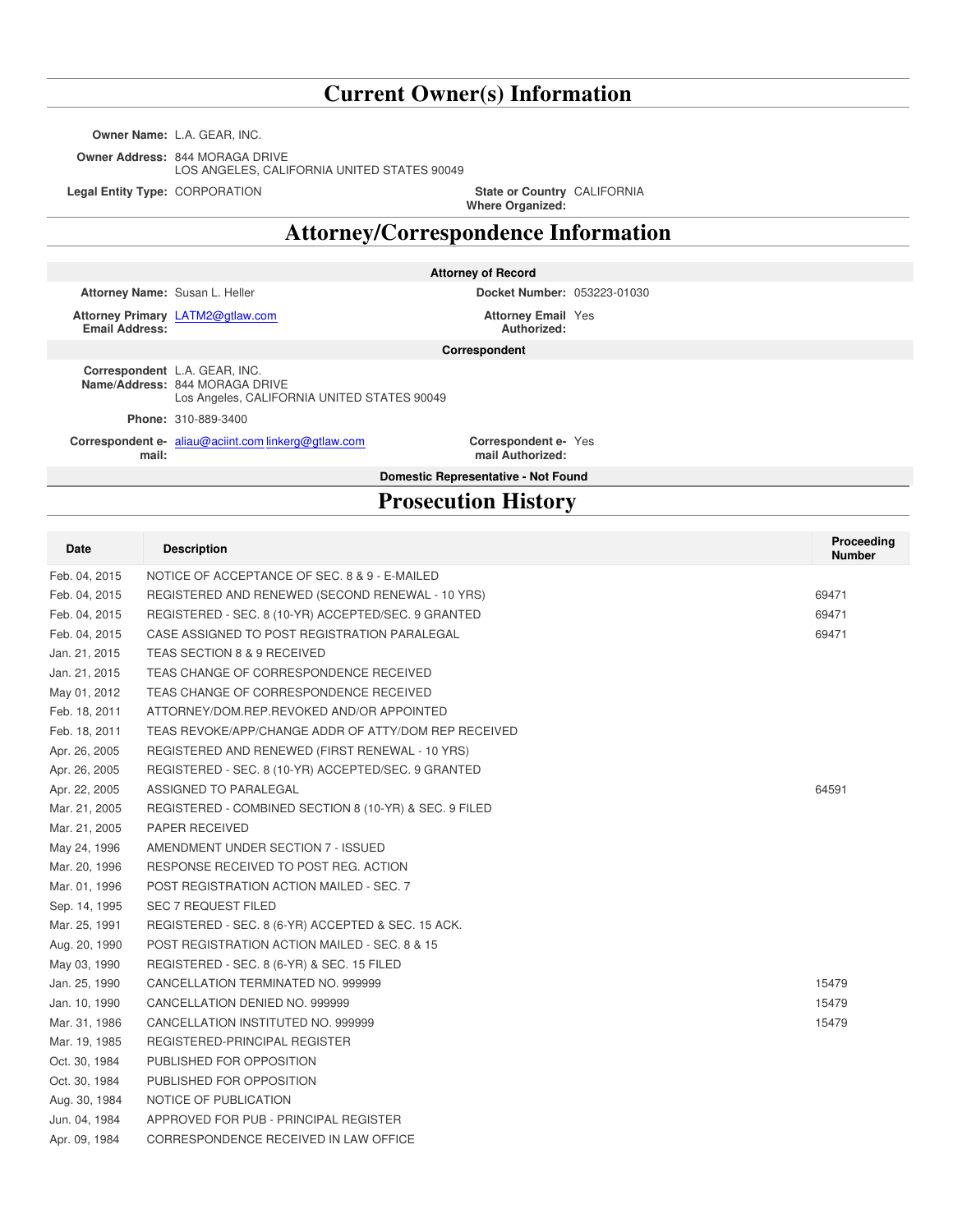### **TM Staff and Location Information**

**File Location**

**Current Location:** GENERIC WEB UPDATE **Date in Location:** Feb. 04, 2015

### **Assignment Abstract Of Title Information**

| <b>Summary</b>                 |                                                                                |                                                        |                                                 |
|--------------------------------|--------------------------------------------------------------------------------|--------------------------------------------------------|-------------------------------------------------|
| Total Assignments: 9           |                                                                                |                                                        | Registrant: L. A. Gear California, Inc.         |
|                                |                                                                                | Assignment 1 of 9                                      |                                                 |
|                                | Conveyance: ASSIGNS THE ENTIRE INTEREST AND THE GOODWILL                       |                                                        |                                                 |
| Reel/Frame: 0450/0052          |                                                                                | Pages: 1                                               |                                                 |
| Date Recorded: Oct. 03, 1983   |                                                                                |                                                        |                                                 |
| Documents:                     | <b>Supporting</b> No Supporting Documents Available                            |                                                        |                                                 |
|                                |                                                                                | Assignor                                               |                                                 |
|                                | Name: GOODTIMES U.S.A.INC.                                                     | Execution Date: Jun. 24, 1983                          |                                                 |
| Legal Entity Type: UNKNOWN     |                                                                                | <b>Where Organized:</b>                                | State or Country No Place Where Organized Found |
|                                |                                                                                | Assignee                                               |                                                 |
|                                | Name: L. A. GEAR CALIFORNIA, INC.                                              |                                                        |                                                 |
| Legal Entity Type: UNKNOWN     |                                                                                | <b>Where Organized:</b>                                | State or Country No Place Where Organized Found |
|                                | Address: 122 WEST 25TH ST.<br>LOS ANGELES, CALIFORNIA 90007                    |                                                        |                                                 |
|                                |                                                                                | Correspondent                                          |                                                 |
| Name:                          | Correspondent MARSHALL A. LERNER                                               |                                                        |                                                 |
| Correspondent SUITE 1100       | Address: TWO CENTURY PLAZA<br>2049 CENTURY PARK, EAST<br>LOS ANGELES, CA 90067 |                                                        |                                                 |
|                                |                                                                                | Domestic Representative - Not Found                    |                                                 |
|                                |                                                                                | Assignment 2 of 9                                      |                                                 |
|                                | <b>Conveyance: ASSIGNS THE ENTIRE INTEREST AND THE GOODWILL</b>                |                                                        |                                                 |
| Reel/Frame: 0526/0873          |                                                                                | Pages: 2                                               |                                                 |
| Date Recorded: May 27, 1986    |                                                                                |                                                        |                                                 |
| Documents:                     | <b>Supporting</b> No Supporting Documents Available                            |                                                        |                                                 |
|                                |                                                                                | Assignor                                               |                                                 |
|                                | Name: L. A.GEAR CALIFORNIA, INC.                                               | Execution Date: May 12, 1986                           |                                                 |
| Legal Entity Type: CORPORATION |                                                                                | State or Country CALIFORNIA<br><b>Where Organized:</b> |                                                 |
| Assignee                       |                                                                                |                                                        |                                                 |
|                                | Name: L.A. GEAR, INC.                                                          |                                                        |                                                 |
| Legal Entity Type: CORPORATION |                                                                                | State or Country CALIFORNIA<br><b>Where Organized:</b> |                                                 |
|                                | Address: 4221 REDWOOD AVE.<br>LOS ANGELES, CALIFORNIA 90066                    |                                                        |                                                 |
|                                |                                                                                | Correspondent                                          |                                                 |
| Name:                          | Correspondent ARANT, KLEINBERG, ET AL.                                         |                                                        |                                                 |
|                                | Correspondent STE. 880, 2049 CENTURY PARK EAST                                 |                                                        |                                                 |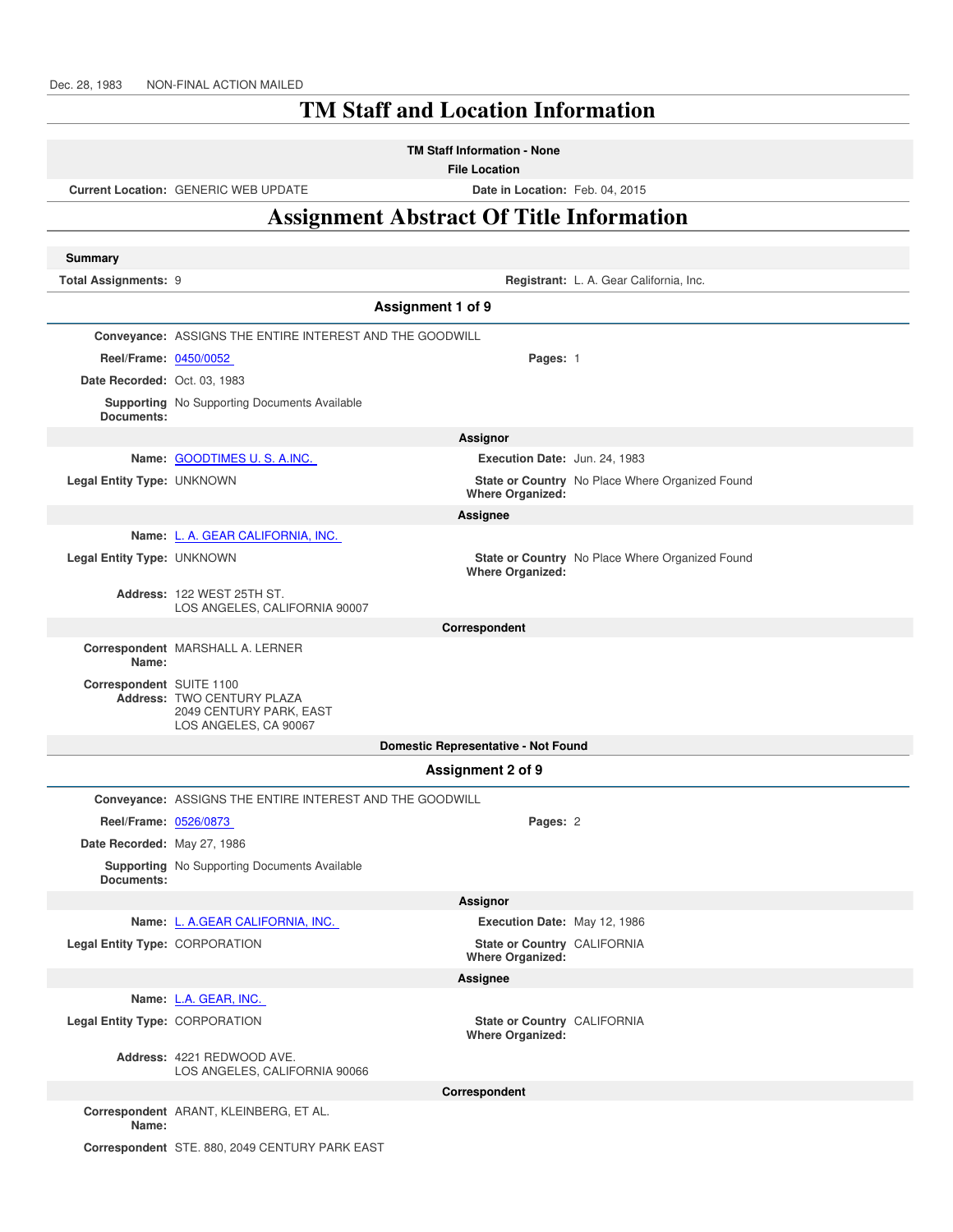**Address:** LOS ANGELES, CA 90067

| Domestic Representative - Not Found |                                                                                         |                                                        |                                                 |  |  |
|-------------------------------------|-----------------------------------------------------------------------------------------|--------------------------------------------------------|-------------------------------------------------|--|--|
|                                     | Assignment 3 of 9                                                                       |                                                        |                                                 |  |  |
|                                     | Conveyance: SECURITY INTEREST                                                           |                                                        |                                                 |  |  |
| Reel/Frame: 0696/0339               |                                                                                         | Pages: 0                                               |                                                 |  |  |
| Date Recorded: Mar. 07, 1990        |                                                                                         |                                                        |                                                 |  |  |
| Documents:                          | <b>Supporting</b> No Supporting Documents Available                                     |                                                        |                                                 |  |  |
|                                     |                                                                                         | Assignor                                               |                                                 |  |  |
|                                     | Name: L.A. GEAR, INC.                                                                   | Execution Date: Mar. 02, 1990                          |                                                 |  |  |
| Legal Entity Type: CORPORATION      |                                                                                         | State or Country CALIFORNIA<br><b>Where Organized:</b> |                                                 |  |  |
|                                     |                                                                                         | Assignee                                               |                                                 |  |  |
|                                     | Name: BANK OF NEW YORK, THE                                                             |                                                        |                                                 |  |  |
| Legal Entity Type: UNKNOWN          |                                                                                         | <b>Where Organized:</b>                                | State or Country No Place Where Organized Found |  |  |
|                                     | Address: No Assignee Address Found                                                      |                                                        |                                                 |  |  |
| Correspondent                       |                                                                                         | Correspondent                                          |                                                 |  |  |
| Name:                               |                                                                                         |                                                        |                                                 |  |  |
| Address:                            | Correspondent No Correspondent Address Found                                            |                                                        |                                                 |  |  |
|                                     |                                                                                         | <b>Domestic Representative - Not Found</b>             |                                                 |  |  |
|                                     |                                                                                         | Assignment 4 of 9                                      |                                                 |  |  |
|                                     | Conveyance: SECURITY INTEREST                                                           |                                                        |                                                 |  |  |
| Reel/Frame: 0760/0055               |                                                                                         | Pages: 54                                              |                                                 |  |  |
| Date Recorded: Dec. 24, 1990        |                                                                                         |                                                        |                                                 |  |  |
| Documents:                          | <b>Supporting</b> No Supporting Documents Available                                     |                                                        |                                                 |  |  |
|                                     |                                                                                         | Assignor                                               |                                                 |  |  |
|                                     | Name: L.A. GEAR CALIFORNIA, INC.                                                        | Execution Date: Dec. 17, 1990                          |                                                 |  |  |
| Legal Entity Type: CORPORATION      |                                                                                         | State or Country CALIFORNIA<br><b>Where Organized:</b> |                                                 |  |  |
|                                     | Name: L.A. GEAR, INC.                                                                   | Execution Date: Dec. 17, 1990                          |                                                 |  |  |
| Legal Entity Type: CORPORATION      |                                                                                         | State or Country CALIFORNIA<br><b>Where Organized:</b> |                                                 |  |  |
|                                     |                                                                                         | Assignee                                               |                                                 |  |  |
|                                     | Name: BANK OF AMERICA NATIONAL TRUST AND SAVINGS ASSOCIATION                            |                                                        |                                                 |  |  |
| Legal Entity Type: UNKNOWN          |                                                                                         | <b>Where Organized:</b>                                | State or Country No Place Where Organized Found |  |  |
|                                     | <b>Address:</b> No Assignee Address Found                                               |                                                        |                                                 |  |  |
| Correspondent                       |                                                                                         |                                                        |                                                 |  |  |
| Name:                               | Correspondent SHEPPARD, MULLIN, RICHTER & HAMPTON                                       |                                                        |                                                 |  |  |
|                                     | Correspondent 333 SOUTH HOPE STREET, FORTY-EIGHTH FL.<br>Address: LOS ANGELES, CA 90071 |                                                        |                                                 |  |  |
|                                     | Domestic Representative - Not Found                                                     |                                                        |                                                 |  |  |
|                                     |                                                                                         | Assignment 5 of 9                                      |                                                 |  |  |
|                                     | Conveyance: SECURITY INTEREST                                                           |                                                        |                                                 |  |  |
| Reel/Frame: 1018/0001               |                                                                                         | Pages: 128                                             |                                                 |  |  |
| Date Recorded: Aug. 20, 1993        |                                                                                         |                                                        |                                                 |  |  |

**Supporting** No Supporting Documents Available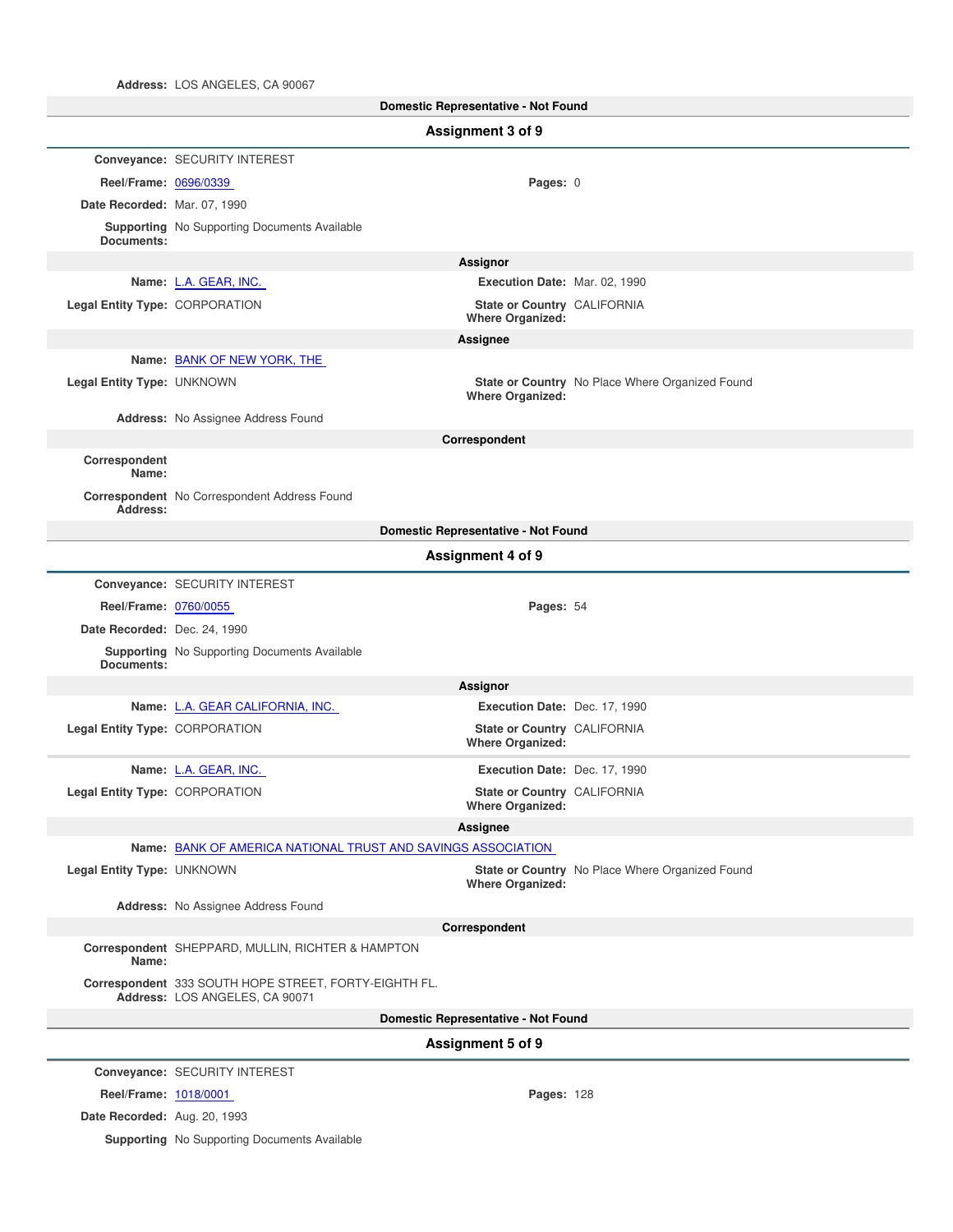| Documents:                            |                                                                                                                            |                                                        |                                                 |  |  |
|---------------------------------------|----------------------------------------------------------------------------------------------------------------------------|--------------------------------------------------------|-------------------------------------------------|--|--|
|                                       |                                                                                                                            | Assignor                                               |                                                 |  |  |
|                                       | Name: L. A. CALIFORNIA, INC.                                                                                               | Execution Date: Aug. 11, 1993                          |                                                 |  |  |
| <b>Legal Entity Type: CORPORATION</b> |                                                                                                                            | State or Country CALIFORNIA<br><b>Where Organized:</b> |                                                 |  |  |
|                                       | Name: L.A. GEAR, INC.                                                                                                      | Execution Date: Aug. 11, 1993                          |                                                 |  |  |
| Legal Entity Type: CORPORATION        |                                                                                                                            | State or Country CALIFORNIA<br><b>Where Organized:</b> |                                                 |  |  |
|                                       |                                                                                                                            | Assignee                                               |                                                 |  |  |
|                                       | Name: BANK OF AMERICA NATIONAL TRUST AND SAVINGS ASSOCIATION INTERNATIONAL BANKING OFFICE UNIT 1769                        |                                                        |                                                 |  |  |
|                                       | Legal Entity Type: NATIONAL BANKING ASSOCIATION                                                                            | <b>Where Organized:</b>                                | State or Country No Place Where Organized Found |  |  |
|                                       | Address: 333 SOUTH HOPE STREET 18TH FLOOR<br>LOS ANGELES, CA 90071                                                         |                                                        |                                                 |  |  |
|                                       |                                                                                                                            | Correspondent                                          |                                                 |  |  |
| Name:                                 | Correspondent KATHLEEN B. BLOCK                                                                                            |                                                        |                                                 |  |  |
|                                       | Correspondent SHEPPARD, MULLIN, RICHTER ET AL<br>Address: FOUR EMBARCADERO CENTER<br>17TH FLOOR<br>SAN FRANCISCO, CA 94111 |                                                        |                                                 |  |  |
|                                       |                                                                                                                            | Domestic Representative - Not Found                    |                                                 |  |  |
|                                       |                                                                                                                            | Assignment 6 of 9                                      |                                                 |  |  |
|                                       | Conveyance: RELEASE BY SECURED PARTY                                                                                       |                                                        |                                                 |  |  |
| Reel/Frame: 1015/0391                 |                                                                                                                            | Pages: 46                                              |                                                 |  |  |
| Date Recorded: Aug. 20, 1993          |                                                                                                                            |                                                        |                                                 |  |  |
| Documents:                            | <b>Supporting</b> No Supporting Documents Available                                                                        |                                                        |                                                 |  |  |
|                                       |                                                                                                                            | Assignor                                               |                                                 |  |  |
|                                       | Name: BANK OF AMERICA TRUST AND SAVINGS<br><b>ASSOCIATION</b>                                                              | Execution Date: Aug. 16, 1993                          |                                                 |  |  |
|                                       | Legal Entity Type: NATIONAL BANKING ASSOCIATION                                                                            | <b>Where Organized:</b>                                | State or Country No Place Where Organized Found |  |  |
|                                       |                                                                                                                            | Assignee                                               |                                                 |  |  |
|                                       | Name: L.A. GEAR CALIFORNIA, INC.                                                                                           |                                                        |                                                 |  |  |
| Legal Entity Type: CORPORATION        |                                                                                                                            | State or Country CALIFORNIA<br><b>Where Organized:</b> |                                                 |  |  |
|                                       | Address: LEGAL DEPARTMENT 2850 OCEAN PARK BLVD.<br>SANTA MONICA, CA 90405                                                  |                                                        |                                                 |  |  |
|                                       | Name: L.A. GEAR, INC.                                                                                                      |                                                        |                                                 |  |  |
| Legal Entity Type: CORPORATION        |                                                                                                                            | State or Country CALIFORNIA<br><b>Where Organized:</b> |                                                 |  |  |
|                                       | Address: 2850 OCEAN PARK BLVD.<br>SANTA MONICA, CA 90405                                                                   |                                                        |                                                 |  |  |
|                                       |                                                                                                                            | Correspondent                                          |                                                 |  |  |
| Name:                                 | Correspondent RICHARD SCHUBERT                                                                                             |                                                        |                                                 |  |  |
|                                       | Correspondent L.A. GEAR, INC.<br>Address: LEGAL DEPARTMENT<br>2850 OCEAN PARK BLVD.<br>SANTA MONICA, CA 90405              |                                                        |                                                 |  |  |
| Domestic Representative - Not Found   |                                                                                                                            |                                                        |                                                 |  |  |
|                                       | Assignment 7 of 9                                                                                                          |                                                        |                                                 |  |  |
|                                       | Conveyance: RELEASE BY SECURED PARTY                                                                                       |                                                        |                                                 |  |  |
| Reel/Frame: 1073/0116                 |                                                                                                                            | Pages: 8                                               |                                                 |  |  |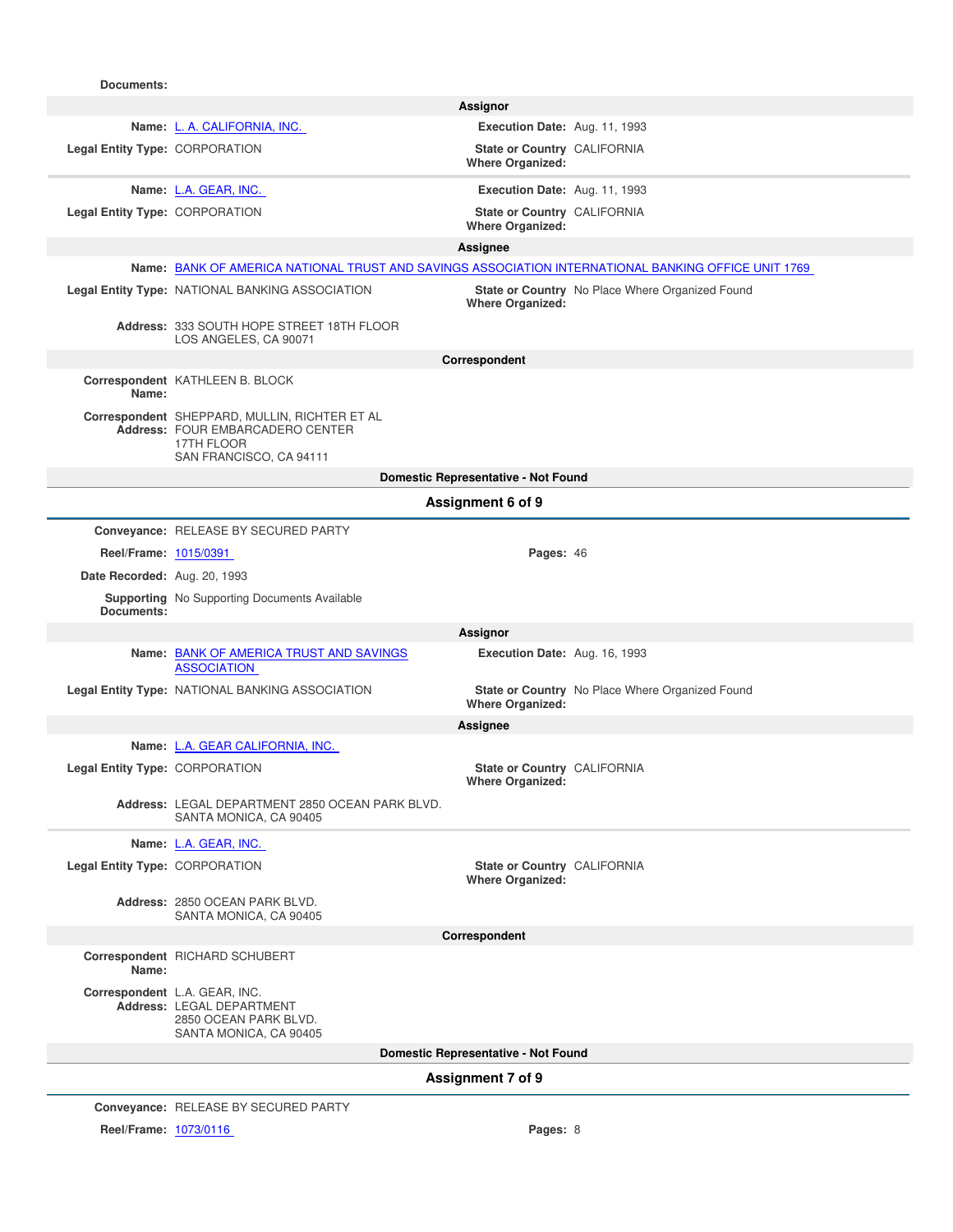**Date Recorded:** Nov. 30, 1993

**Supporting Documents:** No Supporting Documents Available

|                                     |                                                                                                                            | Assignor                                                      |                                                 |  |
|-------------------------------------|----------------------------------------------------------------------------------------------------------------------------|---------------------------------------------------------------|-------------------------------------------------|--|
|                                     | Name: BANK OF AMERICA NATIONAL TRUST &<br><b>SAVINGS ASSOCIATION</b>                                                       | Execution Date: Nov. 22, 1993                                 |                                                 |  |
|                                     | Legal Entity Type: A NATIONAL BANKING ASSOCIATION                                                                          | <b>Where Organized:</b>                                       | State or Country No Place Where Organized Found |  |
|                                     |                                                                                                                            | <b>Assignee</b>                                               |                                                 |  |
|                                     | Name: L.A. CALIFORNIA, INC.                                                                                                |                                                               |                                                 |  |
| Legal Entity Type: CORPORATION      |                                                                                                                            | State or Country CALIFORNIA<br><b>Where Organized:</b>        |                                                 |  |
|                                     | Address: 2850 OCEAN PARK BLVD.<br>SANTA MONICA, CALIFORNIA 90405                                                           |                                                               |                                                 |  |
|                                     | Name: L.A. GEAR, INC.                                                                                                      |                                                               |                                                 |  |
| Legal Entity Type: CORPORATION      |                                                                                                                            | State or Country CALIFORNIA                                   |                                                 |  |
|                                     |                                                                                                                            | <b>Where Organized:</b>                                       |                                                 |  |
|                                     | Address: 2850 OCEAN PARK BOULEVARD<br>SANTA MONICA, CALIFORNIA 90405                                                       |                                                               |                                                 |  |
|                                     |                                                                                                                            | Correspondent                                                 |                                                 |  |
| Name:                               | Correspondent WILLIAM M. SCOTT IV, ESQ.                                                                                    |                                                               |                                                 |  |
|                                     | Correspondent SHEPPARD, MULLIN, RICHTER & HAMPTON<br>Address: 333 SOUTH HOPE STREET<br>48TH FLOOR<br>LOS ANGELES, CA 90071 |                                                               |                                                 |  |
|                                     |                                                                                                                            | Domestic Representative - Not Found                           |                                                 |  |
|                                     |                                                                                                                            | Assignment 8 of 9                                             |                                                 |  |
|                                     | Conveyance: SECURITY INTEREST                                                                                              |                                                               |                                                 |  |
| Reel/Frame: 1073/0124               |                                                                                                                            | <b>Pages: 121</b>                                             |                                                 |  |
| Date Recorded: Nov. 30, 1993        |                                                                                                                            |                                                               |                                                 |  |
| Documents:                          | <b>Supporting</b> No Supporting Documents Available                                                                        |                                                               |                                                 |  |
|                                     |                                                                                                                            | Assignor                                                      |                                                 |  |
|                                     | Name: L.A. GEAR CALIFORNIA, INC.                                                                                           | Execution Date: Nov. 22, 1993                                 |                                                 |  |
| Legal Entity Type: CORPORATION      |                                                                                                                            | State or Country CALIFORNIA<br><b>Where Organized:</b>        |                                                 |  |
|                                     | Name: L.A. GEAR, INC.                                                                                                      | Execution Date: Nov. 22, 1993                                 |                                                 |  |
| Legal Entity Type: CORPORATION      |                                                                                                                            | <b>State or Country CALIFORNIA</b><br><b>Where Organized:</b> |                                                 |  |
|                                     |                                                                                                                            | Assignee                                                      |                                                 |  |
|                                     | Name: BANKAMERICA BUSINESS CREDIT, INC.                                                                                    |                                                               |                                                 |  |
| Legal Entity Type: CORPORATION      |                                                                                                                            | <b>State or Country DELAWARE</b><br><b>Where Organized:</b>   |                                                 |  |
|                                     | Address: ATTN: CHARLES A. BURTCH<br>TWO NORTH LAKE AVE., SUITE 400<br>PASADENA, CALIFORNIA 91101                           |                                                               |                                                 |  |
|                                     |                                                                                                                            | Correspondent                                                 |                                                 |  |
| Name:                               | Correspondent WILLIAM M. SCOTT, IV, ESQ.                                                                                   |                                                               |                                                 |  |
|                                     | Correspondent SHEPPARD, MULLIN, RICHTER & HAMPTON<br>Address: 333 SOUTH HOPE STREET<br>48TH FLOOR<br>LOS ANGELES, CA 90071 |                                                               |                                                 |  |
| Domestic Representative - Not Found |                                                                                                                            |                                                               |                                                 |  |
| Assignment 9 of 9                   |                                                                                                                            |                                                               |                                                 |  |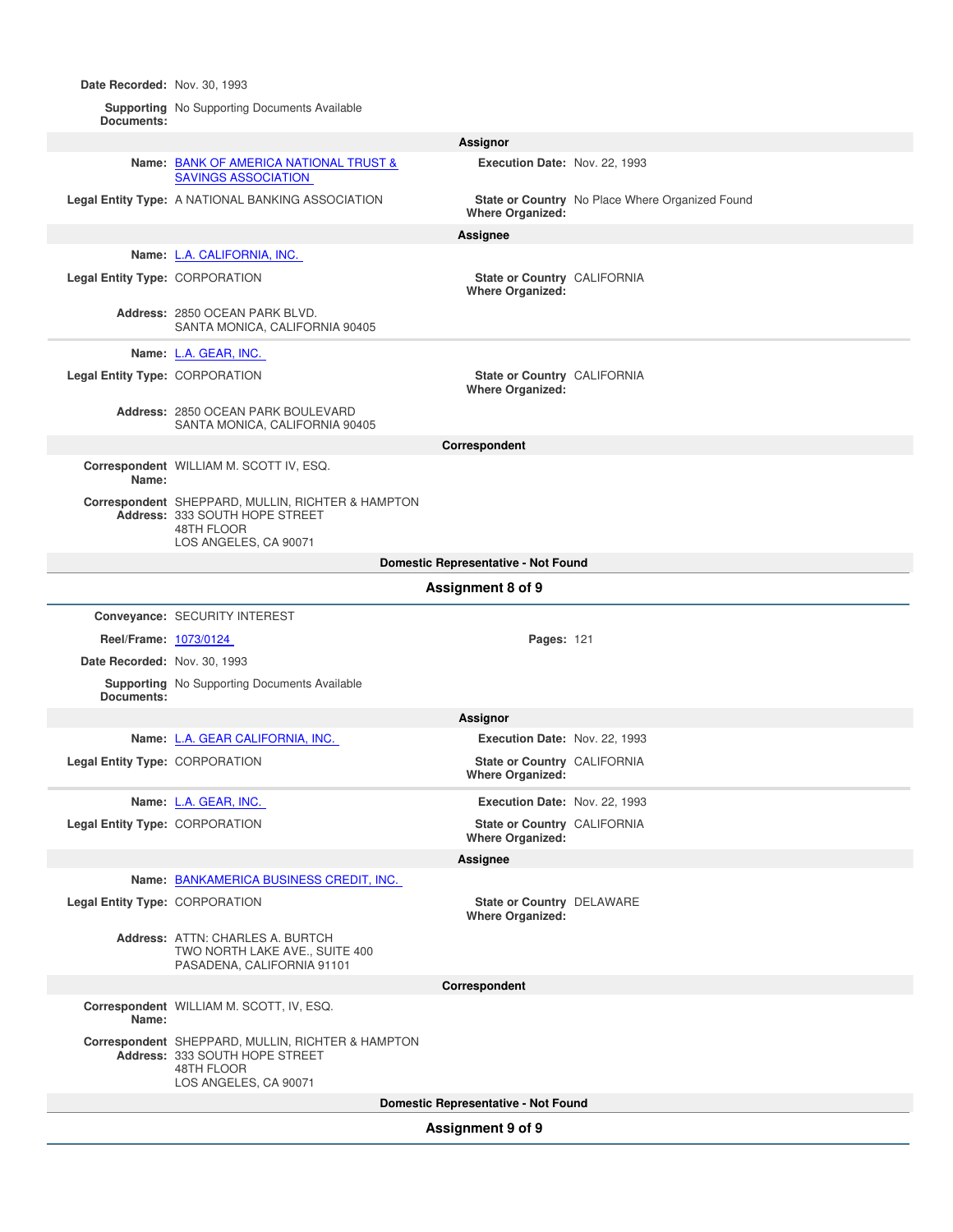|                                | Conveyance: SECURITY AGREEMENT                                                            |                                                        |  |
|--------------------------------|-------------------------------------------------------------------------------------------|--------------------------------------------------------|--|
| Reel/Frame: 1617/0001          |                                                                                           | Pages: 38                                              |  |
| Date Recorded: May 28, 1997    |                                                                                           |                                                        |  |
| Documents:                     | <b>Supporting</b> No Supporting Documents Available                                       |                                                        |  |
|                                |                                                                                           | <b>Assignor</b>                                        |  |
|                                | Name: L.A. GEAR, INC.                                                                     | Execution Date: May 21, 1997                           |  |
| Legal Entity Type: CORPORATION |                                                                                           | State or Country DELAWARE<br><b>Where Organized:</b>   |  |
|                                |                                                                                           | Assignee                                               |  |
|                                | Name: CONGRESS FINANCIAL CORPORATION (WESTERN)                                            |                                                        |  |
| Legal Entity Type: CORPORATION |                                                                                           | State or Country CALIFORNIA<br><b>Where Organized:</b> |  |
|                                | Address: SUITE 1000<br><b>225 SOUTH LAKE AVENUE</b><br>PASADENA, CALIFORNIA 91101         |                                                        |  |
| Correspondent                  |                                                                                           |                                                        |  |
| Name:                          | Correspondent LEVY, SMALL & LALLAS                                                        |                                                        |  |
|                                | Correspondent ATTN: STEVEN G. SMALL<br>Address: 815 MORAGA DRIVE<br>LOS ANGELES, CA 90049 |                                                        |  |
|                                |                                                                                           | <b>Domestic Representative - Not Found</b>             |  |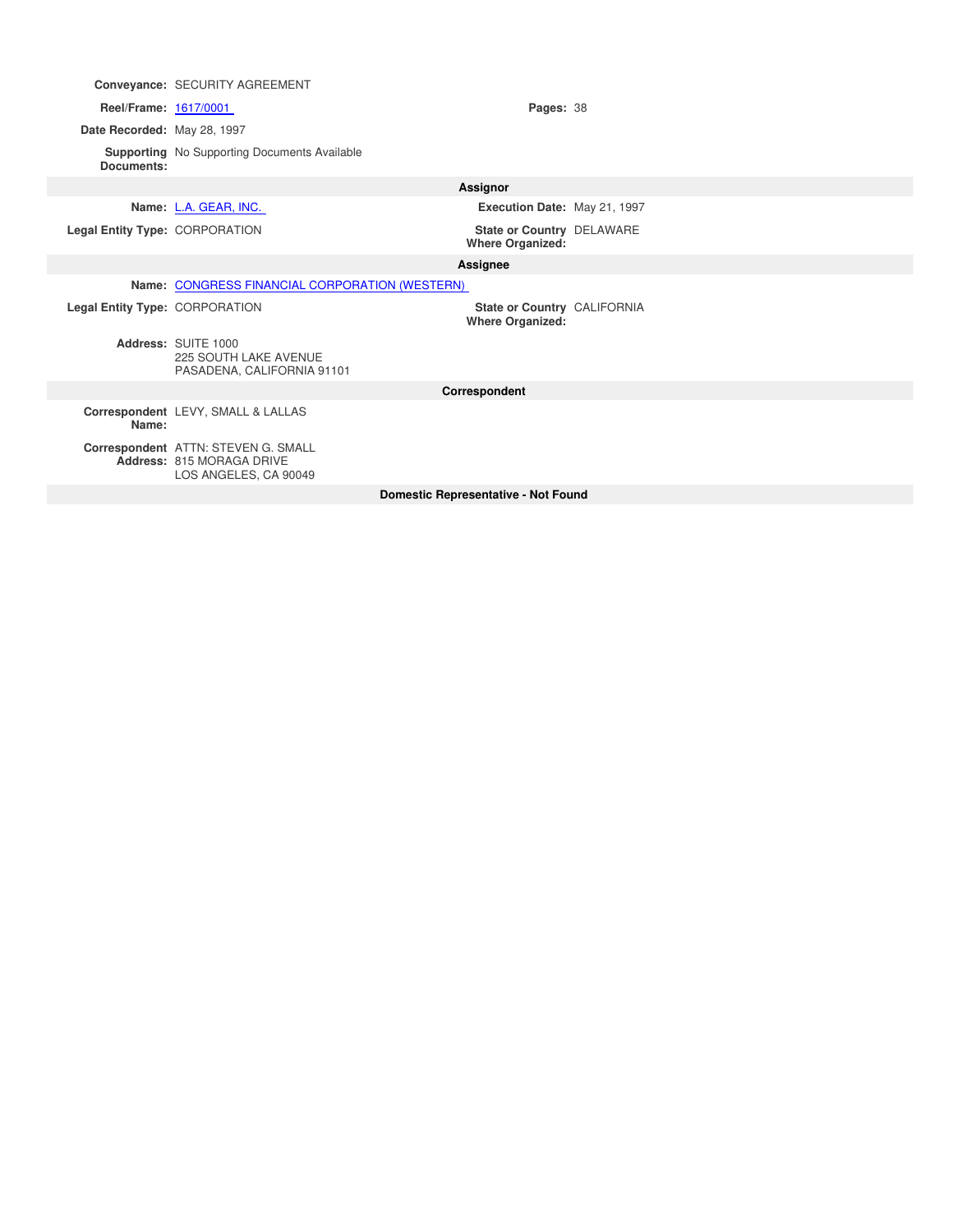**Generated on:** This page was generated by TSDR on 2020-01-21 13:47:14 EST

**Mark:** L.A. GEAR

## L.A. GEAR

| US Serial Number: 88450571         | Application Filing May 29, 2019<br>Date:                                                                             |
|------------------------------------|----------------------------------------------------------------------------------------------------------------------|
| US Registration 5937037<br>Number: | Registration Date: Dec. 17, 2019                                                                                     |
| Filed as TEAS RF: Yes              | <b>Currently TEAS RF: Yes</b>                                                                                        |
| <b>Register: Principal</b>         |                                                                                                                      |
| <b>Mark Type: Trademark</b>        |                                                                                                                      |
| <b>TM5 Common Status</b>           | LIVE/REGISTRATION/Issued and Active                                                                                  |
| Descriptor:                        | The trademark application has been registered with the Office.                                                       |
|                                    | Status: Registered. The registration date is used to determine when post-registration maintenance documents are due. |
| <b>Status Date: Dec. 17, 2019</b>  |                                                                                                                      |

**Publication Date:** Oct. 01, 2019

### **Mark Information**

**Mark Literal** L.A. GEAR **Elements:**

**Standard Character** Yes. The mark consists of standard characters without claim to any particular font style, size, or color. **Claim:**

**Mark Drawing** 4 - STANDARD CHARACTER MARK **Type:**

**Disclaimer:** "GEAR"

**Acquired** In whole **Distinctiveness Claim:**

### **Related Properties Information**

**Claimed Ownership** 1325941, 1813728, 3163405 and others

**of US Registrations:**

### **Goods and Services**

#### **Note:**

The following symbols indicate that the registrant/owner has amended the goods/services:

Brackets [..] indicate deleted goods/services;

Double parenthesis ((..)) identify any goods/services not claimed in a Section 15 affidavit of incontestability; and

Asterisks \*..\* identify additional (new) wording in the goods/services.

**For:** Footwear; Athletic apparel, namely, shirts, pants, jackets, footwear, hats and caps, athletic uniforms

**International** 025 - Primary Class

**Class(es): Class Status:** ACTIVE

**Basis:** 1(a)

**First Use:** Dec. 10, 1982 **Use in Commerce:** Dec. 10, 1982

**U.S Class(es): 022, 039** 

### **Basis Information (Case Level)**

**Filed Use:** Yes **Currently Use:** Yes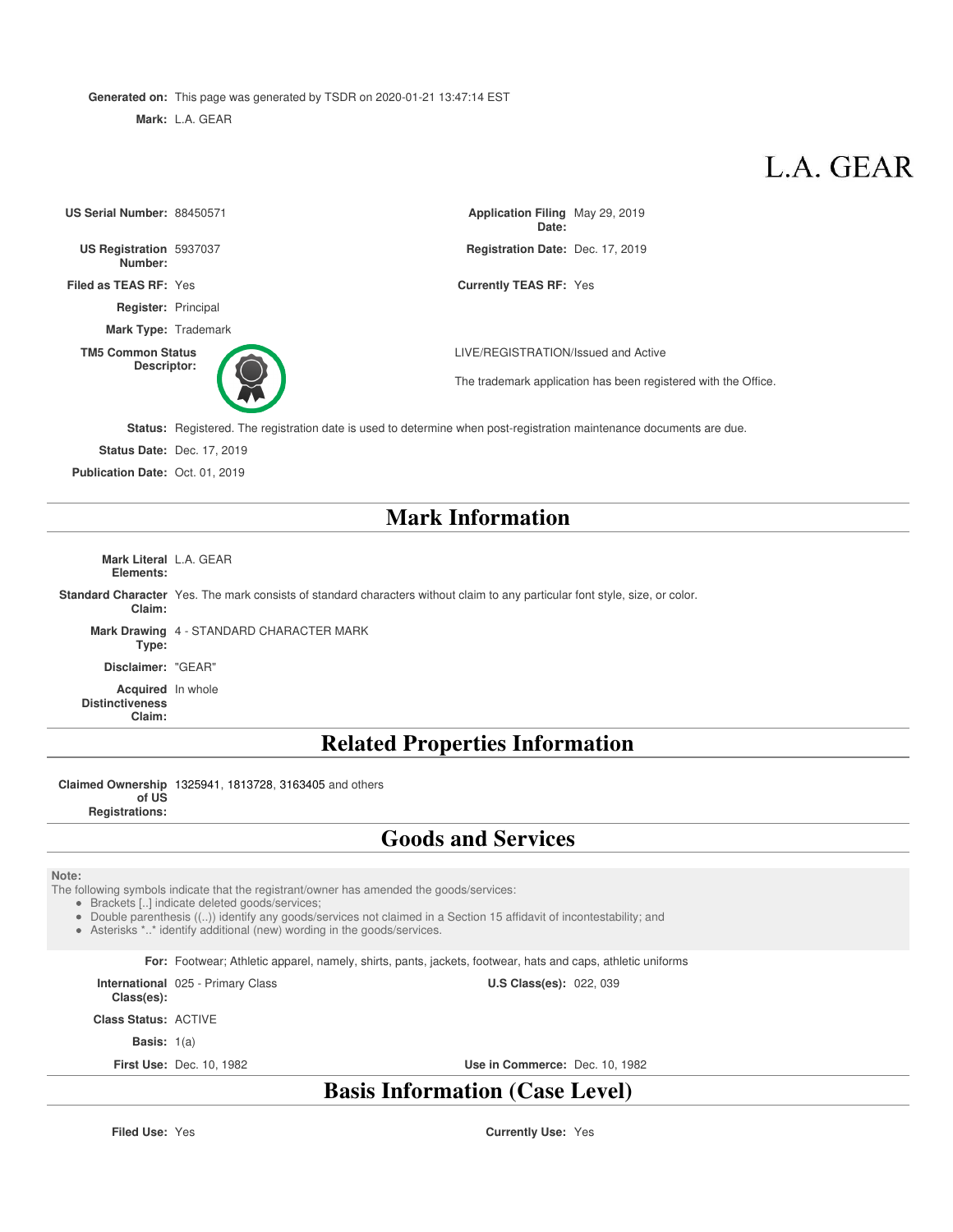| <b>Filed ITU: No</b> | <b>Currently ITU: No</b>      |
|----------------------|-------------------------------|
| Filed 44D: No        | Currently 44E: No             |
| <b>Filed 44E: No</b> | Currently 66A: No             |
| Filed 66A: No        | <b>Currently No Basis: No</b> |

**Filed No Basis:** No

### **Current Owner(s) Information**

**Owner Name:** L.A. Gear, Inc.

**Owner Address:** 844 Moraga Drive Los Angeles, CALIFORNIA UNITED STATES 90049

**Legal Entity Type: CORPORATION** 

**Where Organized:** State or Country CALIFORNIA

### **Attorney/Correspondence Information**

**Attorney of Record - None**

**Correspondent**

**Correspondent** ANNA M. LIAU **Name/Address:** L.A. GEAR, INC. 844 MORAGA DRIVE LOS ANGELES, CALIFORNIA UNITED STATES 90049

**Phone:** 310-889-3429 **Fax:** 3108893529

**Domestic Representative - Not Found**

### **Prosecution History**

| Date          | <b>Description</b>                                   | Proceeding<br><b>Number</b> |
|---------------|------------------------------------------------------|-----------------------------|
| Dec. 17, 2019 | REGISTERED-PRINCIPAL REGISTER                        |                             |
| Oct. 01, 2019 | OFFICIAL GAZETTE PUBLICATION CONFIRMATION E-MAILED   |                             |
| Oct. 01, 2019 | PUBLISHED FOR OPPOSITION                             |                             |
| Sep. 11, 2019 | NOTIFICATION OF NOTICE OF PUBLICATION E-MAILED       |                             |
| Aug. 29, 2019 | ASSIGNED TO LIE                                      | 69712                       |
| Aug. 22, 2019 | APPROVED FOR PUB - PRINCIPAL REGISTER                |                             |
| Aug. 22, 2019 | EXAMINER'S AMENDMENT ENTERED                         | 88888                       |
| Aug. 22, 2019 | NOTIFICATION OF EXAMINERS AMENDMENT E-MAILED         | 6328                        |
| Aug. 22, 2019 | EXAMINERS AMENDMENT E-MAILED                         | 6328                        |
| Aug. 22, 2019 | EXAMINERS AMENDMENT - WRITTEN                        | 90294                       |
| Aug. 19, 2019 | ASSIGNED TO EXAMINER                                 | 90294                       |
| Jun. 17, 2019 | NEW APPLICATION OFFICE SUPPLIED DATA ENTERED IN TRAM |                             |
| Jun. 01, 2019 | NEW APPLICATION ENTERED IN TRAM                      |                             |

### **TM Staff and Location Information**

#### **File Location**

**Current Location:** PUBLICATION AND ISSUE SECTION **Date in Location:** Dec. 17, 2019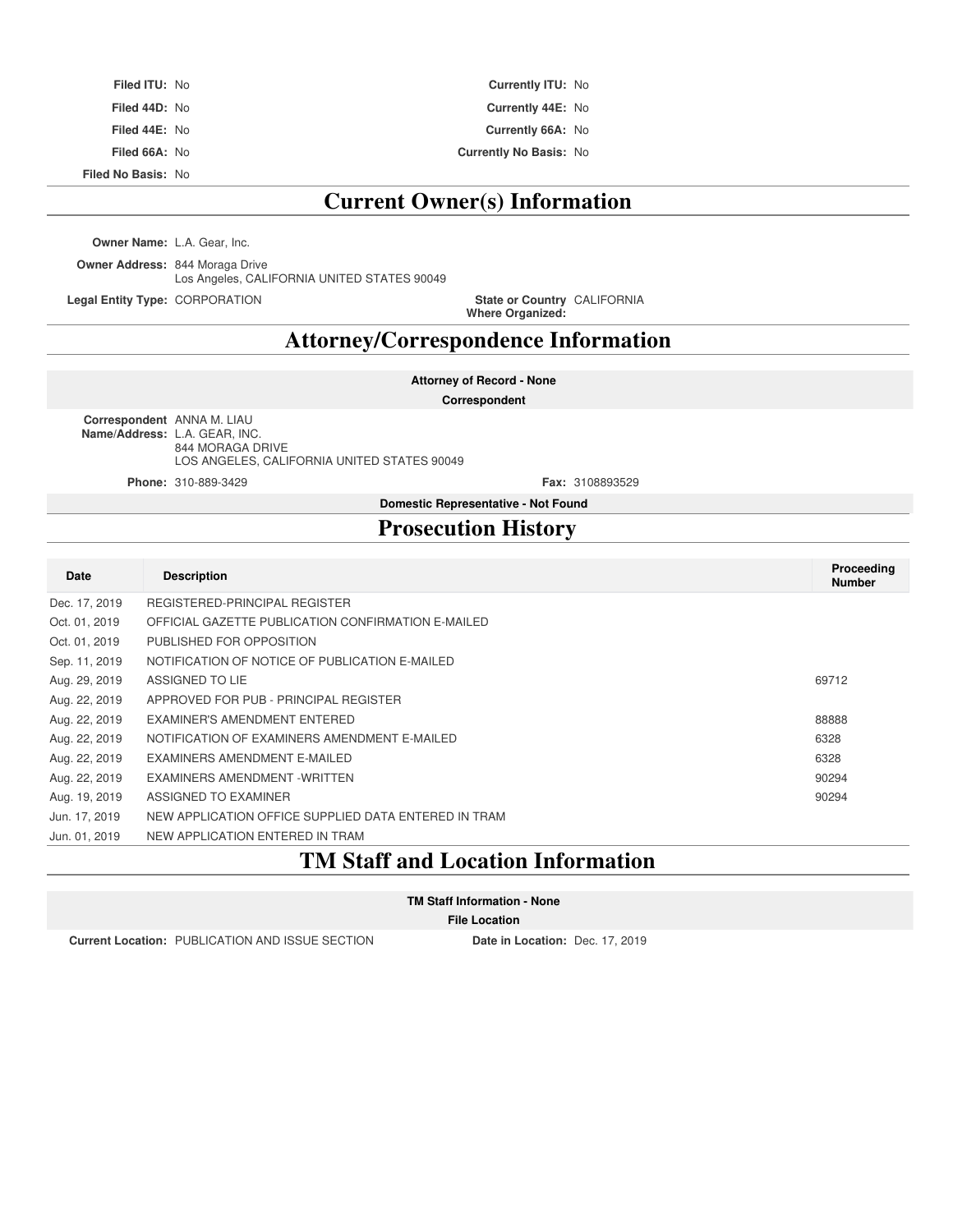**Generated on:** This page was generated by TSDR on 2020-01-21 13:48:33 EST

**Mark:** LA GEAR



| US Serial Number: 74270774                 |                                                                                             | Application Filing Apr. 30, 1992<br>Date:                                                             |
|--------------------------------------------|---------------------------------------------------------------------------------------------|-------------------------------------------------------------------------------------------------------|
| US Registration 1815958<br>Number:         |                                                                                             | Registration Date: Jan. 11, 1994                                                                      |
| Register: Principal                        |                                                                                             |                                                                                                       |
| Mark Type: Trademark                       |                                                                                             |                                                                                                       |
| <b>TM5 Common Status</b><br>Descriptor:    |                                                                                             | LIVE/REGISTRATION/Issued and Active<br>The trademark application has been registered with the Office. |
|                                            | Status: The registration has been renewed.                                                  |                                                                                                       |
|                                            | <b>Status Date: Jan. 07, 2014</b>                                                           |                                                                                                       |
| Publication Date: Oct. 19, 1993            |                                                                                             |                                                                                                       |
|                                            |                                                                                             | <b>Mark Information</b>                                                                               |
| <b>Mark Literal LA GEAR</b><br>Elements:   |                                                                                             |                                                                                                       |
| <b>Standard Character No</b><br>Claim:     |                                                                                             |                                                                                                       |
| Type:                                      | Mark Drawing 5 - AN ILLUSTRATION DRAWING WITH WORD(S) /LETTER(S)/ NUMBER(S) INSTYLIZED FORM |                                                                                                       |
| Acquired In part<br><b>Distinctiveness</b> |                                                                                             |                                                                                                       |

**Claim:**

**Distinctiveness** as to "LA GEAR" **Limitation Statement:**

### **Related Properties Information**

**Claimed Ownership** 1449818, 1552805, 1614968, 1668581 and others

**of US Registrations:**

### **Goods and Services**

**Note:**

The following symbols indicate that the registrant/owner has amended the goods/services:

Brackets [..] indicate deleted goods/services;

Double parenthesis ((..)) identify any goods/services not claimed in a Section 15 affidavit of incontestability; and

Asterisks \*..\* identify additional (new) wording in the goods/services.

**For:** footwear and apparel products for men, women and children; namely, shoes, pants, shorts, shirts, blouses, jackets, overalls, warm-up suits, socks, hats, leotards and tights

**International** 025 - Primary Class

**Class(es):**

**Class Status:** ACTIVE

**Basis:** 1(a)

**First Use:** Feb. 03, 1992 **Use in Commerce:** Feb. 03, 1992

**U.S Class(es): 039** 

**Basis Information (Case Level)**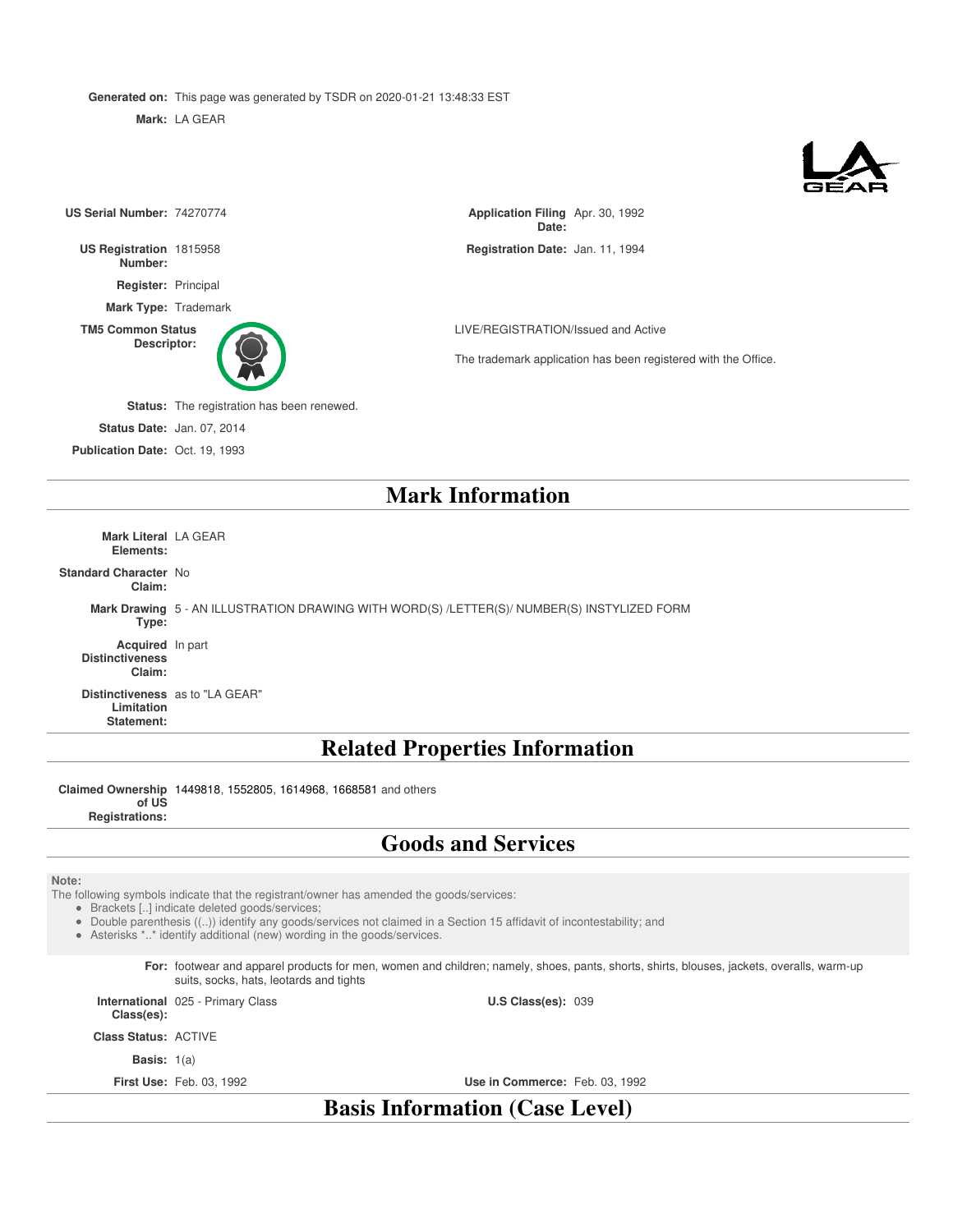| <b>Filed Use: Yes</b> | <b>Currently Use: Yes</b>     |  |
|-----------------------|-------------------------------|--|
| <b>Filed ITU: No</b>  | <b>Currently ITU: No</b>      |  |
| Filed 44D: No         | Currently 44E: No             |  |
| Filed 44E: No         | Currently 66A: No             |  |
| Filed 66A: No         | <b>Currently No Basis: No</b> |  |

**Filed No Basis:** No

### **Current Owner(s) Information**

**Owner Name:** L.A. GEAR, INC.

**Owner Address:** 844 Moraga Drive Los Angeles, CALIFORNIA UNITED STATES 90049

**Legal Entity Type: CORPORATION** 

**Where Organized:** CALIFORNIA

### **Attorney/Correspondence Information**

**Docket Number:** 053223-01030

**Attorney of Record Correspondent**

**Correspondent** ANNA M. LIAU **Name/Address:** L.A. GEAR, INC. 844 MORAGA DRIVE LOS ANGELES, CALIFORNIA UNITED STATES 90049

**Phone:** 310-889-3400

**Domestic Representative - Not Found**

### **Prosecution History**

| <b>Date</b>   | <b>Description</b>                                        | Proceeding<br><b>Number</b> |
|---------------|-----------------------------------------------------------|-----------------------------|
| Jan. 07, 2014 | NOTICE OF ACCEPTANCE OF SEC. 8 & 9 - E-MAILED             |                             |
| Jan. 07, 2014 | REGISTERED AND RENEWED (SECOND RENEWAL - 10 YRS)          | 64591                       |
| Jan. 07, 2014 | REGISTERED - SEC. 8 (10-YR) ACCEPTED/SEC. 9 GRANTED       | 64591                       |
| Jan. 02, 2014 | REGISTERED - COMBINED SECTION 8 (10-YR) & SEC. 9 FILED    | 64591                       |
| Jan. 02, 2014 | TEAS SECTION 8 & 9 RECEIVED                               |                             |
| Jan. 02, 2014 | TEAS CHANGE OF CORRESPONDENCE RECEIVED                    |                             |
| May 01, 2012  | TEAS CHANGE OF CORRESPONDENCE RECEIVED                    |                             |
| Apr. 12, 2011 | <b>CASE FILE IN TICRS</b>                                 |                             |
| Feb. 18, 2011 | ATTORNEY/DOM.REP.REVOKED AND/OR APPOINTED                 |                             |
| Feb. 18, 2011 | TEAS REVOKE/APP/CHANGE ADDR OF ATTY/DOM REP RECEIVED      |                             |
| Dec. 11, 2009 | APPLICANT/CORRESPONDENCE CHANGES (NON-RESPONSIVE) ENTERED | 88888                       |
| Dec. 11, 2009 | TEAS CHANGE OF OWNER ADDRESS RECEIVED                     |                             |
| Jul. 26, 2004 | REGISTERED AND RENEWED (FIRST RENEWAL - 10 YRS)           |                             |
| Jul. 26, 2004 | REGISTERED - SEC. 8 (10-YR) ACCEPTED/SEC. 9 GRANTED       |                             |
| May 12, 2004  | REGISTERED - COMBINED SECTION 8 (10-YR) & SEC. 9 FILED    |                             |
| Apr. 19, 2000 | COUNTERCLAIM OPP. NO. 999999                              | 107220                      |
| Mar. 30, 2000 | COUNTERCLAIM CANC. NO. 999999                             | 23708                       |
| Jun. 22, 1999 | REGISTERED - SEC. 8 (6-YR) ACCEPTED & SEC. 15 ACK.        |                             |
| Jan. 27, 1999 | REGISTERED - SEC. 8 (6-YR) & SEC. 15 FILED                |                             |
| Apr. 23, 1997 | CANCELLATION TERMINATED NO. 999999                        | 25176                       |
| Apr. 23, 1997 | CANCELLATION DENIED NO. 999999                            | 25176                       |
| Mar. 26, 1997 | COUNTERCLAIM CANC. NO. 999999                             | 25176                       |
| Jan. 11, 1994 | REGISTERED-PRINCIPAL REGISTER                             |                             |
| Oct. 19, 1993 | PUBLISHED FOR OPPOSITION                                  |                             |
| Sep. 17, 1993 | NOTICE OF PUBLICATION                                     |                             |
| Mar. 09, 1993 | APPROVED FOR PUB - PRINCIPAL REGISTER                     |                             |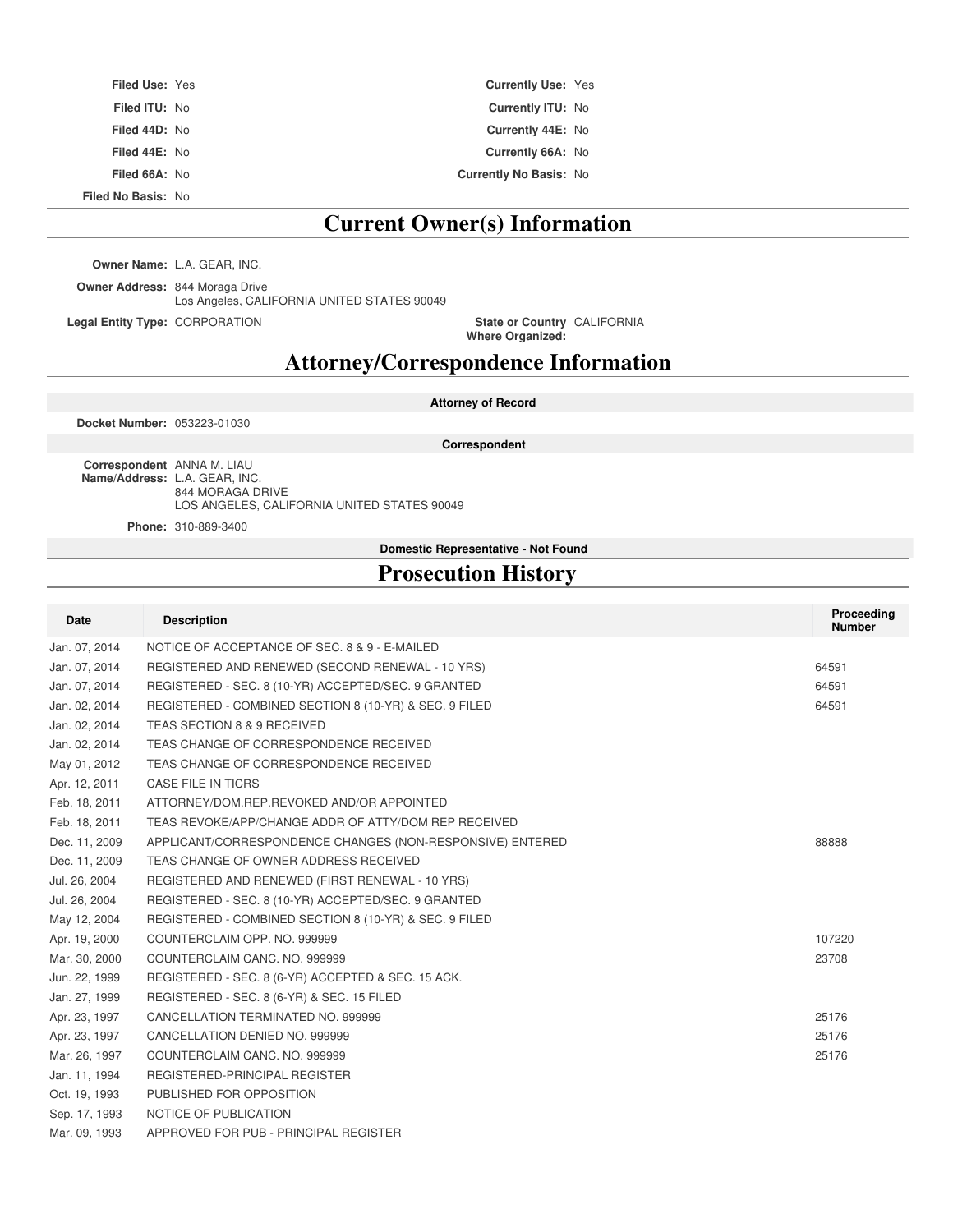| Jan. 25, 1993                  | CORRESPONDENCE RECEIVED IN LAW OFFICE                                                                                      |                                                            |                                                 |       |
|--------------------------------|----------------------------------------------------------------------------------------------------------------------------|------------------------------------------------------------|-------------------------------------------------|-------|
| Aug. 25, 1992                  | NON-FINAL ACTION MAILED                                                                                                    |                                                            |                                                 |       |
| Jul. 16, 1992                  | ASSIGNED TO EXAMINER                                                                                                       |                                                            |                                                 | 68174 |
| Jul. 08, 1992                  | ASSIGNED TO EXAMINER                                                                                                       |                                                            |                                                 | 70719 |
|                                |                                                                                                                            | <b>TM Staff and Location Information</b>                   |                                                 |       |
|                                |                                                                                                                            | <b>TM Staff Information - None</b><br><b>File Location</b> |                                                 |       |
|                                | <b>Current Location: GENERIC WEB UPDATE</b>                                                                                | Date in Location: Jan. 07, 2014                            |                                                 |       |
|                                | <b>Assignment Abstract Of Title Information</b>                                                                            |                                                            |                                                 |       |
|                                |                                                                                                                            |                                                            |                                                 |       |
| Summary                        |                                                                                                                            |                                                            |                                                 |       |
| <b>Total Assignments: 4</b>    |                                                                                                                            |                                                            | Registrant: L.A. GEAR, INC.                     |       |
|                                |                                                                                                                            | <b>Assignment 1 of 4</b>                                   |                                                 |       |
|                                | Conveyance: SECURITY INTEREST                                                                                              |                                                            |                                                 |       |
| Reel/Frame: 1018/0001          |                                                                                                                            | Pages: 128                                                 |                                                 |       |
| Date Recorded: Aug. 20, 1993   |                                                                                                                            |                                                            |                                                 |       |
| Documents:                     | <b>Supporting</b> No Supporting Documents Available                                                                        |                                                            |                                                 |       |
|                                |                                                                                                                            | Assignor                                                   |                                                 |       |
|                                | Name: L. A. CALIFORNIA, INC.                                                                                               | Execution Date: Aug. 11, 1993                              |                                                 |       |
| Legal Entity Type: CORPORATION |                                                                                                                            | State or Country CALIFORNIA<br><b>Where Organized:</b>     |                                                 |       |
|                                | Name: L.A. GEAR, INC.                                                                                                      | Execution Date: Aug. 11, 1993                              |                                                 |       |
| Legal Entity Type: CORPORATION |                                                                                                                            | State or Country CALIFORNIA<br><b>Where Organized:</b>     |                                                 |       |
|                                |                                                                                                                            | <b>Assignee</b>                                            |                                                 |       |
|                                | Name: BANK OF AMERICA NATIONAL TRUST AND SAVINGS ASSOCIATION INTERNATIONAL BANKING OFFICE UNIT 1769                        |                                                            |                                                 |       |
|                                | Legal Entity Type: NATIONAL BANKING ASSOCIATION                                                                            | <b>Where Organized:</b>                                    | State or Country No Place Where Organized Found |       |
|                                | Address: 333 SOUTH HOPE STREET 18TH FLOOR<br>LOS ANGELES, CA 90071                                                         |                                                            |                                                 |       |
|                                |                                                                                                                            | Correspondent                                              |                                                 |       |
| Name:                          | Correspondent KATHLEEN B. BLOCK                                                                                            |                                                            |                                                 |       |
|                                | Correspondent SHEPPARD, MULLIN, RICHTER ET AL<br>Address: FOUR EMBARCADERO CENTER<br>17TH FLOOR<br>SAN FRANCISCO, CA 94111 |                                                            |                                                 |       |
|                                |                                                                                                                            | <b>Domestic Representative - Not Found</b>                 |                                                 |       |
|                                |                                                                                                                            | Assignment 2 of 4                                          |                                                 |       |
|                                | Conveyance: RELEASE BY SECURED PARTY                                                                                       |                                                            |                                                 |       |
| Reel/Frame: 1073/0116          |                                                                                                                            | Pages: 8                                                   |                                                 |       |
| Date Recorded: Nov. 30, 1993   |                                                                                                                            |                                                            |                                                 |       |
| Documents:                     | <b>Supporting</b> No Supporting Documents Available                                                                        |                                                            |                                                 |       |
|                                |                                                                                                                            | Assignor                                                   |                                                 |       |
|                                | Name: BANK OF AMERICA NATIONAL TRUST &<br><b>SAVINGS ASSOCIATION</b>                                                       | Execution Date: Nov. 22, 1993                              |                                                 |       |
|                                | Legal Entity Type: A NATIONAL BANKING ASSOCIATION                                                                          | <b>Where Organized:</b>                                    | State or Country No Place Where Organized Found |       |
|                                |                                                                                                                            | Assignee                                                   |                                                 |       |
|                                | Name: L.A. CALIFORNIA, INC.                                                                                                |                                                            |                                                 |       |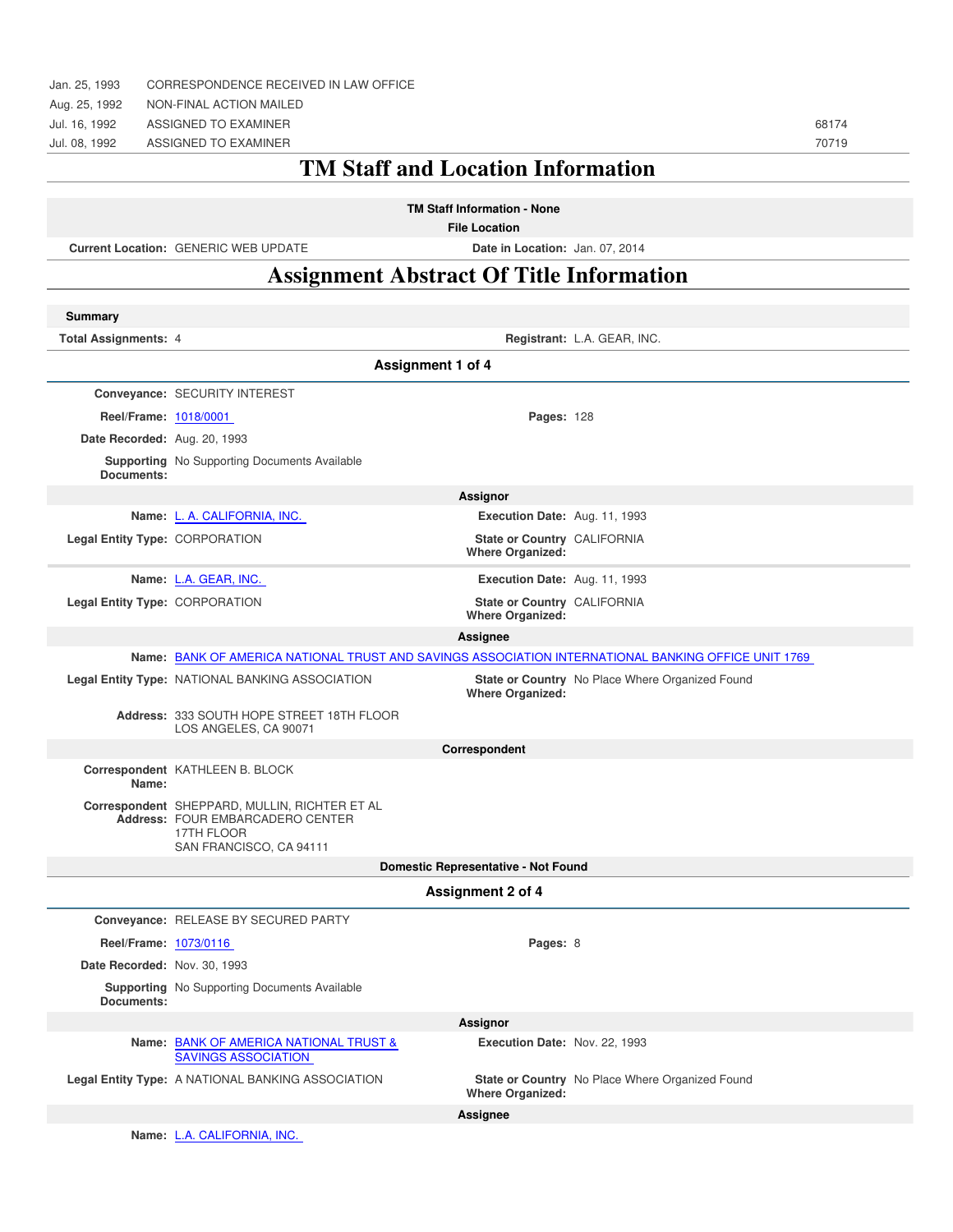| Legal Entity Type: CORPORATION |                                                                                                                            | State or Country CALIFORNIA<br><b>Where Organized:</b> |  |
|--------------------------------|----------------------------------------------------------------------------------------------------------------------------|--------------------------------------------------------|--|
|                                | Address: 2850 OCEAN PARK BLVD.<br>SANTA MONICA, CALIFORNIA 90405                                                           |                                                        |  |
|                                | Name: L.A. GEAR, INC.                                                                                                      |                                                        |  |
| Legal Entity Type: CORPORATION |                                                                                                                            | State or Country CALIFORNIA<br><b>Where Organized:</b> |  |
|                                | Address: 2850 OCEAN PARK BOULEVARD<br>SANTA MONICA, CALIFORNIA 90405                                                       |                                                        |  |
|                                |                                                                                                                            | Correspondent                                          |  |
| Name:                          | Correspondent WILLIAM M. SCOTT IV, ESQ.                                                                                    |                                                        |  |
|                                | Correspondent SHEPPARD, MULLIN, RICHTER & HAMPTON<br>Address: 333 SOUTH HOPE STREET<br>48TH FLOOR<br>LOS ANGELES, CA 90071 |                                                        |  |
|                                |                                                                                                                            | Domestic Representative - Not Found                    |  |
|                                |                                                                                                                            | Assignment 3 of 4                                      |  |
|                                | Conveyance: SECURITY INTEREST                                                                                              |                                                        |  |
| Reel/Frame: 1073/0124          |                                                                                                                            | Pages: 121                                             |  |
| Date Recorded: Nov. 30, 1993   |                                                                                                                            |                                                        |  |
|                                | <b>Supporting</b> No Supporting Documents Available                                                                        |                                                        |  |
| Documents:                     |                                                                                                                            | Assignor                                               |  |
|                                | Name: L.A. GEAR CALIFORNIA, INC.                                                                                           | Execution Date: Nov. 22, 1993                          |  |
| Legal Entity Type: CORPORATION |                                                                                                                            | State or Country CALIFORNIA<br><b>Where Organized:</b> |  |
|                                | Name: L.A. GEAR, INC.                                                                                                      | Execution Date: Nov. 22, 1993                          |  |
| Legal Entity Type: CORPORATION |                                                                                                                            | State or Country CALIFORNIA<br><b>Where Organized:</b> |  |
|                                |                                                                                                                            | Assignee                                               |  |
|                                | Name: BANKAMERICA BUSINESS CREDIT, INC.                                                                                    |                                                        |  |
| Legal Entity Type: CORPORATION |                                                                                                                            | State or Country DELAWARE<br><b>Where Organized:</b>   |  |
|                                | Address: ATTN: CHARLES A. BURTCH<br>TWO NORTH LAKE AVE., SUITE 400<br>PASADENA, CALIFORNIA 91101                           |                                                        |  |
|                                |                                                                                                                            | Correspondent                                          |  |
| Name:                          | Correspondent WILLIAM M. SCOTT, IV, ESQ.                                                                                   |                                                        |  |
|                                | Correspondent SHEPPARD, MULLIN, RICHTER & HAMPTON<br>Address: 333 SOUTH HOPE STREET<br>48TH FLOOR<br>LOS ANGELES, CA 90071 |                                                        |  |
|                                |                                                                                                                            | Domestic Representative - Not Found                    |  |
|                                |                                                                                                                            | Assignment 4 of 4                                      |  |
|                                | Conveyance: SECURITY AGREEMENT                                                                                             |                                                        |  |
| Reel/Frame: 1617/0001          |                                                                                                                            | Pages: 38                                              |  |
| Date Recorded: May 28, 1997    |                                                                                                                            |                                                        |  |
| Documents:                     | <b>Supporting</b> No Supporting Documents Available                                                                        |                                                        |  |
|                                |                                                                                                                            | Assignor                                               |  |
|                                | Name: L.A. GEAR, INC.                                                                                                      | Execution Date: May 21, 1997                           |  |
| Legal Entity Type: CORPORATION |                                                                                                                            | State or Country DELAWARE<br><b>Where Organized:</b>   |  |
|                                |                                                                                                                            | Assignee                                               |  |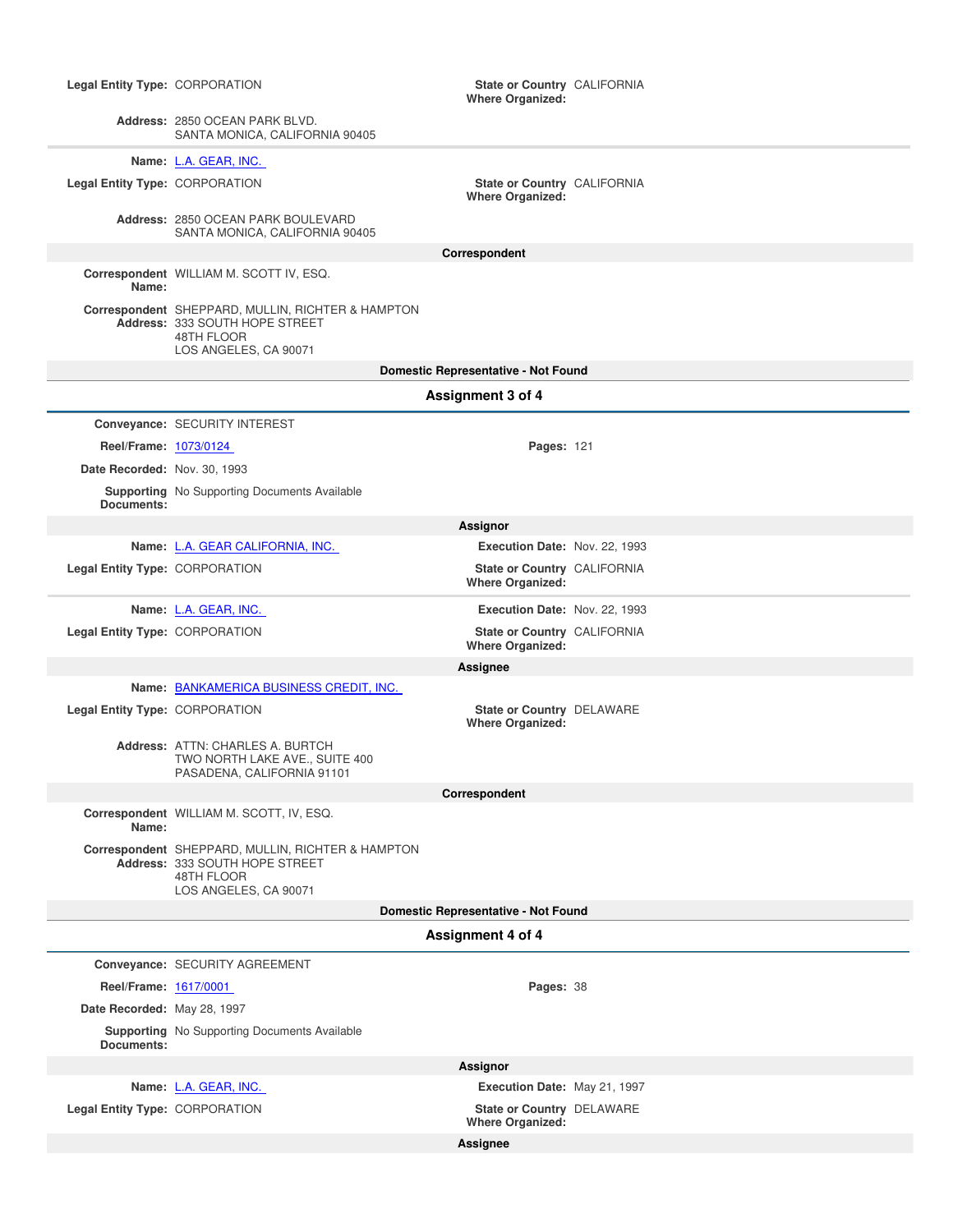**Name:** CONGRESS FINANCIAL CORPORATION (WESTERN)

**Legal Entity Type: CORPORATION** 

**Where Organized:** State or Country CALIFORNIA

**Address:** SUITE 1000 225 SOUTH LAKE AVENUE PASADENA, CALIFORNIA 91101

**Correspondent**

**Correspondent** LEVY, SMALL & LALLAS **Name:**

**Correspondent** ATTN: STEVEN G. SMALL **Address:** 815 MORAGA DRIVE LOS ANGELES, CA 90049

**Domestic Representative - Not Found**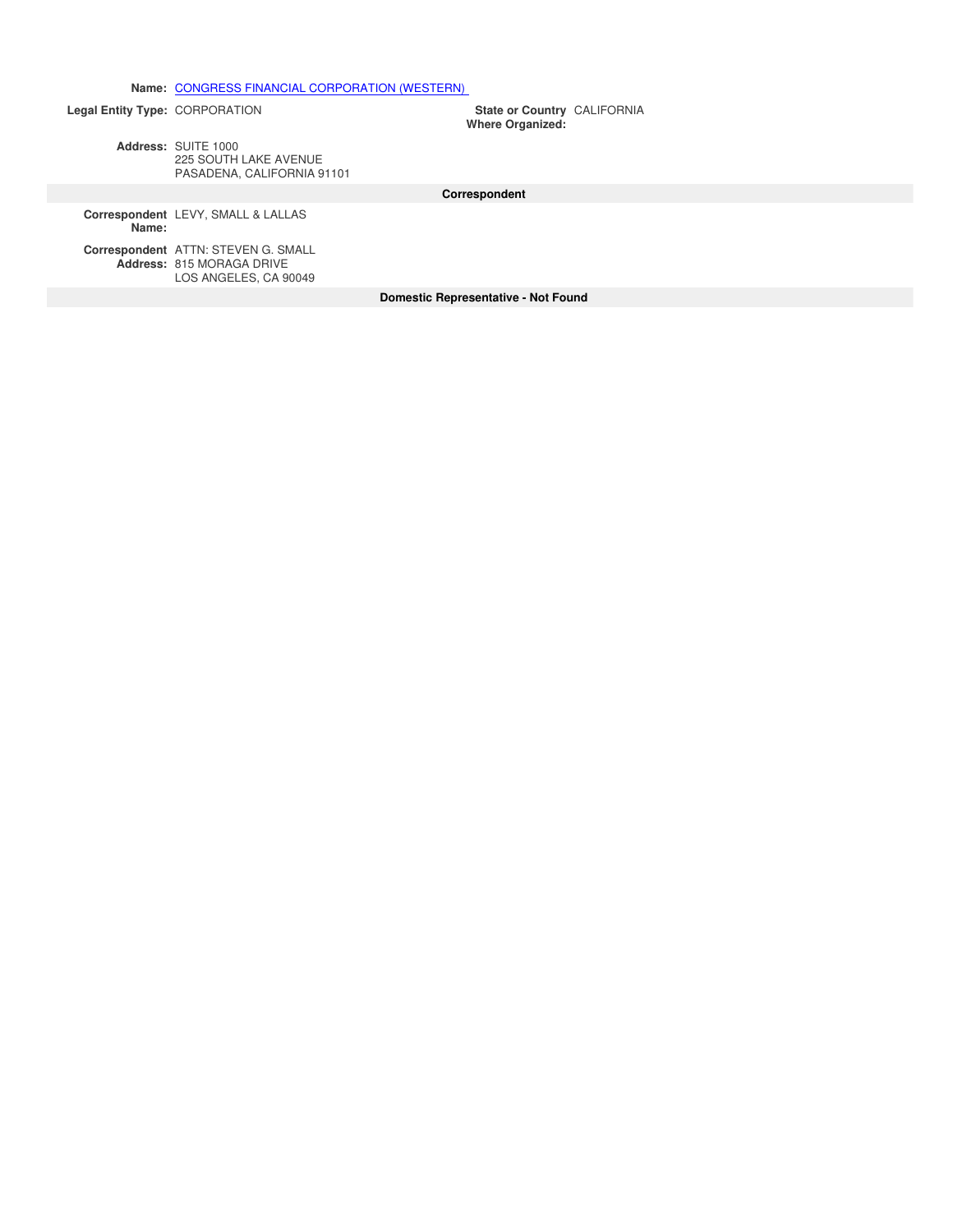**Generated on:** This page was generated by TSDR on 2020-01-21 13:49:32 EST

**Mark:** LA

# $\blacktriangle$

| US Serial Number: 77925036                             |                                                                                             | Application Filing Feb. 01, 2010<br>Date: |                                                                |  |
|--------------------------------------------------------|---------------------------------------------------------------------------------------------|-------------------------------------------|----------------------------------------------------------------|--|
| US Registration 3844628<br>Number:                     |                                                                                             | Registration Date: Sep. 07, 2010          |                                                                |  |
| Register: Principal                                    |                                                                                             |                                           |                                                                |  |
| Mark Type: Trademark                                   |                                                                                             |                                           |                                                                |  |
| <b>TM5 Common Status</b><br>Descriptor:                |                                                                                             | LIVE/REGISTRATION/Issued and Active       | The trademark application has been registered with the Office. |  |
|                                                        | Status: A Sections 8 and 15 combined declaration has been accepted and acknowledged.        |                                           |                                                                |  |
|                                                        | <b>Status Date: Oct. 28, 2016</b>                                                           |                                           |                                                                |  |
| Publication Date: Jun. 22, 2010                        |                                                                                             |                                           |                                                                |  |
|                                                        |                                                                                             | <b>Mark Information</b>                   |                                                                |  |
| Mark Literal LA<br>Elements:                           |                                                                                             |                                           |                                                                |  |
| Standard Character No<br>Claim:                        |                                                                                             |                                           |                                                                |  |
| Type:                                                  | Mark Drawing 5 - AN ILLUSTRATION DRAWING WITH WORD(S) /LETTER(S)/ NUMBER(S) INSTYLIZED FORM |                                           |                                                                |  |
| Mark:                                                  | Description of The mark consists of "L" with a stylized "A".                                |                                           |                                                                |  |
|                                                        | Color(s) Claimed: Color is not claimed as a feature of the mark.                            |                                           |                                                                |  |
| Acquired In part<br><b>Distinctiveness</b><br>Claim:   |                                                                                             |                                           |                                                                |  |
| Distinctiveness As to "LA"<br>Limitation<br>Statement: |                                                                                             |                                           |                                                                |  |
|                                                        | <b>Related Properties Information</b>                                                       |                                           |                                                                |  |
|                                                        |                                                                                             |                                           |                                                                |  |

**Claimed Ownership** 1792665, 1815958, 2160298 and others **of US Registrations:**

### **Goods and Services**

**Note:**

The following symbols indicate that the registrant/owner has amended the goods/services:

Brackets [..] indicate deleted goods/services;

Double parenthesis ((..)) identify any goods/services not claimed in a Section 15 affidavit of incontestability; and

Asterisks \*..\* identify additional (new) wording in the goods/services.

**For:** Footwear **International** 025 - Primary Class **Class(es): U.S Class(es):** 022, 039 **Class Status:** ACTIVE **Basis:** 1(a) **First Use:** Feb. 03, 1992 **Use in Commerce:** Feb. 03, 1992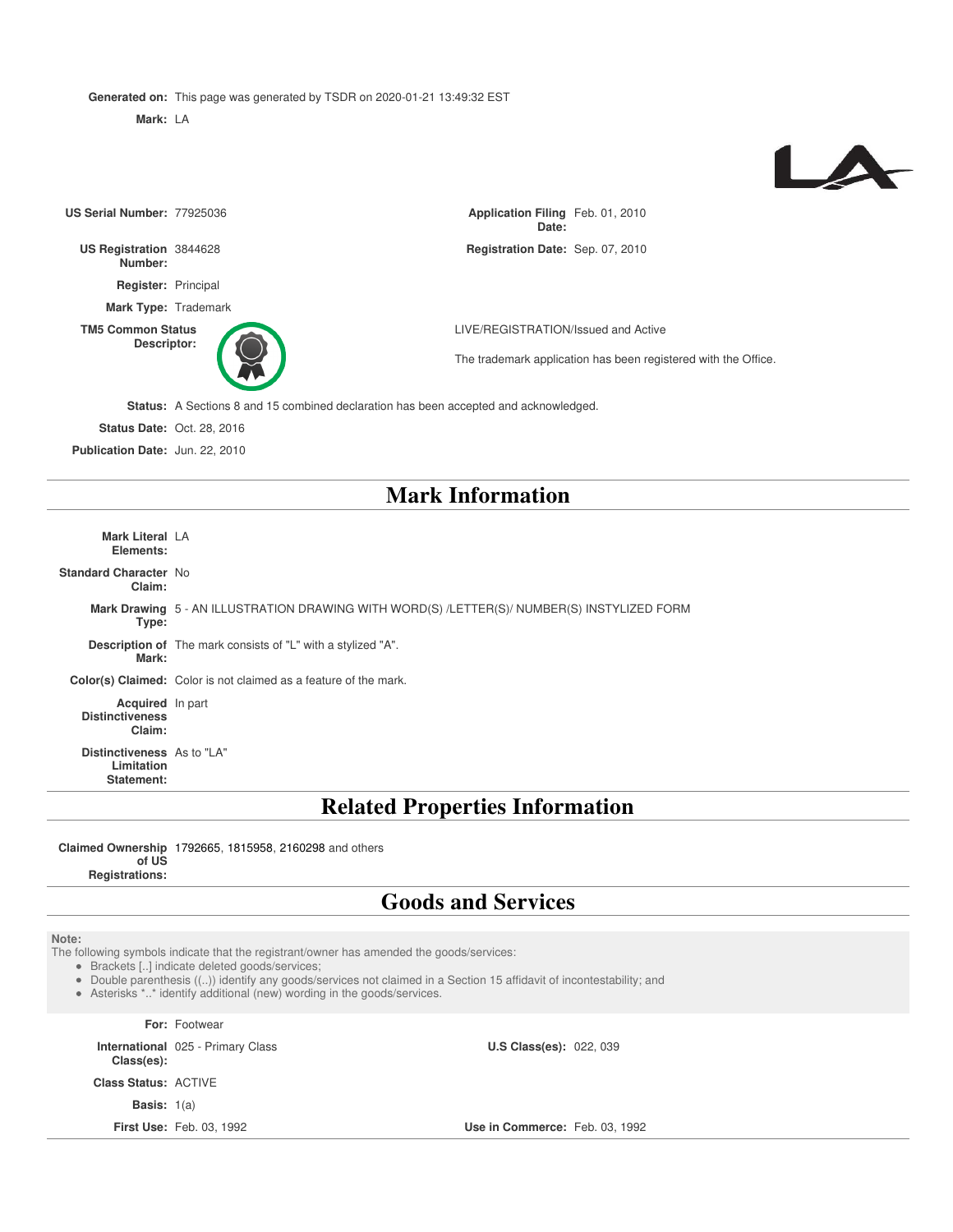### **Basis Information (Case Level)**

**Filed Use:** Yes **Currently Use:** Yes **Filed ITU:** No **Currently ITU:** No **Filed 44D:** No **Currently 44E:** No **Filed 44E:** No **Currently 66A:** No **Filed 66A:** No **Currently No Basis:** No **Filed No Basis:** No

### **Current Owner(s) Information**

**Owner Name:** L.A. Gear, Inc.

**Owner Address:** 844 Moraga Drive Los Angeles, CALIFORNIA UNITED STATES 90049 **Legal Entity Type: CORPORATION** 

**Where Organized:** State or Country CALIFORNIA

**Attorney/Correspondence Information**

**Attorney of Record - None**

**Correspondent**

**Correspondent** Anna M. Liau **Name/Address:** L.A. GEAR, INC. 844 Moraga Drive LOS ANGELES, CALIFORNIA UNITED STATES 90049

**Phone:** 3108893400

**Domestic Representative - Not Found**

### **Prosecution History**

| Date          | <b>Description</b>                                 | Proceeding<br><b>Number</b> |
|---------------|----------------------------------------------------|-----------------------------|
| Sep. 07, 2019 | COURTESY REMINDER - SEC. 8 (10-YR)/SEC. 9 E-MAILED |                             |
| Oct. 28, 2016 | NOTICE OF ACCEPTANCE OF SEC. 8 & 15 - E-MAILED     |                             |
| Oct. 28, 2016 | REGISTERED - SEC. 8 (6-YR) ACCEPTED & SEC. 15 ACK. | 76293                       |
| Oct. 27, 2016 | CASE ASSIGNED TO POST REGISTRATION PARALEGAL       | 76293                       |
| Aug. 23, 2016 | TEAS SECTION 8 & 15 RECEIVED                       |                             |
| Aug. 23, 2016 | TEAS CHANGE OF CORRESPONDENCE RECEIVED             |                             |
| Sep. 07, 2015 | COURTESY REMINDER - SEC. 8 (6-YR) E-MAILED         |                             |
| Sep. 07, 2010 | REGISTERED-PRINCIPAL REGISTER                      |                             |
| Jun. 22, 2010 | OFFICIAL GAZETTE PUBLICATION CONFIRMATION E-MAILED |                             |
| Jun. 22, 2010 | PUBLISHED FOR OPPOSITION                           |                             |
| May 17, 2010  | LAW OFFICE PUBLICATION REVIEW COMPLETED            | 68171                       |
| May 17, 2010  | ASSIGNED TO LIE                                    | 68171                       |
| May 06, 2010  | APPROVED FOR PUB - PRINCIPAL REGISTER              |                             |
| May 06, 2010  | EXAMINER'S AMENDMENT ENTERED                       | 88888                       |
| May 06, 2010  | NOTIFICATION OF EXAMINERS AMENDMENT E-MAILED       | 6328                        |
| May 06, 2010  | EXAMINERS AMENDMENT E-MAILED                       | 6328                        |
| May 06, 2010  | EXAMINERS AMENDMENT - WRITTEN                      | 72505                       |
| May 04, 2010  | TEAS/EMAIL CORRESPONDENCE ENTERED                  | 88889                       |
| May 04, 2010  | CORRESPONDENCE RECEIVED IN LAW OFFICE              | 88889                       |
| May 04, 2010  | TEAS RESPONSE TO OFFICE ACTION RECEIVED            |                             |
| May 02, 2010  | NOTIFICATION OF NON-FINAL ACTION E-MAILED          | 6325                        |
| May 02, 2010  | NON-FINAL ACTION E-MAILED                          | 6325                        |
| May 02, 2010  | NON-FINAL ACTION WRITTEN                           | 72505                       |
| May 02, 2010  | ASSIGNED TO EXAMINER                               | 72505                       |
| Feb. 06, 2010 | NOTICE OF PSEUDO MARK MAILED                       |                             |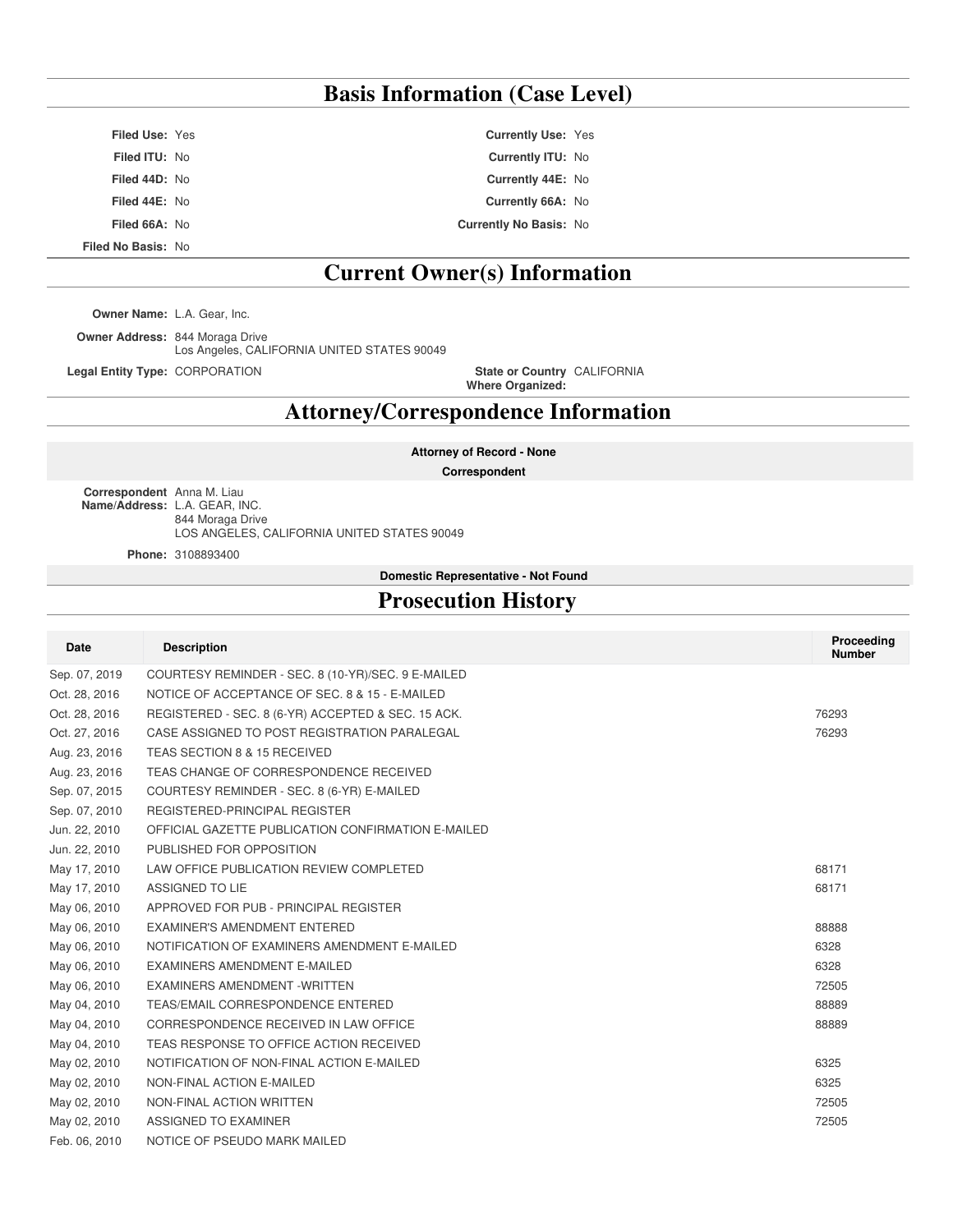### **TM Staff and Location Information**

#### **TM Staff Information - None**

#### **File Location**

**Current Location:** TMEG LAW OFFICE 107 **Date in Location:** Oct. 28, 2016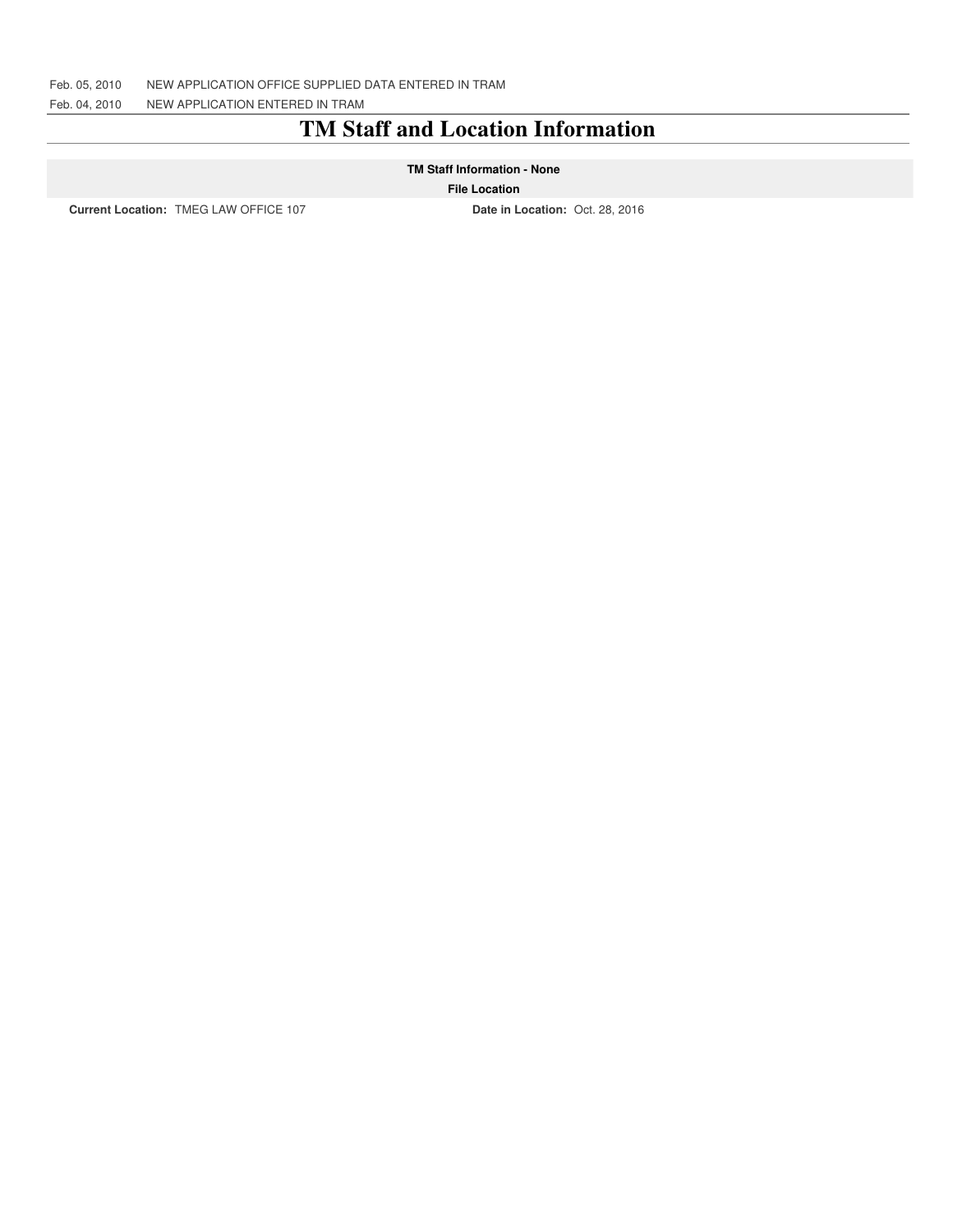**Generated on:** This page was generated by TSDR on 2020-01-21 13:50:23 EST

**Mark:** LA

## $\blacktriangleright$

| US Serial Number: 75266551              |                                            | Application Filing Mar. 31, 1997<br>Date: |                                                                |
|-----------------------------------------|--------------------------------------------|-------------------------------------------|----------------------------------------------------------------|
| US Registration 2160298<br>Number:      |                                            | Registration Date: May 26, 1998           |                                                                |
| Register: Principal                     |                                            |                                           |                                                                |
| Mark Type: Trademark                    |                                            |                                           |                                                                |
| <b>TM5 Common Status</b><br>Descriptor: |                                            | LIVE/REGISTRATION/Issued and Active       | The trademark application has been registered with the Office. |
|                                         | Status: The registration has been renewed. |                                           |                                                                |
|                                         | <b>Status Date: Mar. 02, 2018</b>          |                                           |                                                                |
| Publication Date: Mar. 03, 1998         |                                            |                                           |                                                                |
| <b>Mark Information</b>                 |                                            |                                           |                                                                |

**Mark Literal** LA **Elements:**

**Standard Character** No **Claim:**

> **Mark Drawing** 3 - AN ILLUSTRATION DRAWING WHICH INCLUDES WORD(S)/ LETTER(S)/NUMBER(S) **Type:**

**Acquired** In part **Distinctiveness Claim:**

**Distinctiveness** as to "LA" **Limitation Statement:**

**Design Search** 26.17.09 - Bands, curved; Bars, curved; Curved line(s), band(s) or bar(s); Lines, curved **Code(s):** 27.03.01 - Geometric figures forming letters, numerals or punctuation

### **Related Properties Information**

**Claimed Ownership** 1792665, 1936465, 1959616 and others **of US Registrations:**

### **Goods and Services**

#### **Note:**

The following symbols indicate that the registrant/owner has amended the goods/services:

Brackets [..] indicate deleted goods/services;

Double parenthesis ((..)) identify any goods/services not claimed in a Section 15 affidavit of incontestability; and

Asterisks \*..\* identify additional (new) wording in the goods/services.

**For:** footwear[ and apparel products for men, women and children] , namely, shoes [ , boots, pants, shorts, shirts, blouses, skirts, jackets, overalls, warm-up suits, sweatshirts, socks, hats, leotards, and tights ]

**International** 025 - Primary Class **Class(es):**

**Class Status:** ACTIVE

**Basis:** 1(a)

**First Use:** Feb. 1997 **Use in Commerce:** Feb. 1997

**U.S Class(es): 022, 039** 

**Used Anywhere in** First used in another form in February 1992. **Used in Commerce** First used in commerce in another form in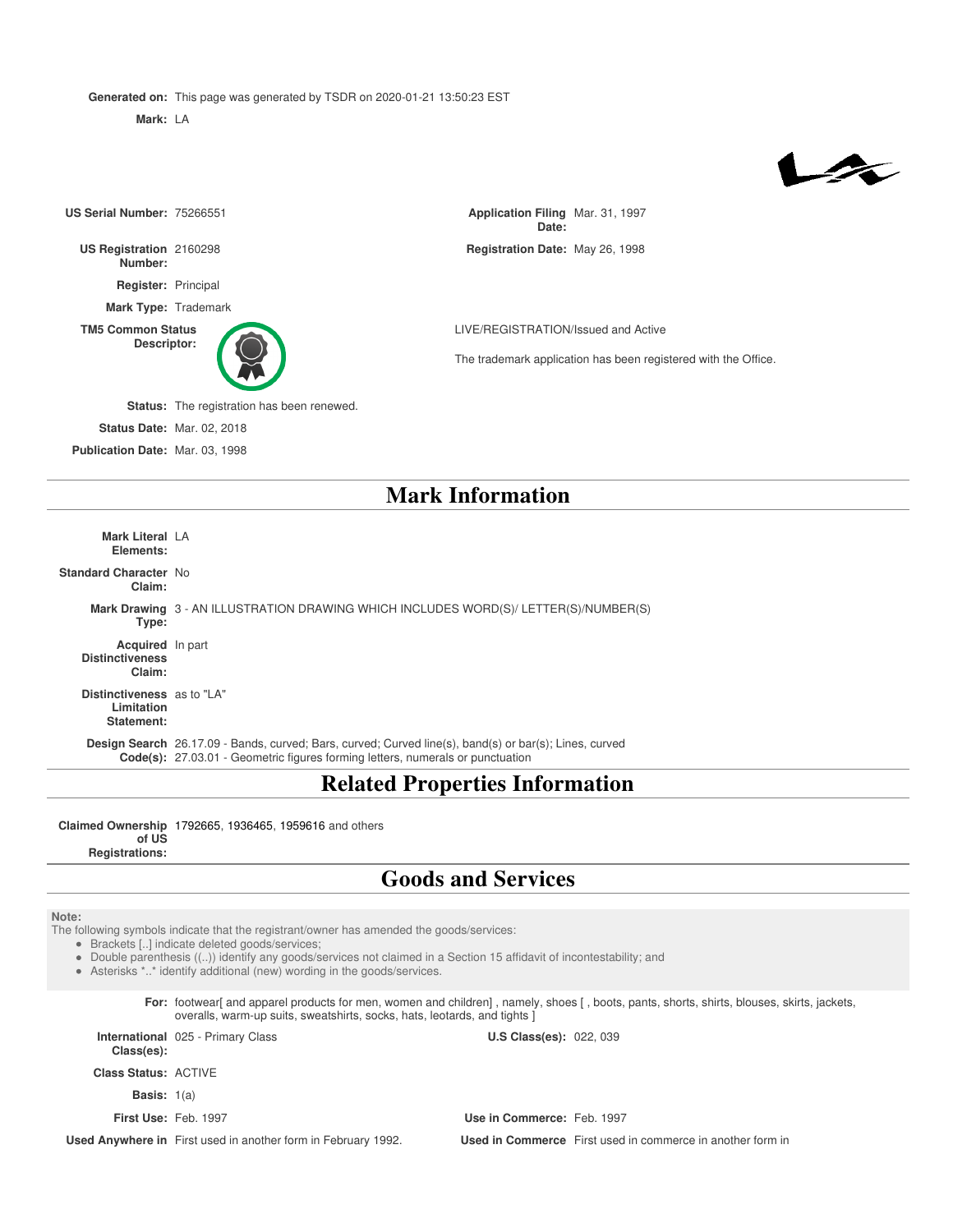### **Basis Information (Case Level)**

| <b>Filed Use: Yes</b> | <b>Currently Use: Yes</b>     |  |
|-----------------------|-------------------------------|--|
| <b>Filed ITU: No</b>  | <b>Currently ITU: No</b>      |  |
| Filed 44D: No         | Currently 44E: No             |  |
| Filed 44E: No         | Currently 66A: No             |  |
| Filed 66A: No         | <b>Currently No Basis: No</b> |  |
|                       |                               |  |

**Filed No Basis:** No

### **Current Owner(s) Information**

**Owner Name:** L.A. Gear, Inc.

**Owner Address:** 844 MORAGA DR.

LOS ANGELES, CALIFORNIA UNITED STATES 90049

**Legal Entity Type: CORPORATION** 

**Where Organized:** State or Country CALIFORNIA

### **Attorney/Correspondence Information**

**Attorney of Record - None**

**Correspondent**

**Correspondent** Anna M. Liau **Name/Address:** L.A. Gear, Inc. 844 MORAGA DR. Los Angeles, CALIFORNIA UNITED STATES 90049

**Phone:** 3108893400

**Domestic Representative - Not Found**

### **Prosecution History**

| Date          | <b>Description</b>                                   | Proceeding<br><b>Number</b> |
|---------------|------------------------------------------------------|-----------------------------|
| Mar. 02, 2018 | NOTICE OF ACCEPTANCE OF SEC. 8 & 9 - E-MAILED        |                             |
| Mar. 02, 2018 | REGISTERED AND RENEWED (SECOND RENEWAL - 10 YRS)     | 71359                       |
| Mar. 02, 2018 | REGISTERED - SEC. 8 (10-YR) ACCEPTED/SEC. 9 GRANTED  | 71359                       |
| Mar. 02, 2018 | CASE ASSIGNED TO POST REGISTRATION PARALEGAL         | 71359                       |
| Feb. 13, 2018 | TEAS SECTION 8 & 9 RECEIVED                          |                             |
| Feb. 13, 2018 | TEAS CHANGE OF CORRESPONDENCE RECEIVED               |                             |
| May 26, 2017  | COURTESY REMINDER - SEC. 8 (10-YR)/SEC. 9 E-MAILED   |                             |
| Aug. 06, 2014 | COUNTERCLAIM OPP. NO. 999999                         | 209504                      |
| May 01, 2012  | TEAS CHANGE OF CORRESPONDENCE RECEIVED               |                             |
| Feb. 18, 2011 | ATTORNEY/DOM.REP.REVOKED AND/OR APPOINTED            |                             |
| Feb. 18, 2011 | TEAS REVOKE/APP/CHANGE ADDR OF ATTY/DOM REP RECEIVED |                             |
| May 21, 2008  | REGISTERED AND RENEWED (FIRST RENEWAL - 10 YRS)      | 69934                       |
| May 21, 2008  | REGISTERED - SEC. 8 (10-YR) ACCEPTED/SEC. 9 GRANTED  |                             |
| May 20, 2008  | ASSIGNED TO PARALEGAL                                | 69934                       |
| May 08, 2008  | TEAS SECTION 8 & 9 RECEIVED                          |                             |
| Aug. 16, 2007 | CASE FILE IN TICRS                                   |                             |
| Jul. 11, 2004 | REGISTERED - SEC. 8 (6-YR) ACCEPTED & SEC. 15 ACK.   |                             |
| May 25, 2004  | REGISTERED - SEC. 8 (6-YR) & SEC. 15 FILED           |                             |
| May 26, 1998  | REGISTERED-PRINCIPAL REGISTER                        |                             |
| Mar. 03, 1998 | PUBLISHED FOR OPPOSITION                             |                             |
| Jan. 30, 1998 | NOTICE OF PUBLICATION                                |                             |
| Jan. 03, 1998 | APPROVED FOR PUB - PRINCIPAL REGISTER                |                             |
| Dec. 01, 1997 | CORRESPONDENCE RECEIVED IN LAW OFFICE                |                             |
| Oct. 22, 1997 | NON-FINAL ACTION MAILED                              |                             |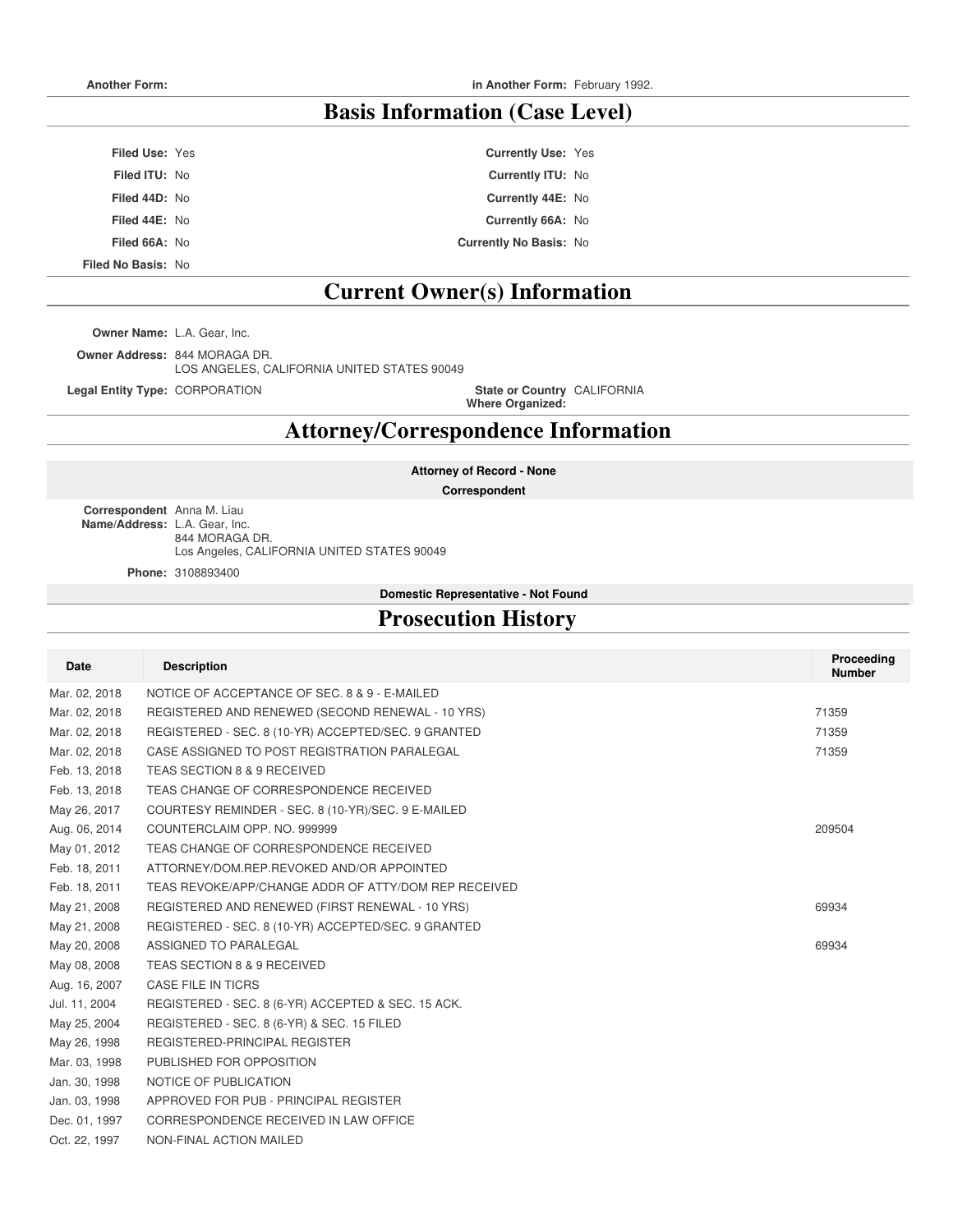Aug. 08, 1997 NON-FINAL ACTION MAILED

Aug. 06, 1997 ASSIGNED TO EXAMINER 69227

### **TM Staff and Location Information**

#### **TM Staff Information - None**

#### **File Location**

**Current Location:** GENERIC WEB UPDATE **Date in Location:** Mar. 02, 2018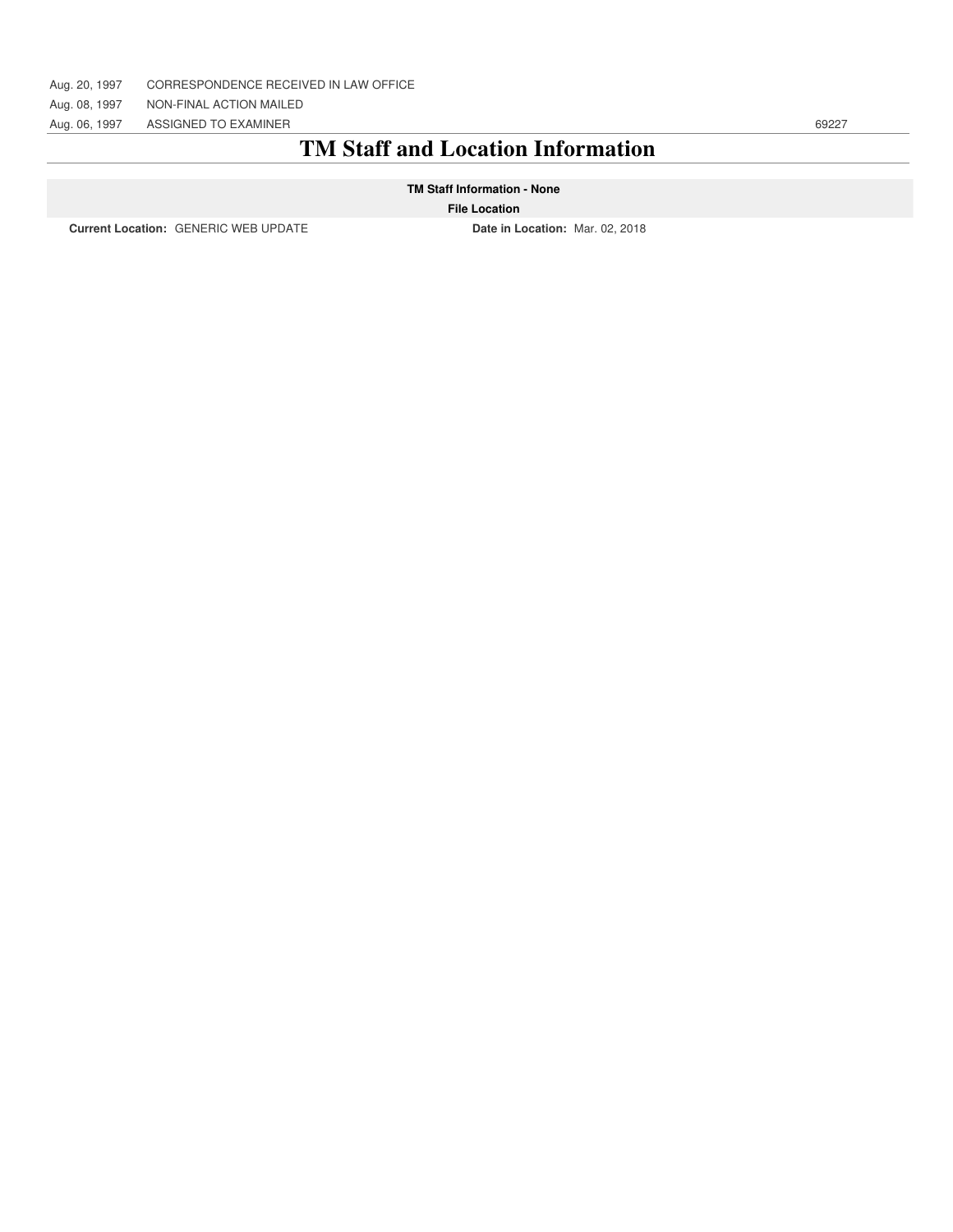**Generated on:** This page was generated by TSDR on 2020-01-21 13:51:05 EST

**Mark:** LAGEAR.COM

#### LAGEAR.COM

| US Serial Number: 76670303         |                                                   | Application Filing Dec. 13, 2006<br>Date: |                                                                |  |
|------------------------------------|---------------------------------------------------|-------------------------------------------|----------------------------------------------------------------|--|
| US Registration 3315339<br>Number: |                                                   | Registration Date: Oct. 23, 2007          |                                                                |  |
| Register: Principal                |                                                   |                                           |                                                                |  |
|                                    | Mark Type: Trademark, Service Mark                |                                           |                                                                |  |
|                                    | <b>TM5 Common Status</b>                          |                                           | LIVE/REGISTRATION/Issued and Active                            |  |
| Descriptor:                        |                                                   |                                           | The trademark application has been registered with the Office. |  |
|                                    | <b>Status:</b> The registration has been renewed. |                                           |                                                                |  |
|                                    | <b>Status Date: Oct. 24, 2017</b>                 |                                           |                                                                |  |
| Publication Date: Aug. 07, 2007    |                                                   |                                           |                                                                |  |
|                                    | <b>Mark Information</b>                           |                                           |                                                                |  |
|                                    |                                                   |                                           |                                                                |  |

**Mark Literal** LAGEAR.COM **Elements:**

**Standard Character** Yes. The mark consists of standard characters without claim to any particular font style, size, or color. **Claim:**

**Mark Drawing** 4 - STANDARD CHARACTER MARK

**Type:**

**Acquired** In part **Distinctiveness Claim:**

**Distinctiveness** as to "LAGEAR" **Limitation Statement:**

### **Related Properties Information**

**Claimed Ownership** 1325941, 1815958, 2160298 **of US**

**Registrations:**

### **Goods and Services**

**Note:**

The following symbols indicate that the registrant/owner has amended the goods/services:

Brackets [..] indicate deleted goods/services;

Double parenthesis ((..)) identify any goods/services not claimed in a Section 15 affidavit of incontestability; and

Asterisks \*..\* identify additional (new) wording in the goods/services.

#### **For:** On-line retail store services featuring footwear

**International** 035 - Primary Class **Class(es):**

**Class Status:** ACTIVE

**Basis:** 1(a)

**First Use:** Nov. 01, 2006 **Use in Commerce:** Nov. 01, 2006

**For:** Footwear

**International** 025 - Primary Class **Class(es):**

**U.S Class(es): 022, 039** 

**U.S Class(es): 100, 101, 102**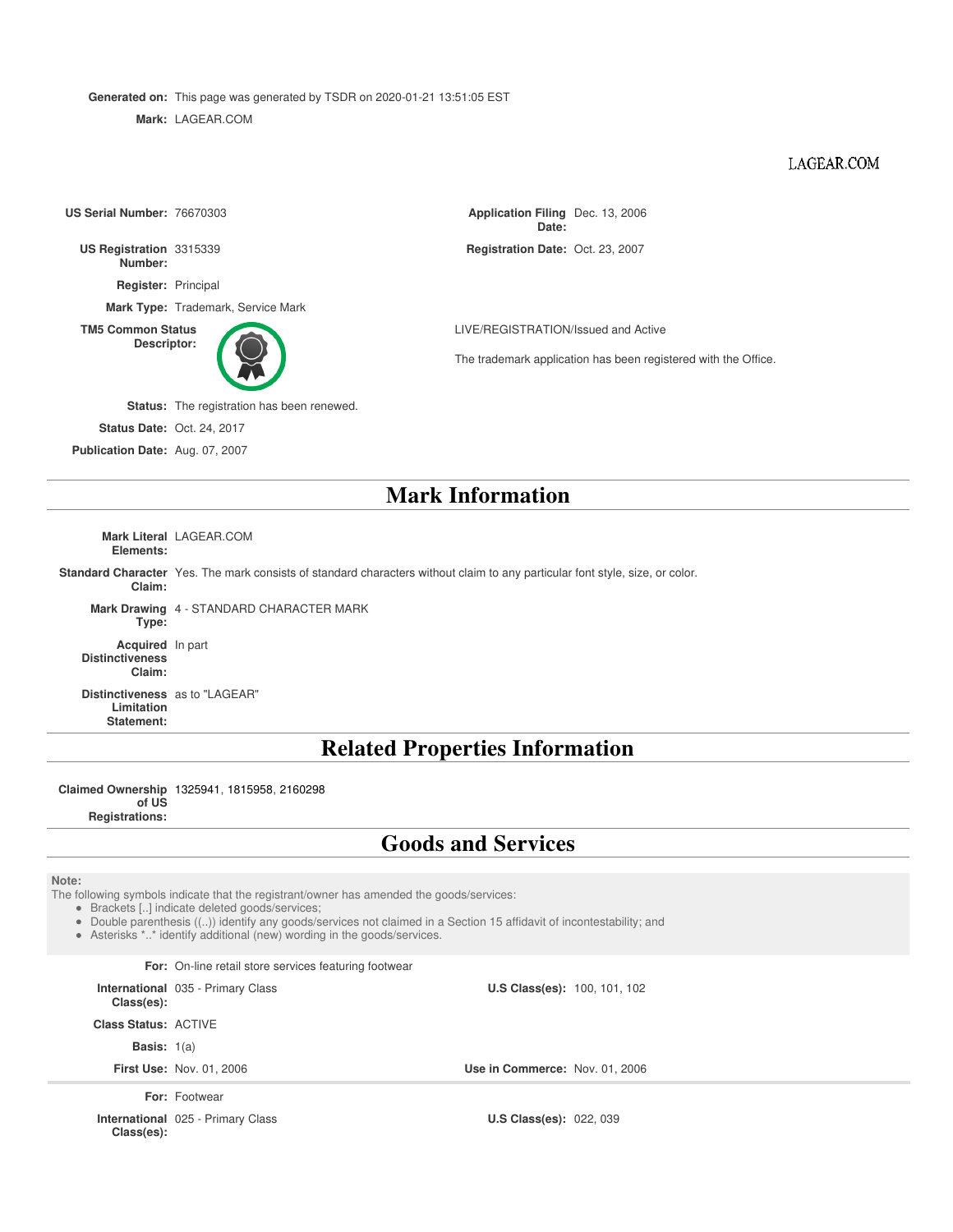**Class Status:** ACTIVE

**Basis:** 1(a)

**First Use:** Aug. 01, 2005 **Use in Commerce:** Aug. 01, 2005

### **Basis Information (Case Level)**

**Filed Use:** Yes **Currently Use:** Yes **Filed ITU:** No **Currently ITU:** No **Filed 44D:** No **Currently 44E:** No **Filed 44E:** No **Currently 66A:** No **Filed 66A:** No **Currently No Basis:** No

**Filed No Basis:** No

### **Current Owner(s) Information**

**Owner Name:** L.A. Gear, Inc.

**Owner Address:** 844 Moraga Drive Los Angeles, CALIFORNIA UNITED STATES 90049

**Legal Entity Type: CORPORATION** 

**Where Organized:** State or Country CALIFORNIA

### **Attorney/Correspondence Information**

**Attorney of Record - None**

**Correspondent**

**Correspondent** Anna M. Liau **Name/Address:** L.A. Gear, Inc. 844 Moraga Drive Los Angeles, CALIFORNIA UNITED STATES 90049

**Phone:** 3108893400

#### **Domestic Representative - Not Found**

### **Prosecution History**

| <b>Date</b>   | <b>Description</b>                                   | Proceeding<br><b>Number</b> |
|---------------|------------------------------------------------------|-----------------------------|
| Oct. 24, 2017 | NOTICE OF ACCEPTANCE OF SEC. 8 & 9 - E-MAILED        |                             |
| Oct. 24, 2017 | REGISTERED AND RENEWED (FIRST RENEWAL - 10 YRS)      | 76874                       |
| Oct. 24, 2017 | REGISTERED - SEC. 8 (10-YR) ACCEPTED/SEC. 9 GRANTED  | 76874                       |
| Oct. 24, 2017 | CASE ASSIGNED TO POST REGISTRATION PARALEGAL         | 76874                       |
| Sep. 28, 2017 | TEAS SECTION 8 & 9 RECEIVED                          |                             |
| Sep. 28, 2017 | TEAS CHANGE OF CORRESPONDENCE RECEIVED               |                             |
| Oct. 23, 2016 | COURTESY REMINDER - SEC. 8 (10-YR)/SEC. 9 E-MAILED   |                             |
| Nov. 02, 2013 | NOTICE OF ACCEPTANCE OF SEC. 8 & 15 - E-MAILED       |                             |
| Nov. 02, 2013 | REGISTERED - SEC. 8 (6-YR) ACCEPTED & SEC. 15 ACK.   | 73376                       |
| Oct. 21, 2013 | REGISTERED - SEC. 8 (6-YR) & SEC. 15 FILED           | 73376                       |
| Nov. 02, 2013 | CASE ASSIGNED TO POST REGISTRATION PARALEGAL         | 73376                       |
| Oct. 21, 2013 | TEAS SECTION 8 & 15 RECEIVED                         |                             |
| Oct. 21, 2013 | TEAS CHANGE OF CORRESPONDENCE RECEIVED               |                             |
| May 01, 2012  | TEAS CHANGE OF CORRESPONDENCE RECEIVED               |                             |
| Feb. 18, 2011 | ATTORNEY/DOM.REP.REVOKED AND/OR APPOINTED            |                             |
| Feb. 18, 2011 | TEAS REVOKE/APP/CHANGE ADDR OF ATTY/DOM REP RECEIVED |                             |
| Oct. 23, 2007 | REGISTERED-PRINCIPAL REGISTER                        |                             |
| Aug. 07, 2007 | PUBLISHED FOR OPPOSITION                             |                             |
| Jul. 18, 2007 | NOTICE OF PUBLICATION                                |                             |
| Jun. 29, 2007 | LAW OFFICE PUBLICATION REVIEW COMPLETED              | 77978                       |
| Jun. 28, 2007 | APPROVED FOR PUB - PRINCIPAL REGISTER                |                             |
| Jun. 28, 2007 | TEAS/EMAIL CORRESPONDENCE ENTERED                    | 88889                       |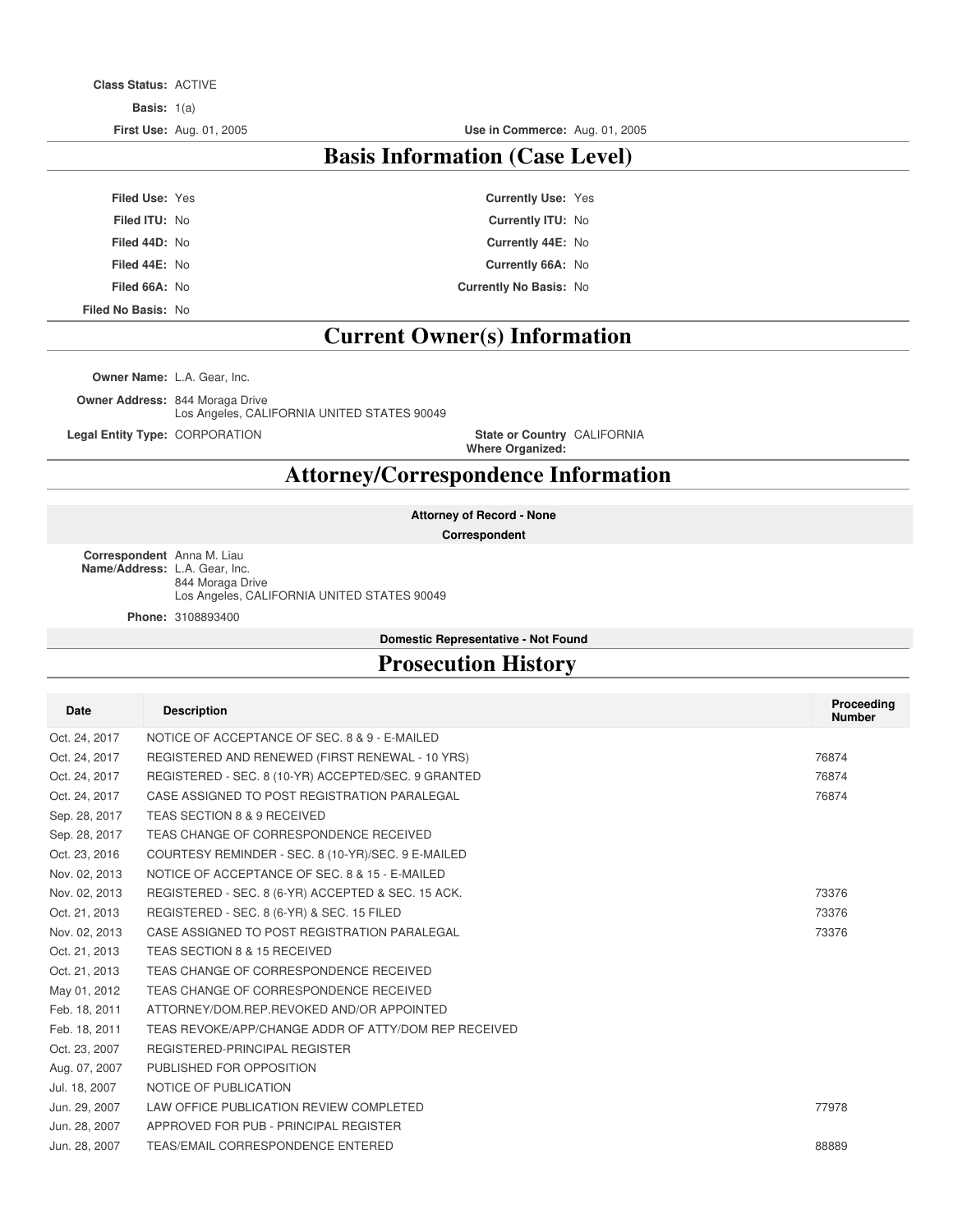| Jun. 28, 2007 | CORRESPONDENCE RECEIVED IN LAW OFFICE   | 88889 |
|---------------|-----------------------------------------|-------|
| Jun. 28, 2007 | TEAS RESPONSE TO OFFICE ACTION RECEIVED |       |
| Jun. 25, 2007 | NON-FINAL ACTION MAILED                 |       |
| Jun. 22, 2007 | NON-FINAL ACTION WRITTEN                | 77300 |
| May 24, 2007  | AMENDMENT FROM APPLICANT ENTERED        | 77978 |
| May 24, 2007  | CORRESPONDENCE RECEIVED IN LAW OFFICE   | 77978 |
| May 24, 2007  | ASSIGNED TO LIE                         | 77978 |
| May 08, 2007  | <b>PAPER RECEIVED</b>                   |       |
| Apr. 09, 2007 | NON-FINAL ACTION MAILED                 |       |
| Apr. 09, 2007 | NON-FINAL ACTION WRITTEN                | 77300 |
| Apr. 09, 2007 | ASSIGNED TO EXAMINER                    | 77300 |
| Dec. 23, 2006 | APPLICATION FILING RECEIPT MAILED       |       |
| Dec. 19, 2006 | NEW APPLICATION ENTERED IN TRAM         |       |

### **TM Staff and Location Information**

#### **TM Staff Information - None**

#### **File Location**

**Current Location:** GENERIC WEB UPDATE **Date in Location:** Oct. 24, 2017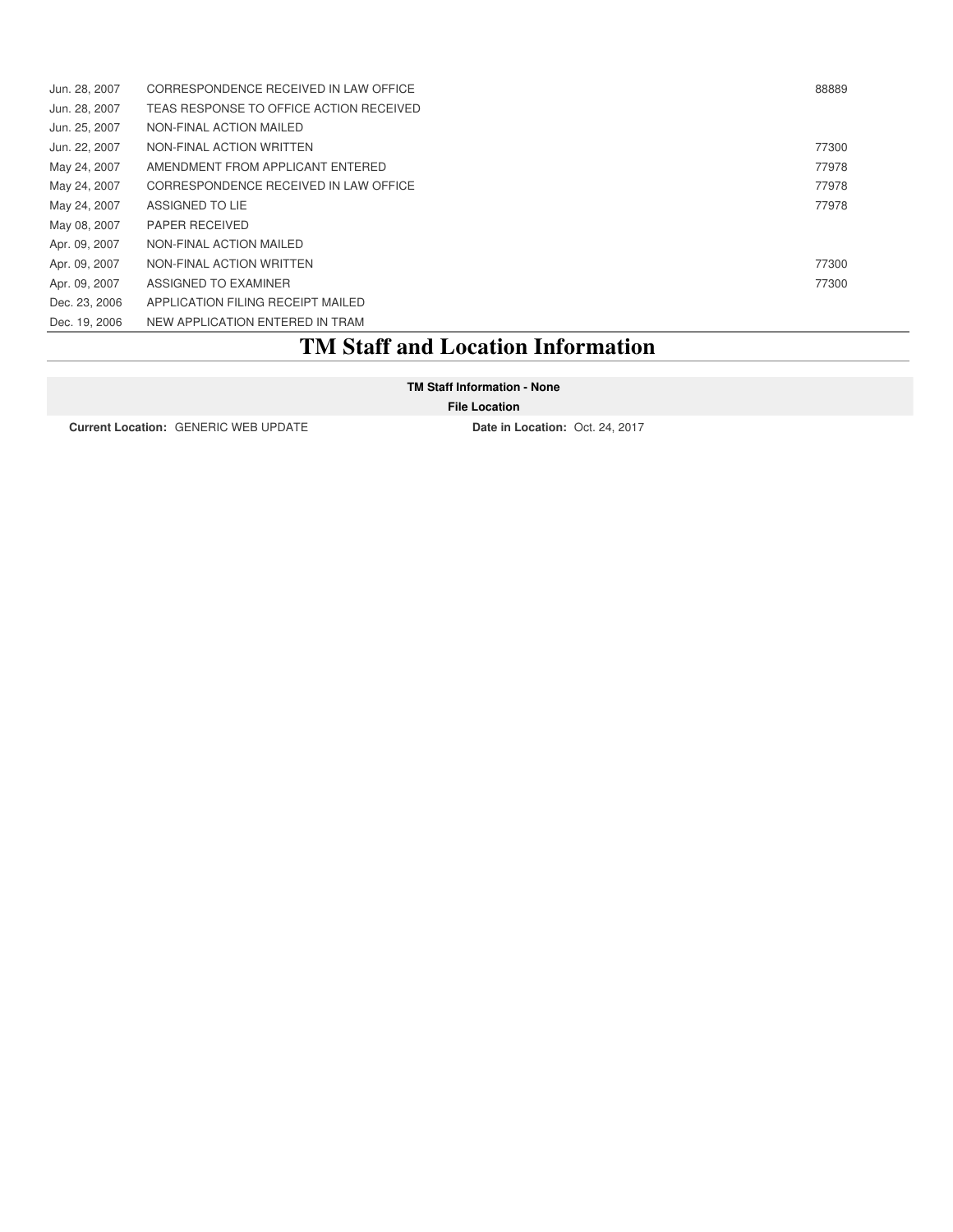**Generated on:** This page was generated by TSDR on 2020-01-21 13:51:54 EST

**Mark:** L.A. GEAR

#### L.A. GEAR

| US Serial Number: 78326235              |                                                                                                                                                                                                                       | Application Filing Nov. 11, 2003<br>Date:                                                                                    |  |  |
|-----------------------------------------|-----------------------------------------------------------------------------------------------------------------------------------------------------------------------------------------------------------------------|------------------------------------------------------------------------------------------------------------------------------|--|--|
| US Registration 3163405<br>Number:      |                                                                                                                                                                                                                       | Registration Date: Oct. 24, 2006                                                                                             |  |  |
| Register: Principal                     |                                                                                                                                                                                                                       |                                                                                                                              |  |  |
|                                         | Mark Type: Trademark                                                                                                                                                                                                  |                                                                                                                              |  |  |
| <b>TM5 Common Status</b><br>Descriptor: |                                                                                                                                                                                                                       | LIVE/REGISTRATION/Issued and Active<br>The trademark application has been registered with the Office.                        |  |  |
|                                         |                                                                                                                                                                                                                       |                                                                                                                              |  |  |
|                                         | Status: The registration has been renewed.                                                                                                                                                                            |                                                                                                                              |  |  |
|                                         | <b>Status Date: Nov. 04, 2016</b>                                                                                                                                                                                     |                                                                                                                              |  |  |
| Publication Date: Oct. 25, 2005         |                                                                                                                                                                                                                       | <b>Notice of Jan. 17, 2006</b><br><b>Allowance Date:</b>                                                                     |  |  |
|                                         |                                                                                                                                                                                                                       | <b>Mark Information</b>                                                                                                      |  |  |
| Mark Literal L.A. GEAR<br>Elements:     |                                                                                                                                                                                                                       |                                                                                                                              |  |  |
| Claim:                                  |                                                                                                                                                                                                                       | Standard Character Yes. The mark consists of standard characters without claim to any particular font style, size, or color. |  |  |
| Type:                                   | Mark Drawing 4 - STANDARD CHARACTER MARK                                                                                                                                                                              |                                                                                                                              |  |  |
| <b>Distinctiveness</b><br>Claim:        | Acquired In whole                                                                                                                                                                                                     |                                                                                                                              |  |  |
|                                         |                                                                                                                                                                                                                       | <b>Related Properties Information</b>                                                                                        |  |  |
|                                         |                                                                                                                                                                                                                       |                                                                                                                              |  |  |
| of US                                   | Claimed Ownership 1325941, 1815958, 1856290, 1959616, 2160298 and others                                                                                                                                              |                                                                                                                              |  |  |
| <b>Registrations:</b>                   |                                                                                                                                                                                                                       |                                                                                                                              |  |  |
|                                         |                                                                                                                                                                                                                       | <b>Goods and Services</b>                                                                                                    |  |  |
| Note:                                   | The following symbols indicate that the registrant/owner has amended the goods/services:<br>• Brackets [] indicate deleted goods/services;<br>• Asterisks ** identify additional (new) wording in the goods/services. | • Double parenthesis (()) identify any goods/services not claimed in a Section 15 affidavit of incontestability; and         |  |  |
|                                         | For: Eyewear, namely eyeglasses, sunglasses, and reading glasses                                                                                                                                                      |                                                                                                                              |  |  |
| Class(es):                              | International 009 - Primary Class<br><b>U.S Class(es): 021, 023, 026, 036, 038</b>                                                                                                                                    |                                                                                                                              |  |  |
| <b>Class Status: ACTIVE</b>             |                                                                                                                                                                                                                       |                                                                                                                              |  |  |
| <b>Basis:</b> $1(a)$                    |                                                                                                                                                                                                                       |                                                                                                                              |  |  |
|                                         | First Use: Jan. 1996                                                                                                                                                                                                  | Use in Commerce: Jan. 1996                                                                                                   |  |  |
|                                         |                                                                                                                                                                                                                       | <b>Basis Information (Case Level)</b>                                                                                        |  |  |
| Filed Use: No                           |                                                                                                                                                                                                                       | <b>Currently Use: Yes</b>                                                                                                    |  |  |
| Filed ITU: Yes                          |                                                                                                                                                                                                                       | Currently ITU: No                                                                                                            |  |  |
| Filed 44D: No                           |                                                                                                                                                                                                                       | Currently 44E: No                                                                                                            |  |  |
|                                         |                                                                                                                                                                                                                       |                                                                                                                              |  |  |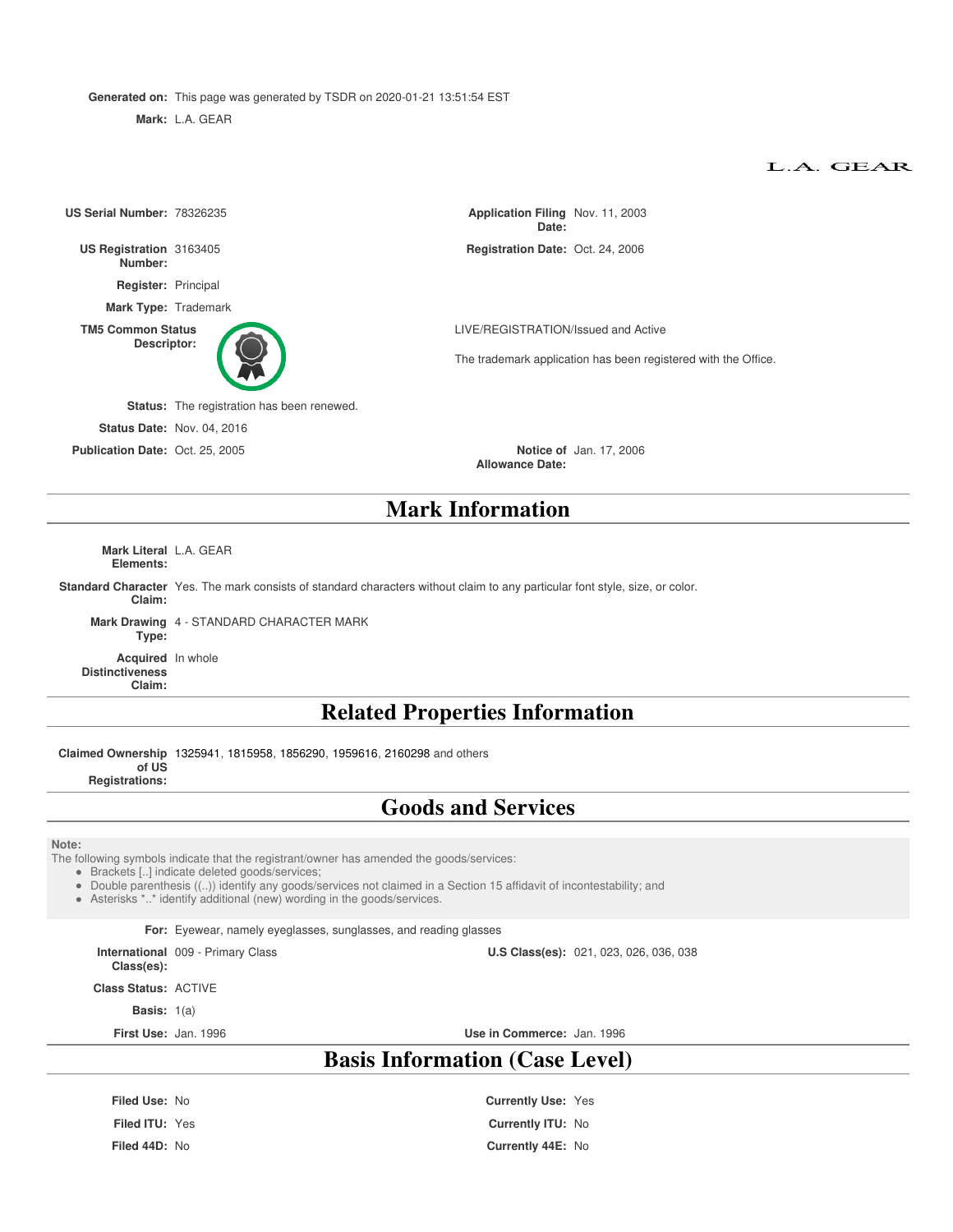**Filed No Basis:** No

#### **Filed 44E:** No **Currently 66A:** No

**Filed 66A:** No **Currently No Basis:** No

### **Current Owner(s) Information**

**Owner Name:** L.A. Gear, Inc.

**Owner Address:** 844 Moraga Drive

Los Angeles, CALIFORNIA UNITED STATES 90049

**Legal Entity Type: CORPORATION** 

**Where Organized:** State or Country CALIFORNIA

### **Attorney/Correspondence Information**

#### **Attorney of Record - None**

**Correspondent**

**Correspondent** ANNA M. LIAU **Name/Address:** L.A. GEAR, INC. 844 MORAGA DRIVE LOS ANGELES, CALIFORNIA UNITED STATES 90049

**Phone:** 3108893400 **Fax:** 3108893429

### **Domestic Representative - Not Found Prosecution History**

| Date          | <b>Description</b>                                   | Proceeding<br><b>Number</b> |
|---------------|------------------------------------------------------|-----------------------------|
| Nov. 04, 2016 | NOTICE OF ACCEPTANCE OF SEC. 8 & 9 - E-MAILED        |                             |
| Nov. 04, 2016 | REGISTERED AND RENEWED (FIRST RENEWAL - 10 YRS)      | 66607                       |
| Nov. 04, 2016 | REGISTERED - SEC. 8 (10-YR) ACCEPTED/SEC. 9 GRANTED  | 66607                       |
| Nov. 04, 2016 | CASE ASSIGNED TO POST REGISTRATION PARALEGAL         | 66607                       |
| Aug. 23, 2016 | TEAS SECTION 8 & 9 RECEIVED                          |                             |
| Aug. 23, 2016 | TEAS CHANGE OF CORRESPONDENCE RECEIVED               |                             |
| Oct. 24, 2015 | COURTESY REMINDER - SEC. 8 (10-YR)/SEC. 9 E-MAILED   |                             |
| Nov. 03, 2012 | NOTICE OF ACCEPTANCE OF SEC. 8 & 15 - E-MAILED       |                             |
| Nov. 03, 2012 | REGISTERED - SEC. 8 (6-YR) ACCEPTED & SEC. 15 ACK.   | 75461                       |
| Nov. 03, 2012 | CASE ASSIGNED TO POST REGISTRATION PARALEGAL         | 75461                       |
| Oct. 16, 2012 | TEAS SECTION 8 & 15 RECEIVED                         |                             |
| Oct. 16, 2012 | TEAS CHANGE OF CORRESPONDENCE RECEIVED               |                             |
| May 01, 2012  | TEAS CHANGE OF CORRESPONDENCE RECEIVED               |                             |
| Feb. 18, 2011 | ATTORNEY/DOM.REP.REVOKED AND/OR APPOINTED            |                             |
| Feb. 18, 2011 | TEAS REVOKE/APP/CHANGE ADDR OF ATTY/DOM REP RECEIVED |                             |
| Oct. 24, 2006 | REGISTERED-PRINCIPAL REGISTER                        |                             |
| Sep. 20, 2006 | LAW OFFICE REGISTRATION REVIEW COMPLETED             | 70629                       |
| Sep. 15, 2006 | ASSIGNED TO LIE                                      | 70629                       |
| Sep. 06, 2006 | ALLOWED PRINCIPAL REGISTER - SOU ACCEPTED            |                             |
| Aug. 16, 2006 | STATEMENT OF USE PROCESSING COMPLETE                 | 64657                       |
| Jul. 17, 2006 | USE AMENDMENT FILED                                  | 64657                       |
| Jul. 17, 2006 | TEAS STATEMENT OF USE RECEIVED                       |                             |
| Jan. 17, 2006 | NOA MAILED - SOU REQUIRED FROM APPLICANT             |                             |
| Oct. 25, 2005 | PUBLISHED FOR OPPOSITION                             |                             |
| Oct. 05, 2005 | NOTICE OF PUBLICATION                                |                             |
| Sep. 07, 2005 | LAW OFFICE PUBLICATION REVIEW COMPLETED              | 70629                       |
| Sep. 02, 2005 | ASSIGNED TO LIE                                      | 70629                       |
| Aug. 29, 2005 | APPROVED FOR PUB - PRINCIPAL REGISTER                |                             |
| Aug. 08, 2005 | AMENDMENT FROM APPLICANT ENTERED                     | 76538                       |
| Aug. 01, 2005 | CORRESPONDENCE RECEIVED IN LAW OFFICE                | 76538                       |
| Aug. 01, 2005 | <b>PAPER RECEIVED</b>                                |                             |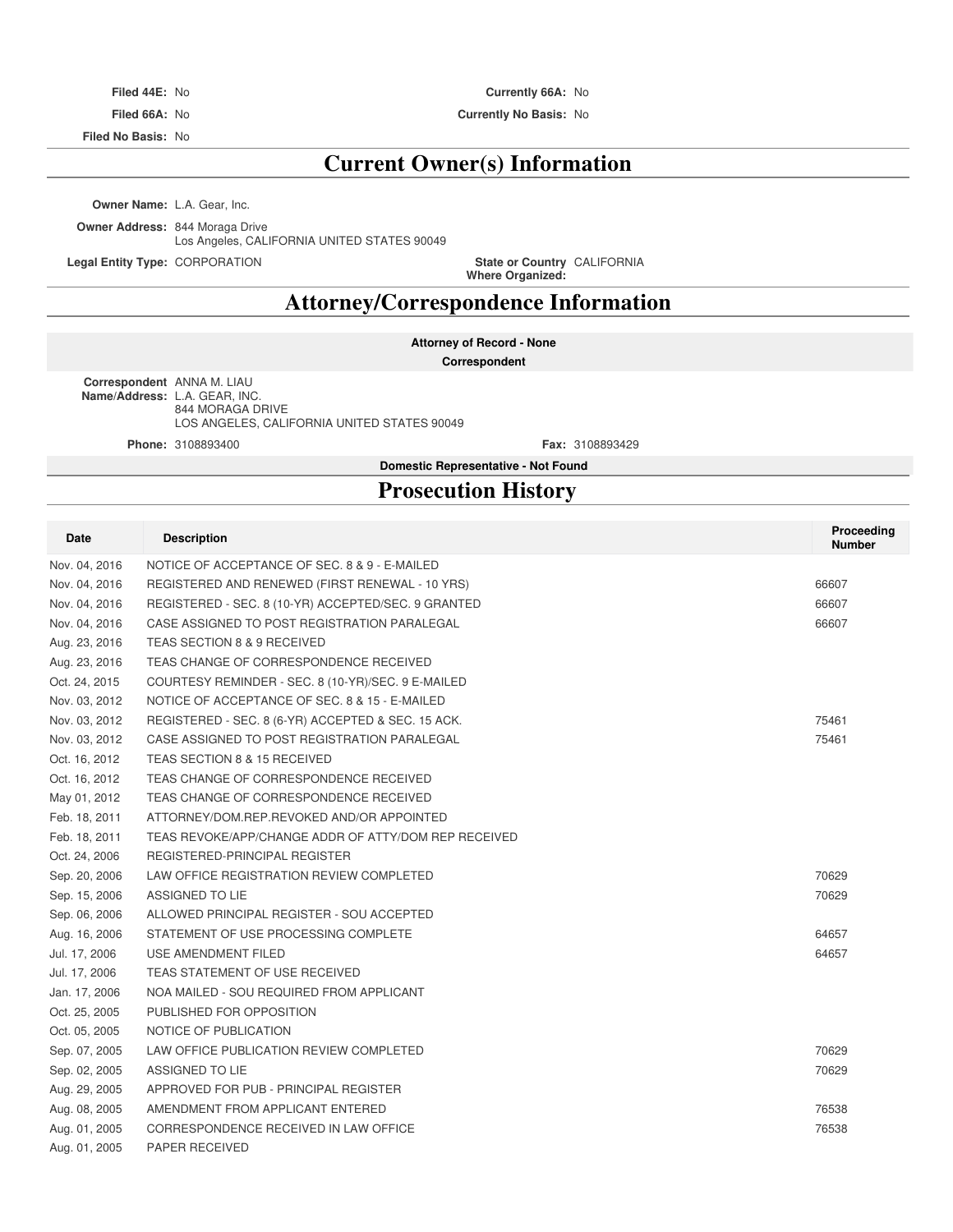| Dec. 12, 2003 | NEW APPLICATION ENTERED IN TRAM       |       |
|---------------|---------------------------------------|-------|
| May 24, 2004  | ASSIGNED TO EXAMINER                  | 78484 |
| May 24, 2004  | NON-FINAL ACTION E-MAILED             | 6325  |
| Nov. 24, 2004 | PAPER RECEIVED                        |       |
| Nov. 24, 2004 | CORRESPONDENCE RECEIVED IN LAW OFFICE | 70629 |
| Dec. 08, 2004 | AMENDMENT FROM APPLICANT ENTERED      | 70629 |
| Feb. 01, 2005 | <b>FINAL REFUSAL WRITTEN</b>          | 78484 |
| Feb. 01, 2005 | FINAL REFUSAL E-MAILED                |       |

### **TM Staff and Location Information**

**TM Staff Information - None**

**File Location**

**Current Location:** GENERIC WEB UPDATE **Date in Location:** Nov. 04, 2016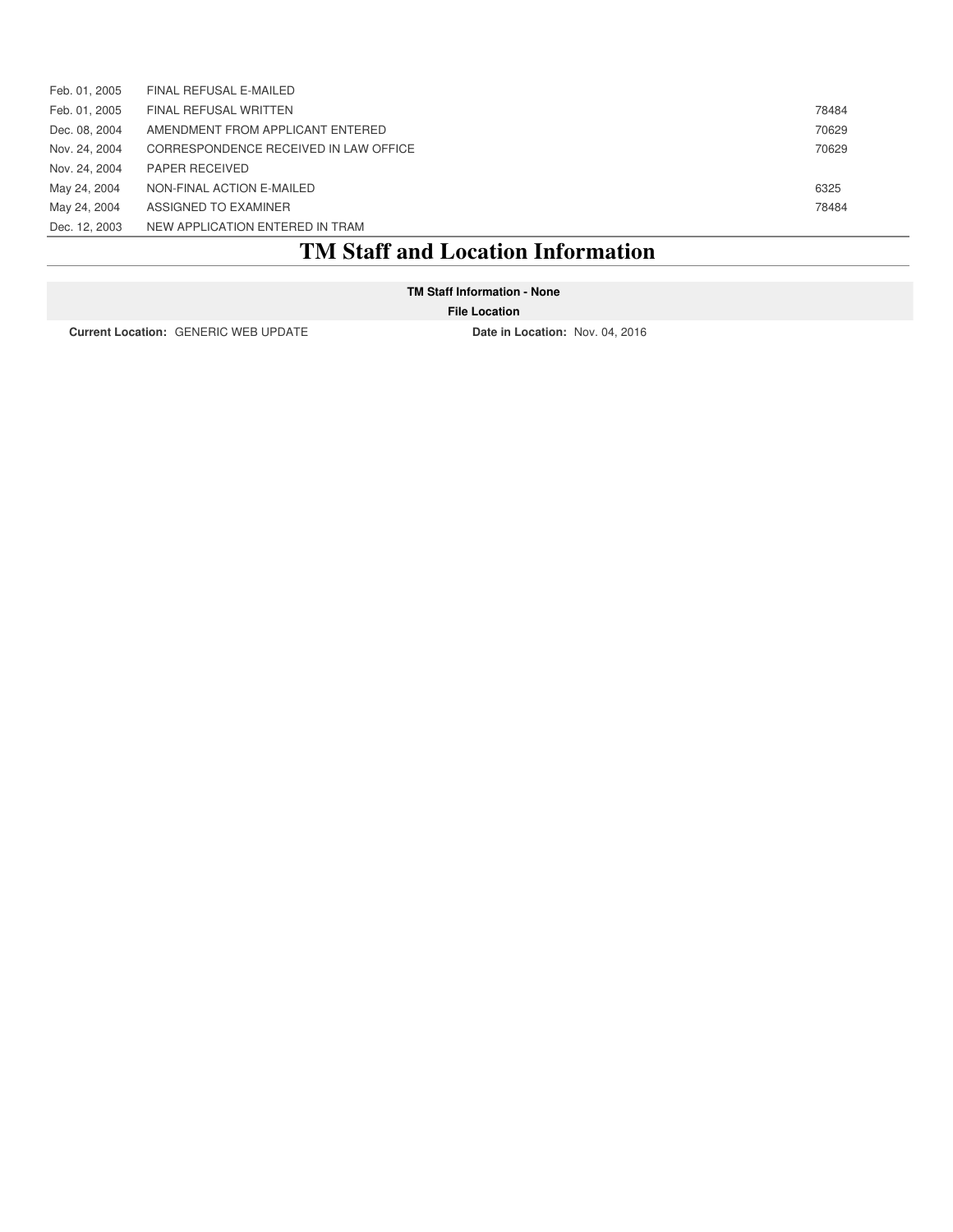**Generated on:** This page was generated by TSDR on 2020-01-21 13:53:01 EST

**Mark:** L.A. GEAR



### **Mark Information**

**Mark Literal** L.A. GEAR **Elements: Standard Character** No **Claim: Mark Drawing** 1 - TYPESET WORD(S) /LETTER(S) /NUMBER(S) **Type: Acquired** In whole **Distinctiveness Claim:**

### **Related Properties Information**

**Claimed Ownership** 1325941, 1449818, 1538781, 1542637, 1543341, 1545306, 1552805, 1559127, 1614968, 1668581 and others **of US Registrations:**

### **Goods and Services**

#### **Note:**

The following symbols indicate that the registrant/owner has amended the goods/services:

- Brackets [..] indicate deleted goods/services;
- Double parenthesis ((..)) identify any goods/services not claimed in a Section 15 affidavit of incontestability; and
- Asterisks \*..\* identify additional (new) wording in the goods/services.

For: bags; namely, gym bags, [roll bags,] backpacks, duffle bags, tote bags, [belt bags] and overnight bags [(excluding traditional items of luggage and garment bags)]

**International** 018 - Primary Class **Class(es):**

**U.S Class(es):** 001, 002, 003, 022, 041

**Class Status:** ACTIVE

**Basis:** 1(a)

**First Use:** Nov. 24, 1989 **Use in Commerce:** Nov. 24, 1989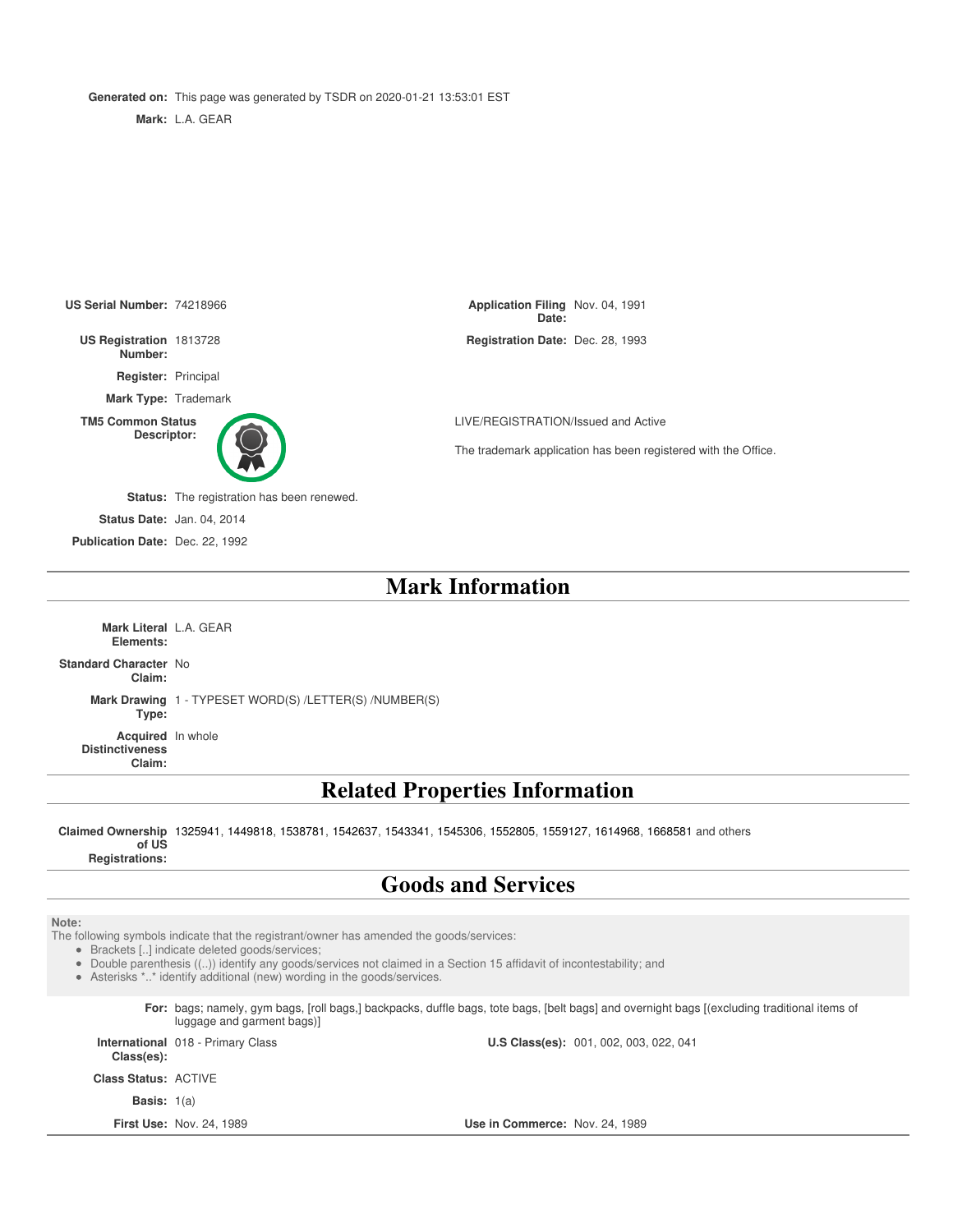### **Basis Information (Case Level)**

**Filed Use:** Yes **Currently Use:** Yes **Filed ITU:** No **Currently ITU:** No **Filed 44D:** No **Currently 44E:** No **Filed 44E:** No **Currently 66A:** No **Filed 66A:** No **Currently No Basis:** No **Filed No Basis:** No

**Current Owner(s) Information**

**Owner Name:** L.A. GEAR, INC.

**Owner Address:** 844 MORAGA DRIVE LOS ANGELES, CALIFORNIA UNITED STATES 90049

**Legal Entity Type: CORPORATION** 

**Where Organized:** State or Country CALIFORNIA

### **Attorney/Correspondence Information**

**Attorney Name:** Susan L. Heller **Docket Number:** 053223-01030

**Attorney Primary** LATM2@gtlaw.com **Attorney Email Email Address:**

**Attorney of Record**

**Authorized: Attorney Email Yes** 

**Correspondent**

**Correspondent** Anna M. Liau **Name/Address:** L.A. Gear, Inc. 844 MORAGA DRIVE Los Angeles, CALIFORNIA UNITED STATES 90049

**Phone:** 310-889-3400

**Correspondent e-** aliau@aciint.com linkerg@gtlaw.com **Correspondent email:**

**mail Authorized:** Correspondent e- Yes

**Domestic Representative - Not Found**

### **Prosecution History**

| <b>Date</b>   | <b>Description</b>                                     | Proceeding<br><b>Number</b> |
|---------------|--------------------------------------------------------|-----------------------------|
| Jan. 04, 2014 | NOTICE OF ACCEPTANCE OF SEC. 8 & 9 - E-MAILED          |                             |
| Jan. 04, 2014 | REGISTERED AND RENEWED (SECOND RENEWAL - 10 YRS)       | 75461                       |
| Jan. 04, 2014 | REGISTERED - SEC. 8 (10-YR) ACCEPTED/SEC. 9 GRANTED    | 75461                       |
| Dec. 23, 2013 | REGISTERED - COMBINED SECTION 8 (10-YR) & SEC. 9 FILED | 75461                       |
| Jan. 03, 2014 | CASE ASSIGNED TO POST REGISTRATION PARALEGAL           | 75461                       |
| Dec. 23, 2013 | TEAS SECTION 8 & 9 RECEIVED                            |                             |
| Dec. 23, 2013 | TEAS CHANGE OF CORRESPONDENCE RECEIVED                 |                             |
| May 01, 2012  | TEAS CHANGE OF CORRESPONDENCE RECEIVED                 |                             |
| Feb. 18, 2011 | ATTORNEY/DOM.REP.REVOKED AND/OR APPOINTED              |                             |
| Feb. 18, 2011 | TEAS REVOKE/APP/CHANGE ADDR OF ATTY/DOM REP RECEIVED   |                             |
| Nov. 08, 2007 | TEAS CHANGE OF CORRESPONDENCE RECEIVED                 |                             |
| Sep. 06, 2007 | CASE FILE IN TICRS                                     |                             |
| Apr. 16, 2004 | REGISTERED AND RENEWED (FIRST RENEWAL - 10 YRS)        |                             |
| Apr. 16, 2004 | REGISTERED - SEC. 8 (10-YR) ACCEPTED/SEC. 9 GRANTED    |                             |
| Mar. 02, 2004 | REGISTERED - COMBINED SECTION 8 (10-YR) & SEC. 9 FILED |                             |
| Oct. 13, 2000 | REGISTERED - SEC. 8 (6-YR) ACCEPTED & SEC. 15 ACK.     |                             |
| Aug. 18, 2000 | RESPONSE RECEIVED TO POST REG. ACTION - SEC. 8 & 15    |                             |
| Aug. 02, 2000 | POST REGISTRATION ACTION MAILED - SEC. 8 & 15          |                             |
| Jun. 05, 2000 | RESPONSE RECEIVED TO POST REG. ACTION - SEC. 8 & 15    |                             |
| May 25, 2000  | POST REGISTRATION ACTION MAILED - SEC. 8 & 15          |                             |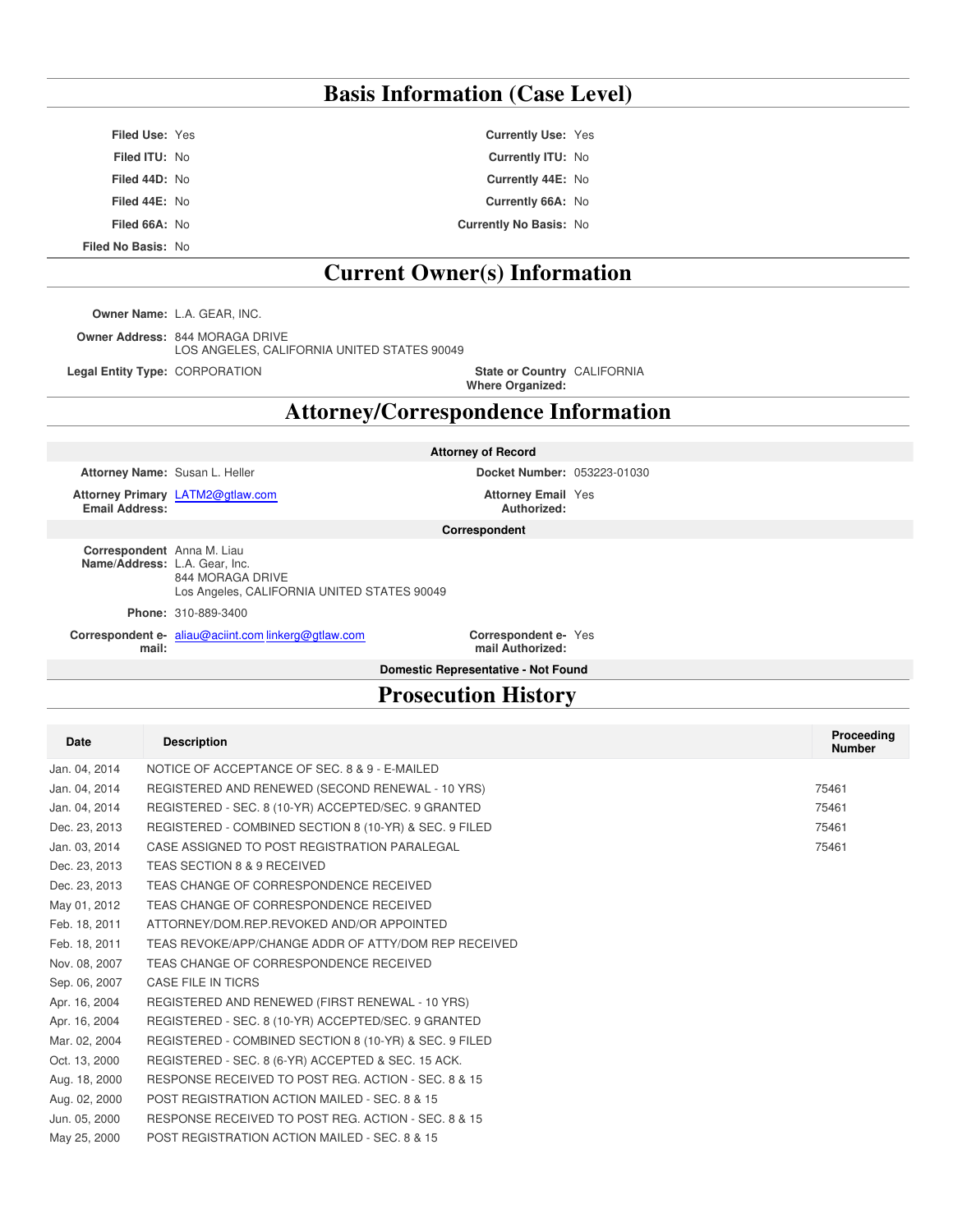| Jan. 13, 1992 | ASSIGNED TO EXAMINER                       | 66551 |
|---------------|--------------------------------------------|-------|
| Jan. 15, 1992 | ASSIGNED TO EXAMINER                       | 68174 |
| Feb. 10, 1992 | NON-FINAL ACTION MAILED                    |       |
| Aug. 10, 1992 | CORRESPONDENCE RECEIVED IN LAW OFFICE      |       |
| Sep. 24, 1992 | APPROVED FOR PUB - PRINCIPAL REGISTER      |       |
| Nov. 20, 1992 | NOTICE OF PUBLICATION                      |       |
| Dec. 22, 1992 | PUBLISHED FOR OPPOSITION                   |       |
| Dec. 28, 1993 | REGISTERED-PRINCIPAL REGISTER              |       |
| Mar. 06, 2000 | REGISTERED - SEC. 8 (6-YR) & SEC. 15 FILED |       |

#### **TM Staff and Location Information TM Staff Information - None File Location Current Location:** GENERIC WEB UPDATE **Date in Location:** Jan. 04, 2014 **Assignment Abstract Of Title Information Summary Total Assignments:** 4 **Registrant:** L.A. GEAR, INC. **Assignment 1 of 4 Conveyance:** SECURITY INTEREST **Reel/Frame:** 1018/0001 **Pages:** 128 **Date Recorded:** Aug. 20, 1993 **Supporting** No Supporting Documents Available **Documents: Assignor Name:** L. A. CALIFORNIA, INC. **Execution Date:** Aug. 11, 1993 **Legal Entity Type: CORPORATION Where Organized:** State or Country CALIFORNIA **Name:** L.A. GEAR, INC. **Execution Date:** Aug. 11, 1993 **Legal Entity Type: CORPORATION Where Organized:** State or Country CALIFORNIA **Assignee Name:** BANK OF AMERICA NATIONAL TRUST AND SAVINGS ASSOCIATION INTERNATIONAL BANKING OFFICE UNIT 1769 **Legal Entity Type: NATIONAL BANKING ASSOCIATION Where Organized:** State or Country No Place Where Organized Found **Address:** 333 SOUTH HOPE STREET 18TH FLOOR LOS ANGELES, CA 90071 **Correspondent Correspondent** KATHLEEN B. BLOCK **Name: Correspondent** SHEPPARD, MULLIN, RICHTER ET AL **Address:** FOUR EMBARCADERO CENTER 17TH FLOOR SAN FRANCISCO, CA 94111 **Domestic Representative - Not Found Assignment 2 of 4 Conveyance:** RELEASE BY SECURED PARTY **Reel/Frame:** 1073/0116 **Pages:** 8 **Date Recorded:** Nov. 30, 1993 **Supporting** No Supporting Documents Available

**Documents:**

**Assignor**

**Name:** BANK OF AMERICA NATIONAL TRUST & **Execution Date:** Nov. 22, 1993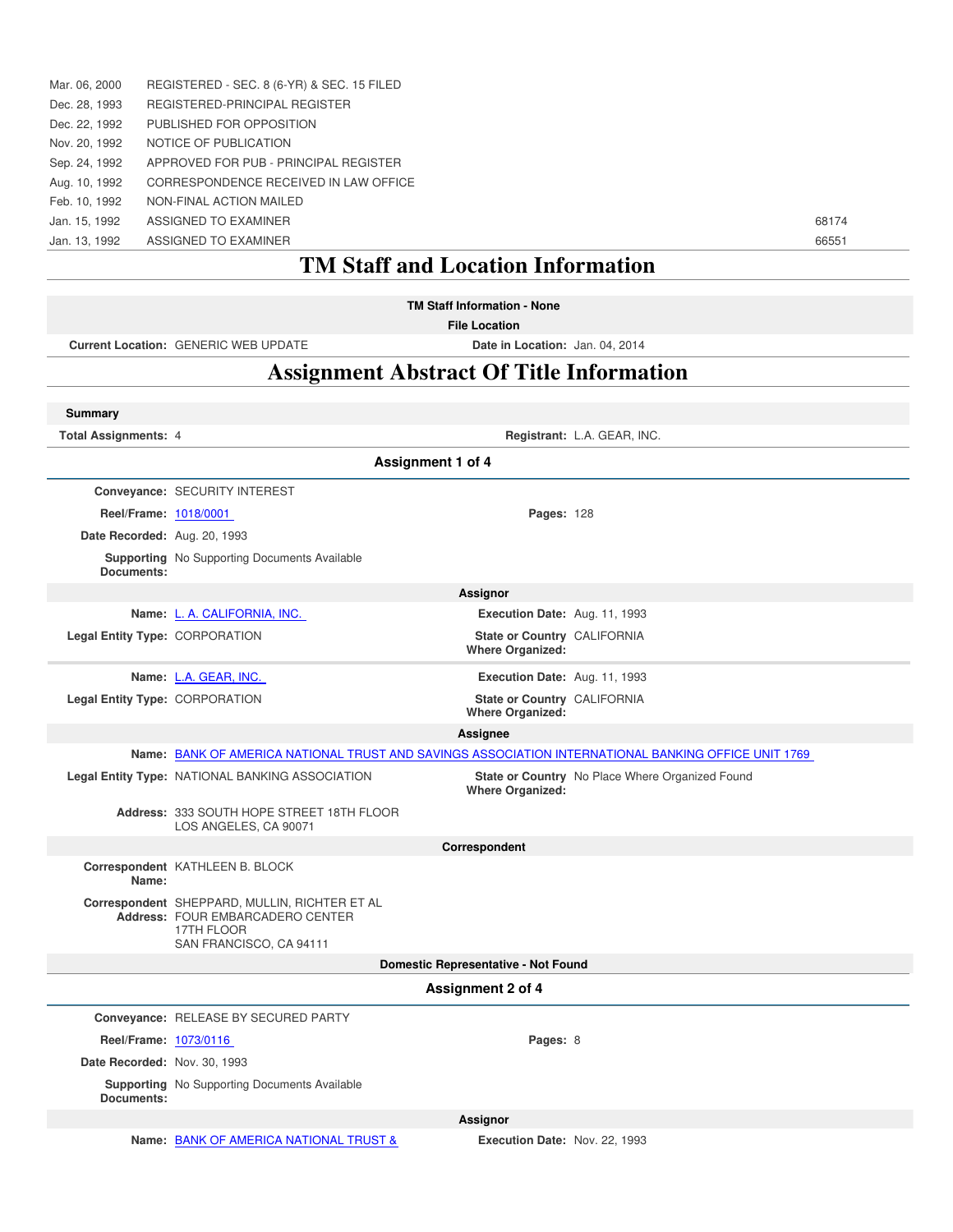|                                | <b>SAVINGS ASSOCIATION</b>                                                                                                 |                                                        |                                                 |
|--------------------------------|----------------------------------------------------------------------------------------------------------------------------|--------------------------------------------------------|-------------------------------------------------|
|                                | Legal Entity Type: A NATIONAL BANKING ASSOCIATION                                                                          |                                                        | State or Country No Place Where Organized Found |
|                                |                                                                                                                            | <b>Where Organized:</b>                                |                                                 |
|                                |                                                                                                                            | Assignee                                               |                                                 |
|                                | Name: L.A. CALIFORNIA, INC.                                                                                                |                                                        |                                                 |
| Legal Entity Type: CORPORATION |                                                                                                                            | State or Country CALIFORNIA<br><b>Where Organized:</b> |                                                 |
|                                | Address: 2850 OCEAN PARK BLVD.<br>SANTA MONICA, CALIFORNIA 90405                                                           |                                                        |                                                 |
|                                | Name: L.A. GEAR, INC.                                                                                                      |                                                        |                                                 |
| Legal Entity Type: CORPORATION |                                                                                                                            | State or Country CALIFORNIA<br><b>Where Organized:</b> |                                                 |
|                                | Address: 2850 OCEAN PARK BOULEVARD<br>SANTA MONICA, CALIFORNIA 90405                                                       |                                                        |                                                 |
|                                |                                                                                                                            | Correspondent                                          |                                                 |
| Name:                          | Correspondent WILLIAM M. SCOTT IV, ESQ.                                                                                    |                                                        |                                                 |
|                                | Correspondent SHEPPARD, MULLIN, RICHTER & HAMPTON<br>Address: 333 SOUTH HOPE STREET<br>48TH FLOOR<br>LOS ANGELES, CA 90071 |                                                        |                                                 |
|                                |                                                                                                                            | Domestic Representative - Not Found                    |                                                 |
|                                |                                                                                                                            | Assignment 3 of 4                                      |                                                 |
|                                | Conveyance: SECURITY INTEREST                                                                                              |                                                        |                                                 |
| Reel/Frame: 1073/0124          |                                                                                                                            | <b>Pages: 121</b>                                      |                                                 |
| Date Recorded: Nov. 30, 1993   |                                                                                                                            |                                                        |                                                 |
|                                | <b>Supporting</b> No Supporting Documents Available                                                                        |                                                        |                                                 |
| Documents:                     |                                                                                                                            |                                                        |                                                 |
|                                |                                                                                                                            | Assignor                                               |                                                 |
|                                | Name: L.A. GEAR CALIFORNIA, INC.                                                                                           | Execution Date: Nov. 22, 1993                          |                                                 |
| Legal Entity Type: CORPORATION |                                                                                                                            | State or Country CALIFORNIA<br><b>Where Organized:</b> |                                                 |
|                                | Name: L.A. GEAR, INC.                                                                                                      | Execution Date: Nov. 22, 1993                          |                                                 |
| Legal Entity Type: CORPORATION |                                                                                                                            | State or Country CALIFORNIA<br><b>Where Organized:</b> |                                                 |
|                                |                                                                                                                            | Assignee                                               |                                                 |
|                                | Name: BANKAMERICA BUSINESS CREDIT, INC.                                                                                    |                                                        |                                                 |
| Legal Entity Type: CORPORATION |                                                                                                                            | State or Country DELAWARE<br><b>Where Organized:</b>   |                                                 |
|                                | Address: ATTN: CHARLES A. BURTCH<br>TWO NORTH LAKE AVE., SUITE 400<br>PASADENA, CALIFORNIA 91101                           |                                                        |                                                 |
|                                |                                                                                                                            | Correspondent                                          |                                                 |
| Name:                          | Correspondent WILLIAM M. SCOTT, IV, ESQ.                                                                                   |                                                        |                                                 |
|                                | Correspondent SHEPPARD, MULLIN, RICHTER & HAMPTON<br>Address: 333 SOUTH HOPE STREET<br>48TH FLOOR<br>LOS ANGELES, CA 90071 |                                                        |                                                 |
|                                |                                                                                                                            | Domestic Representative - Not Found                    |                                                 |
|                                |                                                                                                                            | Assignment 4 of 4                                      |                                                 |
|                                | Conveyance: SECURITY AGREEMENT                                                                                             |                                                        |                                                 |
| Reel/Frame: 1617/0001          |                                                                                                                            | Pages: 38                                              |                                                 |
| Date Recorded: May 28, 1997    |                                                                                                                            |                                                        |                                                 |
|                                | <b>Supporting</b> No Supporting Documents Available                                                                        |                                                        |                                                 |
| Documents:                     |                                                                                                                            |                                                        |                                                 |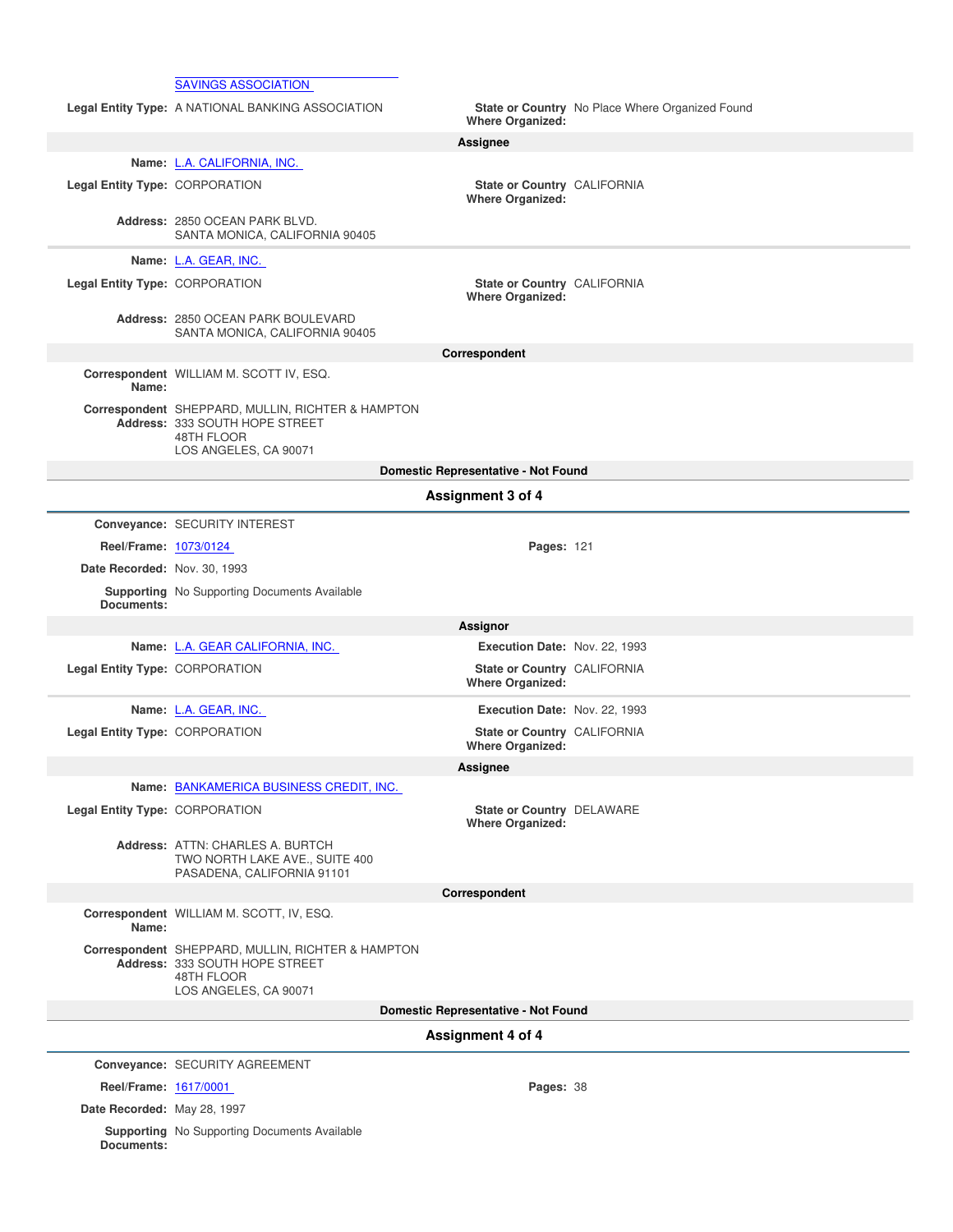**Legal Entity Type: CORPORATION** 

**Assignor**

**Name:** L.A. GEAR, INC. **Execution Date:** May 21, 1997

**Where Organized:** State or Country DELAWARE

#### **Assignee**

**Name:** CONGRESS FINANCIAL CORPORATION (WESTERN)

**Legal Entity Type: CORPORATION** 

**Address:** SUITE 1000 225 SOUTH LAKE AVENUE PASADENA, CALIFORNIA 91101 **Where Organized:** CALIFORNIA

**Correspondent**

**Correspondent** LEVY, SMALL & LALLAS **Name:**

**Correspondent Address:** ATTN: STEVEN G. SMALL 815 MORAGA DRIVE LOS ANGELES, CA 90049

**Domestic Representative - Not Found**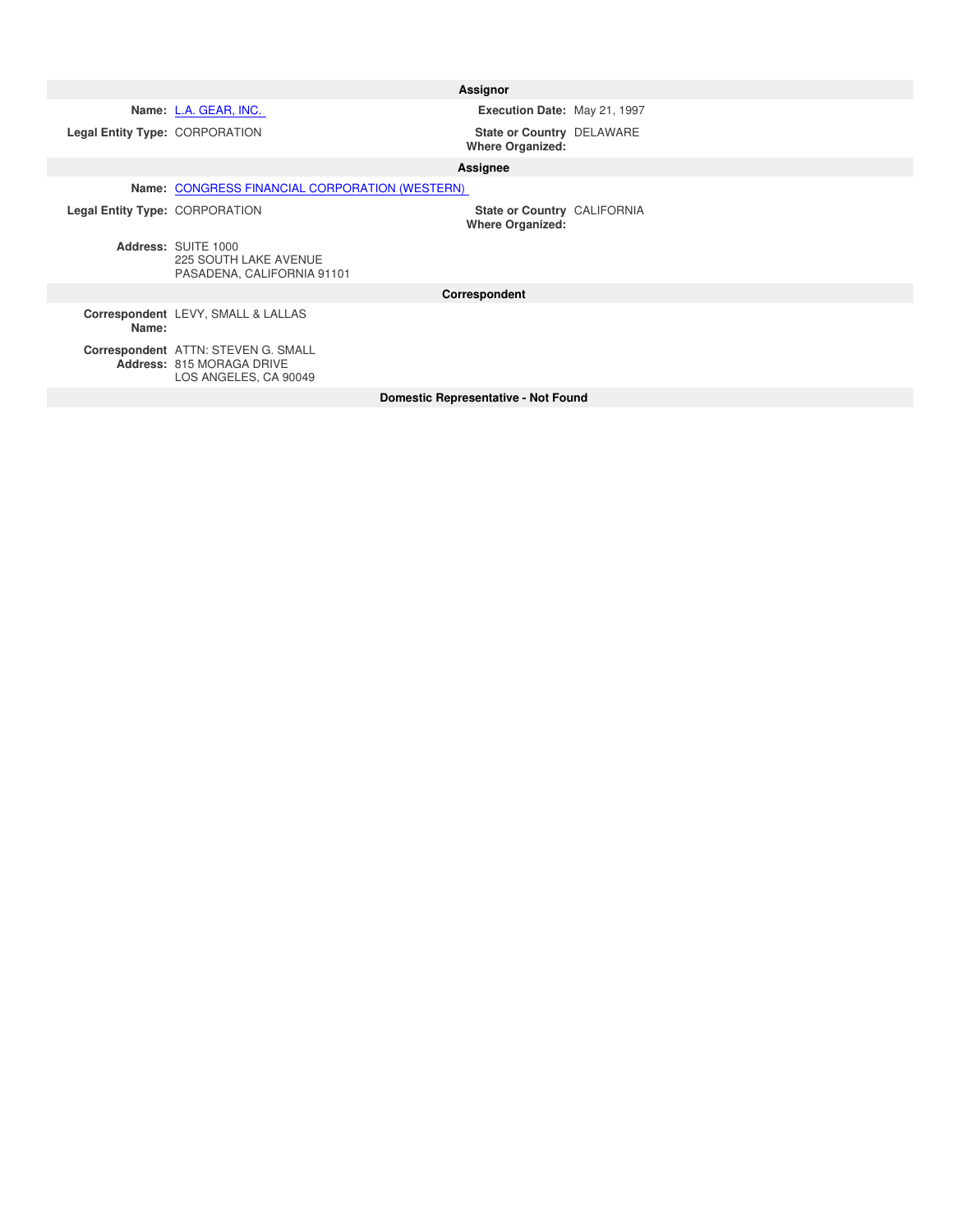**Generated on:** This page was generated by TSDR on 2020-01-21 13:54:45 EST

**Mark:** L.A. TECH

## L.A. TECH

**US Serial Number: 77505901 Date:** Application Filing Jun. 23, 2008 **US Registration Number:** Registration Date: Jul. 13, 2010 **Filed as TEAS Plus:** Yes **Currently TEAS** Yes **Plus: Register:** Principal **Mark Type:** Trademark **TM5 Common Status Descriptor:** LIVE/REGISTRATION/Issued and Active The trademark application has been registered with the Office. **Status:** A Section 8 declaration has been accepted. **Status Date:** Jul. 23, 2016 **Publication Date:** Nov. 18, 2008 **Allowance Date:** Notice of Feb. 10, 2009

### **Mark Information**

**Mark Literal** L.A. TECH **Elements:**

**Standard Character** Yes. The mark consists of standard characters without claim to any particular font style, size, or color.

**Claim:**

**Mark Drawing** 4 - STANDARD CHARACTER MARK **Type:**

**Disclaimer:** "L.A."

### **Goods and Services**

**Note:**

The following symbols indicate that the registrant/owner has amended the goods/services:

Brackets [..] indicate deleted goods/services;

- Double parenthesis ((..)) identify any goods/services not claimed in a Section 15 affidavit of incontestability; and
- Asterisks \*..\* identify additional (new) wording in the goods/services.

#### **For:** Footwear

**International** 025 - Primary Class **Class(es):**

**Class Status:** ACTIVE

**Basis:** 1(a)

**First Use:** Dec. 31, 2009 **Use in Commerce:** Dec. 31, 2009

**U.S Class(es):** 022, 039

### **Basis Information (Case Level)**

| <b>Filed Use: No</b>  | <b>Currently Use: Yes</b>     |  |
|-----------------------|-------------------------------|--|
| <b>Filed ITU: Yes</b> | <b>Currently ITU: No</b>      |  |
| Filed 44D: No         | Currently 44E: No             |  |
| Filed 44E: No         | Currently 66A: No             |  |
| Filed 66A: No         | <b>Currently No Basis: No</b> |  |
| Filed No Basis: No    |                               |  |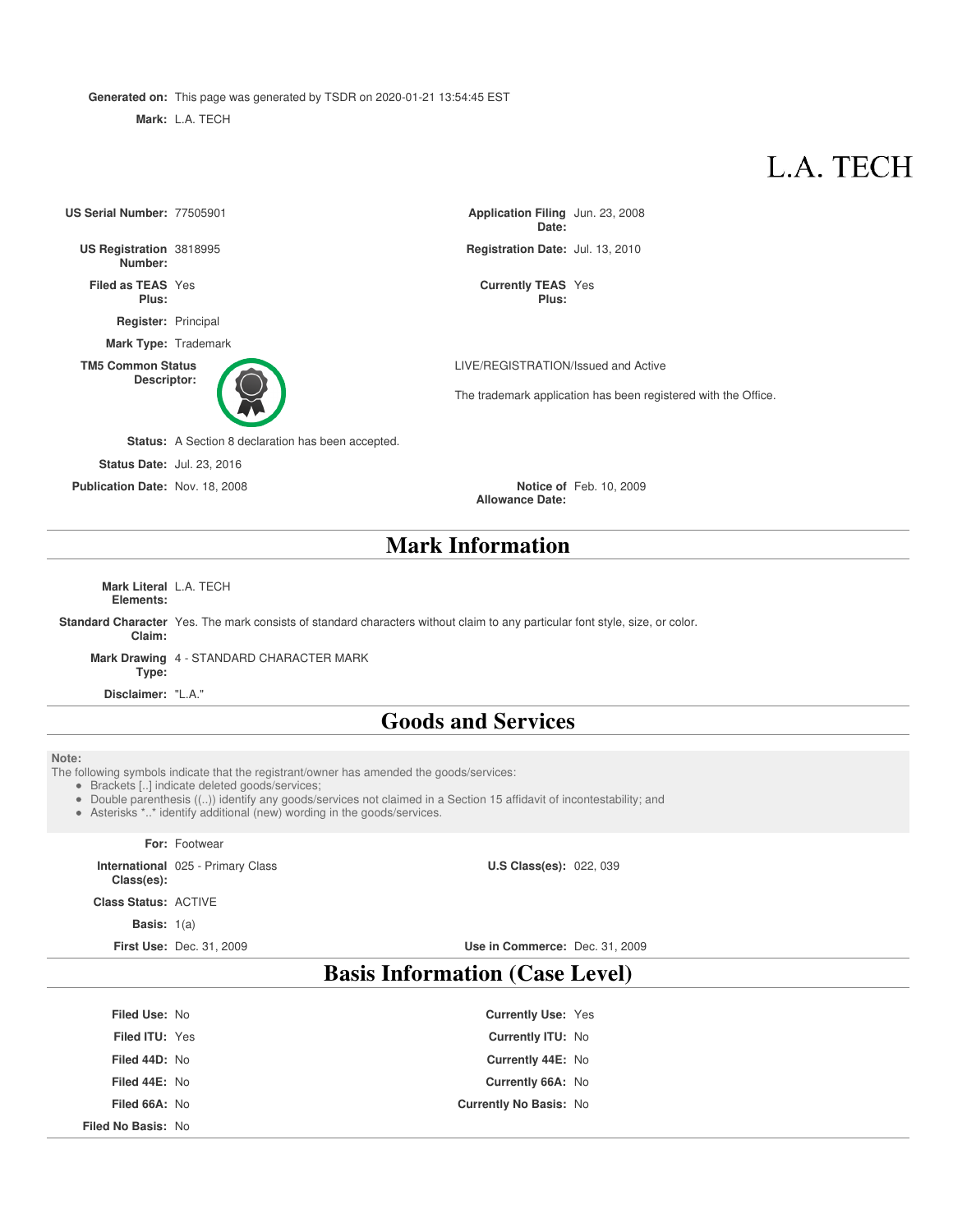### **Current Owner(s) Information**

**Owner Name:** L.A. Gear, Inc.

**Owner Address:** 844 Moraga Drive Los Angeles, CALIFORNIA UNITED STATES 90049

**Legal Entity Type: CORPORATION** 

**Where Organized:** State or Country CALIFORNIA

### **Attorney/Correspondence Information**

**Attorney of Record - None**

**Correspondent**

**Correspondent** ANNA M. LIAU **Name/Address:** L.A. GEAR, INC. 844 MORAGA DRIVE LOS ANGELES, CALIFORNIA UNITED STATES 90049

**Phone:** 3108893400

**Domestic Representative - Not Found**

### **Prosecution History**

| Date          | <b>Description</b>                                   | Proceeding<br><b>Number</b> |
|---------------|------------------------------------------------------|-----------------------------|
| Jul. 13, 2019 | COURTESY REMINDER - SEC. 8 (10-YR)/SEC. 9 E-MAILED   |                             |
| Jul. 24, 2016 | NOTICE OF ACCEPTANCE OF SEC. 8 - E-MAILED            |                             |
| Jul. 23, 2016 | REGISTERED - SEC. 8 (6-YR) ACCEPTED                  | 67603                       |
| Jul. 23, 2016 | CASE ASSIGNED TO POST REGISTRATION PARALEGAL         | 67603                       |
| Jul. 12, 2016 | <b>TEAS SECTION 8 RECEIVED</b>                       |                             |
| Jul. 12, 2016 | TEAS CHANGE OF CORRESPONDENCE RECEIVED               |                             |
| Jul. 13, 2015 | COURTESY REMINDER - SEC. 8 (6-YR) E-MAILED           |                             |
| May 01, 2012  | TEAS CHANGE OF CORRESPONDENCE RECEIVED               |                             |
| Feb. 18, 2011 | ATTORNEY/DOM.REP.REVOKED AND/OR APPOINTED            |                             |
| Feb. 18, 2011 | TEAS REVOKE/APP/CHANGE ADDR OF ATTY/DOM REP RECEIVED |                             |
| Jul. 13, 2010 | REGISTERED-PRINCIPAL REGISTER                        |                             |
| Jun. 08, 2010 | NOTICE OF ACCEPTANCE OF STATEMENT OF USE E-MAILED    |                             |
| Jun. 07, 2010 | LAW OFFICE REGISTRATION REVIEW COMPLETED             | 76568                       |
| Jun. 02, 2010 | ASSIGNED TO LIE                                      | 76568                       |
| Apr. 08, 2010 | ALLOWED PRINCIPAL REGISTER - SOU ACCEPTED            |                             |
| Feb. 25, 2010 | STATEMENT OF USE PROCESSING COMPLETE                 | 76538                       |
| Jan. 25, 2010 | USE AMENDMENT FILED                                  | 76538                       |
| Feb. 25, 2010 | CASE ASSIGNED TO INTENT TO USE PARALEGAL             | 76538                       |
| Jan. 25, 2010 | TEAS STATEMENT OF USE RECEIVED                       |                             |
| Jul. 29, 2009 | <b>EXTENSION 1 GRANTED</b>                           | 98765                       |
| Jul. 29, 2009 | <b>EXTENSION 1 FILED</b>                             | 98765                       |
| Jul. 29, 2009 | <b>TEAS EXTENSION RECEIVED</b>                       |                             |
| Feb. 10, 2009 | NOA MAILED - SOU REQUIRED FROM APPLICANT             |                             |
| Nov. 18, 2008 | PUBLISHED FOR OPPOSITION                             |                             |
| Oct. 29, 2008 | NOTICE OF PUBLICATION                                |                             |
| Oct. 10, 2008 | LAW OFFICE PUBLICATION REVIEW COMPLETED              | 59272                       |
| Oct. 10, 2008 | ASSIGNED TO LIE                                      | 59272                       |
| Sep. 29, 2008 | APPROVED FOR PUB - PRINCIPAL REGISTER                |                             |
| Aug. 26, 2008 | <b>TEAS/EMAIL CORRESPONDENCE ENTERED</b>             | 88889                       |
| Aug. 25, 2008 | CORRESPONDENCE RECEIVED IN LAW OFFICE                | 88889                       |
| Aug. 25, 2008 | TEAS RESPONSE TO OFFICE ACTION RECEIVED              |                             |
| Aug. 13, 2008 | NOTIFICATION OF NON-FINAL ACTION E-MAILED            | 6325                        |
| Aug. 13, 2008 | NON-FINAL ACTION E-MAILED                            | 6325                        |
| Aug. 13, 2008 | NON-FINAL ACTION WRITTEN                             | 76737                       |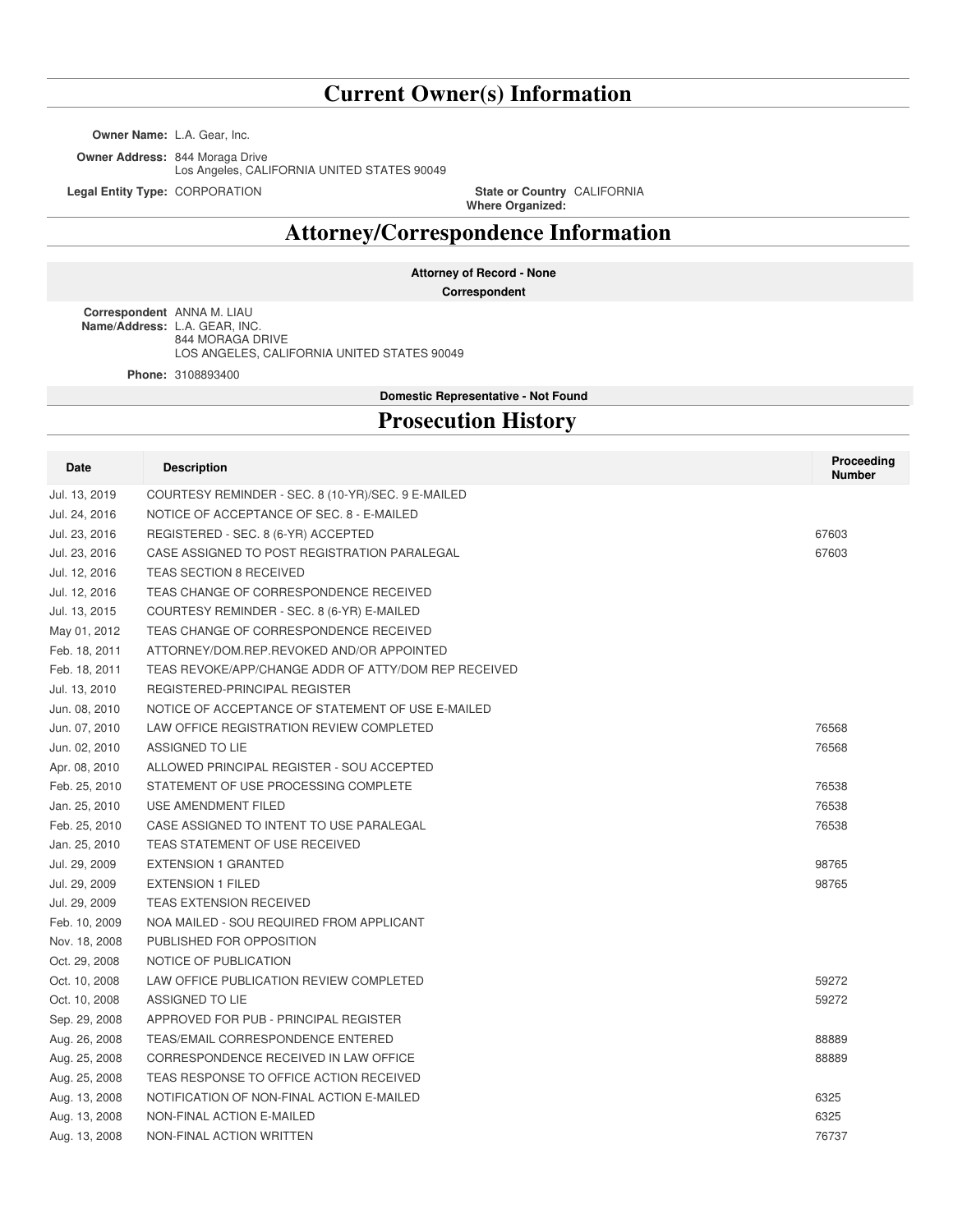### **TM Staff and Location Information**

#### **TM Staff Information - None**

#### **File Location**

**Current Location:** TMO LAW OFFICE 114 **Date in Location:** Jul. 23, 2016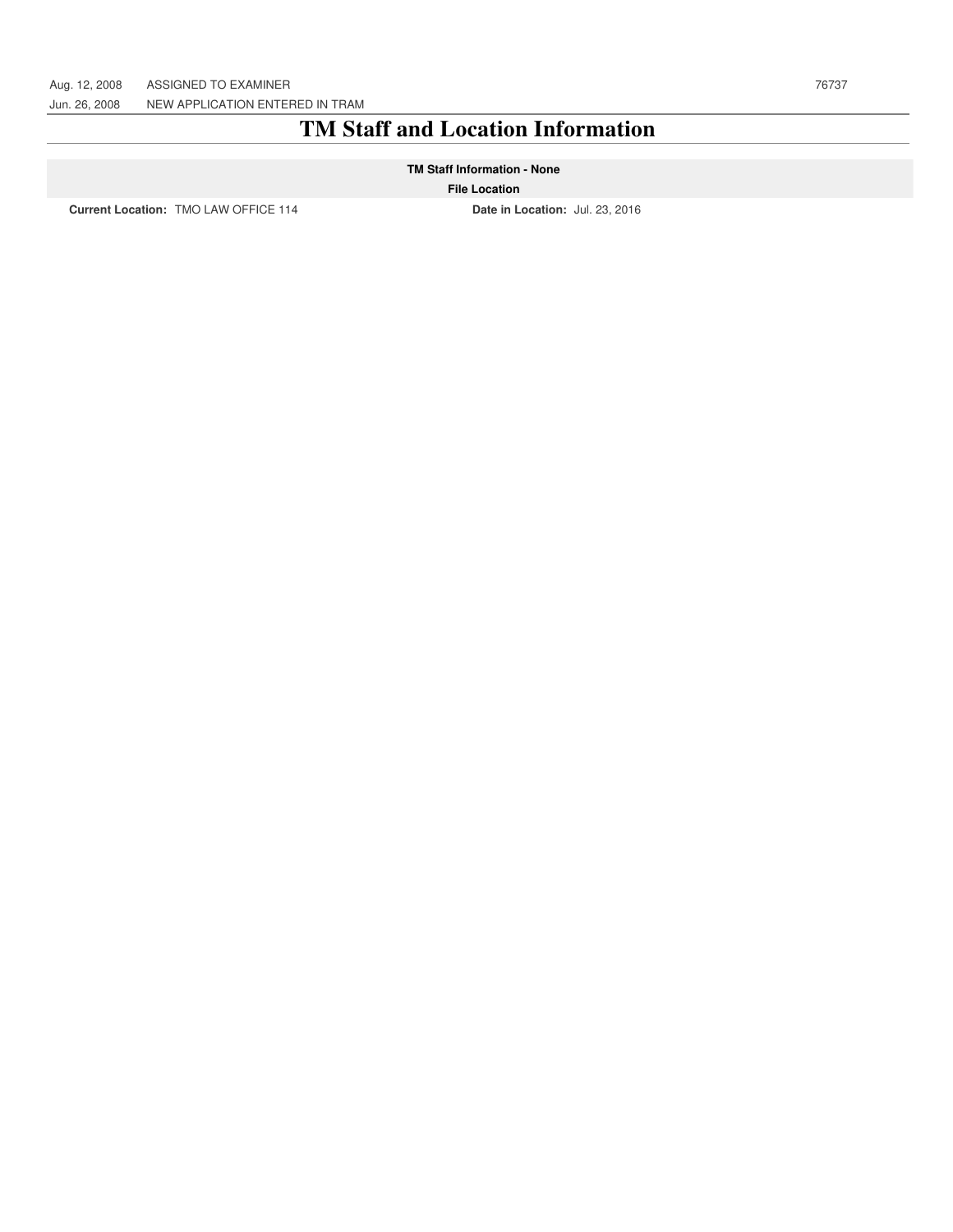**Generated on:** This page was generated by TSDR on 2020-01-21 13:55:34 EST

**Mark:** L.A. LIGHTS



**Filed 44E:** No **Currently 66A:** No **Filed 66A:** No **Currently No Basis:** No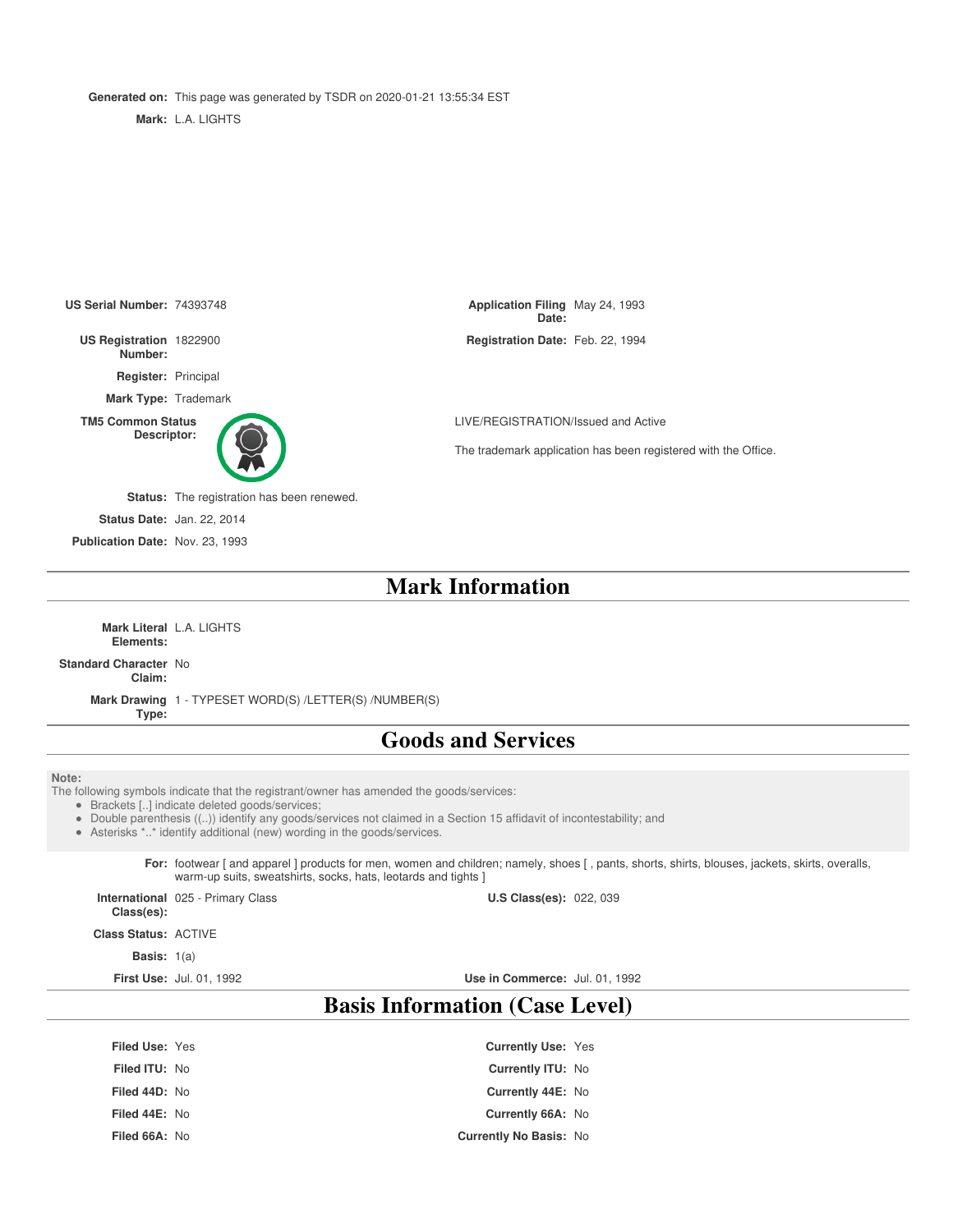### **Current Owner(s) Information**

**Owner Name:** L.A. GEAR, INC.

**Owner Address:** 844 MORAGA DRIVE Los Angeles, CALIFORNIA UNITED STATES 90049

**Legal Entity Type: CORPORATION** 

**Where Organized:** State or Country CALIFORNIA

### **Attorney/Correspondence Information**

**Attorney of Record**

**Attorney Name:** Susan L. Heller **Docket Number:** 053223-01030

**Attorney Primary** LATM2@gtlaw.com **Attorney Email Email Address:**

**Authorized:** Attorney Email Yes

**Correspondent**

**Correspondent** Anna M. Liau **Name/Address:** L.A. GEAR, INC. 844 MORAGA DRIVE Los Angeles, CALIFORNIA UNITED STATES 90049

**Phone:** 310-889-3400

**Correspondent e-** aliau@aciint.com linkerg@gtlaw.com **Correspondent email:**

**mail Authorized:** Correspondent e- Yes

#### **Domestic Representative - Not Found**

### **Prosecution History**

| Date          | <b>Description</b>                                     | Proceeding<br><b>Number</b> |  |
|---------------|--------------------------------------------------------|-----------------------------|--|
| Jan. 23, 2014 | NOTICE OF ACCEPTANCE OF SEC. 8 & 9 - E-MAILED          |                             |  |
| Jan. 22, 2014 | REGISTERED AND RENEWED (SECOND RENEWAL - 10 YRS)       | 73376                       |  |
| Jan. 22, 2014 | REGISTERED - SEC. 8 (10-YR) ACCEPTED/SEC. 9 GRANTED    | 73376                       |  |
| Jan. 20, 2014 | REGISTERED - COMBINED SECTION 8 (10-YR) & SEC. 9 FILED | 73376                       |  |
| Jan. 20, 2014 | TEAS SECTION 8 & 9 RECEIVED                            |                             |  |
| Jan. 20, 2014 | TEAS CHANGE OF CORRESPONDENCE RECEIVED                 |                             |  |
| May 01, 2012  | TEAS CHANGE OF CORRESPONDENCE RECEIVED                 |                             |  |
| Feb. 18, 2011 | ATTORNEY/DOM.REP.REVOKED AND/OR APPOINTED              |                             |  |
| Feb. 18, 2011 | TEAS REVOKE/APP/CHANGE ADDR OF ATTY/DOM REP RECEIVED   |                             |  |
| Aug. 31, 2007 | CASE FILE IN TICRS                                     |                             |  |
| Apr. 23, 2004 | REGISTERED AND RENEWED (FIRST RENEWAL - 10 YRS)        |                             |  |
| Apr. 23, 2004 | REGISTERED - SEC. 8 (10-YR) ACCEPTED/SEC. 9 GRANTED    |                             |  |
| Jan. 15, 2004 | RESPONSE RECEIVED TO POST REG. ACTION - SEC. 8 & 9     |                             |  |
| Dec. 23, 2003 | POST REGISTRATION ACTION MAILED - SEC. 8 & 9           |                             |  |
| Sep. 10, 2003 | REGISTERED - COMBINED SECTION 8 (10-YR) & SEC. 9 FILED |                             |  |
| Sep. 10, 2003 | <b>PAPER RECEIVED</b>                                  |                             |  |
| Aug. 17, 1999 | REGISTERED - SEC. 8 (6-YR) ACCEPTED & SEC. 15 ACK.     |                             |  |
| Mar. 10, 1999 | REGISTERED - SEC. 8 (6-YR) & SEC. 15 FILED             |                             |  |
| Apr. 23, 1997 | CANCELLATION TERMINATED NO. 999999                     | 25176                       |  |
| Apr. 23, 1997 | CANCELLATION DENIED NO. 999999                         | 25176                       |  |
| Mar. 26, 1997 | COUNTERCLAIM CANC. NO. 999999                          | 25176                       |  |
| Feb. 22, 1994 | REGISTERED-PRINCIPAL REGISTER                          |                             |  |
| Nov. 23, 1993 | PUBLISHED FOR OPPOSITION                               |                             |  |
| Oct. 22, 1993 | NOTICE OF PUBLICATION                                  |                             |  |
| Sep. 10, 1993 | APPROVED FOR PUB - PRINCIPAL REGISTER                  |                             |  |
| Sep. 07, 1993 | ASSIGNED TO EXAMINER                                   | 69800                       |  |
| Sep. 01, 1993 | ASSIGNED TO EXAMINER                                   | 66324                       |  |

### **TM Staff and Location Information**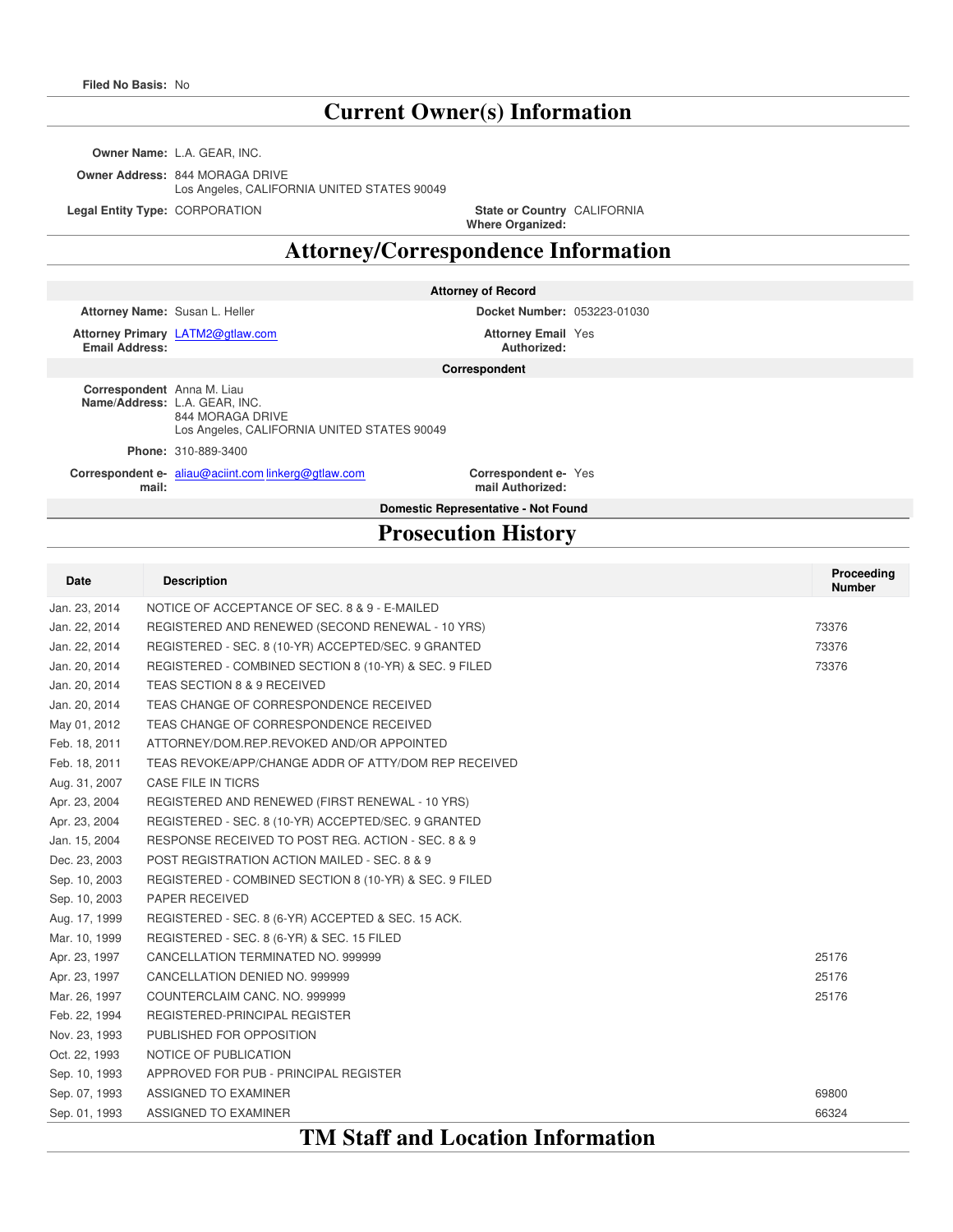**TM Staff Information - None**

**File Location**

**Current Location:** GENERIC WEB UPDATE **Date in Location:** Jan. 22, 2014

### **Assignment Abstract Of Title Information**

| <b>Summary</b>                 |                                                                                                                            |                                                        |                                                                                                     |
|--------------------------------|----------------------------------------------------------------------------------------------------------------------------|--------------------------------------------------------|-----------------------------------------------------------------------------------------------------|
| <b>Total Assignments: 4</b>    |                                                                                                                            |                                                        | Registrant: L.A. GEAR, INC.                                                                         |
|                                |                                                                                                                            | Assignment 1 of 4                                      |                                                                                                     |
|                                | Conveyance: SECURITY INTEREST                                                                                              |                                                        |                                                                                                     |
| Reel/Frame: 1018/0001          |                                                                                                                            | <b>Pages: 128</b>                                      |                                                                                                     |
| Date Recorded: Aug. 20, 1993   |                                                                                                                            |                                                        |                                                                                                     |
| Documents:                     | <b>Supporting</b> No Supporting Documents Available                                                                        |                                                        |                                                                                                     |
|                                |                                                                                                                            | <b>Assignor</b>                                        |                                                                                                     |
|                                | Name: L. A. CALIFORNIA, INC.                                                                                               | Execution Date: Aug. 11, 1993                          |                                                                                                     |
| Legal Entity Type: CORPORATION |                                                                                                                            | State or Country CALIFORNIA<br><b>Where Organized:</b> |                                                                                                     |
|                                | Name: L.A. GEAR, INC.                                                                                                      | Execution Date: Aug. 11, 1993                          |                                                                                                     |
| Legal Entity Type: CORPORATION |                                                                                                                            | State or Country CALIFORNIA<br>Where Organized:        |                                                                                                     |
|                                |                                                                                                                            | Assignee                                               |                                                                                                     |
|                                |                                                                                                                            |                                                        | Name: BANK OF AMERICA NATIONAL TRUST AND SAVINGS ASSOCIATION INTERNATIONAL BANKING OFFICE UNIT 1769 |
|                                | Legal Entity Type: NATIONAL BANKING ASSOCIATION                                                                            | <b>Where Organized:</b>                                | State or Country No Place Where Organized Found                                                     |
|                                | Address: 333 SOUTH HOPE STREET 18TH FLOOR<br>LOS ANGELES, CA 90071                                                         |                                                        |                                                                                                     |
|                                |                                                                                                                            | Correspondent                                          |                                                                                                     |
| Name:                          | Correspondent KATHLEEN B. BLOCK                                                                                            |                                                        |                                                                                                     |
|                                | Correspondent SHEPPARD, MULLIN, RICHTER ET AL<br>Address: FOUR EMBARCADERO CENTER<br>17TH FLOOR<br>SAN FRANCISCO, CA 94111 |                                                        |                                                                                                     |
|                                |                                                                                                                            | Domestic Representative - Not Found                    |                                                                                                     |
|                                |                                                                                                                            | <b>Assignment 2 of 4</b>                               |                                                                                                     |
|                                | Conveyance: RELEASE BY SECURED PARTY                                                                                       |                                                        |                                                                                                     |
| Reel/Frame: 1073/0116          |                                                                                                                            | Pages: 8                                               |                                                                                                     |
| Date Recorded: Nov. 30, 1993   |                                                                                                                            |                                                        |                                                                                                     |
| Documents:                     | Supporting No Supporting Documents Available                                                                               |                                                        |                                                                                                     |
|                                |                                                                                                                            | Assignor                                               |                                                                                                     |
|                                | Name: BANK OF AMERICA NATIONAL TRUST &<br><b>SAVINGS ASSOCIATION</b>                                                       | Execution Date: Nov. 22, 1993                          |                                                                                                     |
|                                | Legal Entity Type: A NATIONAL BANKING ASSOCIATION                                                                          | <b>Where Organized:</b>                                | <b>State or Country</b> No Place Where Organized Found                                              |
|                                |                                                                                                                            | Assignee                                               |                                                                                                     |
|                                | Name: L.A. CALIFORNIA, INC.                                                                                                |                                                        |                                                                                                     |
| Legal Entity Type: CORPORATION |                                                                                                                            | State or Country CALIFORNIA<br><b>Where Organized:</b> |                                                                                                     |
|                                | Address: 2850 OCEAN PARK BLVD.<br>SANTA MONICA, CALIFORNIA 90405                                                           |                                                        |                                                                                                     |
|                                | Name: L.A. GEAR, INC.                                                                                                      |                                                        |                                                                                                     |
| Legal Entity Type: CORPORATION |                                                                                                                            | State or Country CALIFORNIA                            |                                                                                                     |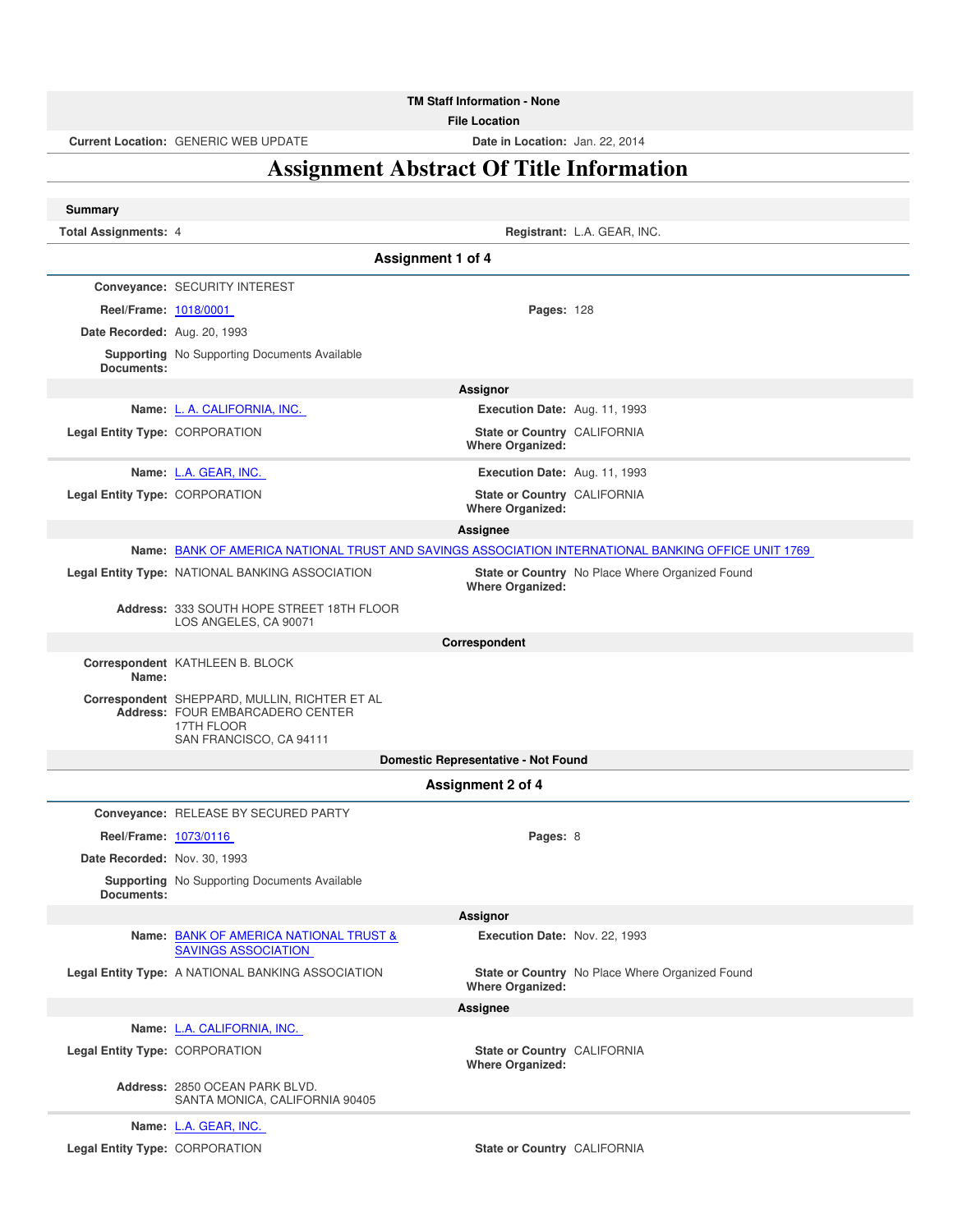#### **Where Organized:**

|                                | Address: 2850 OCEAN PARK BOULEVARD<br>SANTA MONICA, CALIFORNIA 90405                                                       |                                                        |  |
|--------------------------------|----------------------------------------------------------------------------------------------------------------------------|--------------------------------------------------------|--|
|                                | Correspondent                                                                                                              |                                                        |  |
| Name:                          | Correspondent WILLIAM M. SCOTT IV, ESQ.                                                                                    |                                                        |  |
|                                | Correspondent SHEPPARD, MULLIN, RICHTER & HAMPTON<br>Address: 333 SOUTH HOPE STREET<br>48TH FLOOR<br>LOS ANGELES, CA 90071 |                                                        |  |
|                                |                                                                                                                            | Domestic Representative - Not Found                    |  |
|                                |                                                                                                                            | Assignment 3 of 4                                      |  |
|                                | Conveyance: SECURITY INTEREST                                                                                              |                                                        |  |
| Reel/Frame: 1073/0124          |                                                                                                                            | <b>Pages: 121</b>                                      |  |
| Date Recorded: Nov. 30, 1993   |                                                                                                                            |                                                        |  |
| Documents:                     | <b>Supporting</b> No Supporting Documents Available                                                                        |                                                        |  |
|                                |                                                                                                                            | Assignor                                               |  |
|                                | Name: L.A. GEAR CALIFORNIA, INC.                                                                                           | Execution Date: Nov. 22, 1993                          |  |
| Legal Entity Type: CORPORATION |                                                                                                                            | State or Country CALIFORNIA<br><b>Where Organized:</b> |  |
|                                | Name: L.A. GEAR, INC.                                                                                                      | Execution Date: Nov. 22, 1993                          |  |
| Legal Entity Type: CORPORATION |                                                                                                                            | State or Country CALIFORNIA                            |  |
|                                |                                                                                                                            | <b>Where Organized:</b><br>Assignee                    |  |
|                                | Name: BANKAMERICA BUSINESS CREDIT, INC.                                                                                    |                                                        |  |
| Legal Entity Type: CORPORATION |                                                                                                                            | State or Country DELAWARE                              |  |
|                                |                                                                                                                            | <b>Where Organized:</b>                                |  |
|                                | Address: ATTN: CHARLES A. BURTCH<br>TWO NORTH LAKE AVE., SUITE 400<br>PASADENA, CALIFORNIA 91101                           |                                                        |  |
|                                |                                                                                                                            | Correspondent                                          |  |
| Name:                          | Correspondent WILLIAM M. SCOTT, IV, ESQ.                                                                                   |                                                        |  |
|                                | Correspondent SHEPPARD, MULLIN, RICHTER & HAMPTON<br>Address: 333 SOUTH HOPE STREET<br>48TH FLOOR<br>LOS ANGELES, CA 90071 |                                                        |  |
|                                |                                                                                                                            | Domestic Representative - Not Found                    |  |
|                                |                                                                                                                            | <b>Assignment 4 of 4</b>                               |  |
|                                | Conveyance: SECURITY AGREEMENT                                                                                             |                                                        |  |
| Reel/Frame: 1617/0001          |                                                                                                                            | Pages: 38                                              |  |
| Date Recorded: May 28, 1997    |                                                                                                                            |                                                        |  |
| Documents:                     | <b>Supporting</b> No Supporting Documents Available                                                                        |                                                        |  |
|                                |                                                                                                                            | Assignor                                               |  |
|                                | Name: L.A. GEAR, INC.                                                                                                      | Execution Date: May 21, 1997                           |  |
| Legal Entity Type: CORPORATION |                                                                                                                            | State or Country DELAWARE<br><b>Where Organized:</b>   |  |
|                                |                                                                                                                            | Assignee                                               |  |
|                                | Name: CONGRESS FINANCIAL CORPORATION (WESTERN)                                                                             |                                                        |  |
| Legal Entity Type: CORPORATION |                                                                                                                            | State or Country CALIFORNIA<br><b>Where Organized:</b> |  |
|                                | Address: SUITE 1000<br><b>225 SOUTH LAKE AVENUE</b><br>PASADENA, CALIFORNIA 91101                                          |                                                        |  |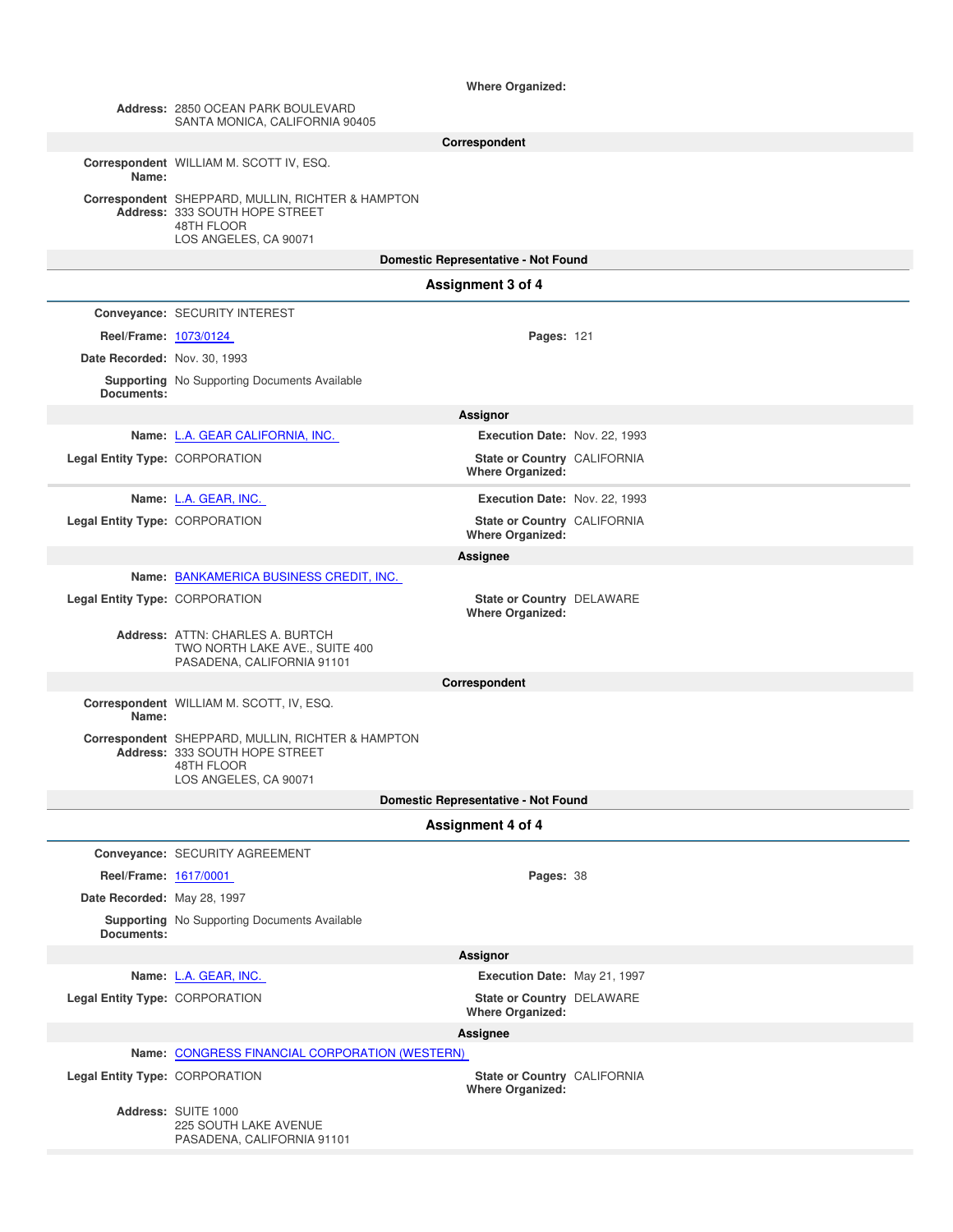**Correspondent Name:** LEVY, SMALL & LALLAS

**Correspondent Address:** ATTN: STEVEN G. SMALL 815 MORAGA DRIVE LOS ANGELES, CA 90049

**Domestic Representative - Not Found**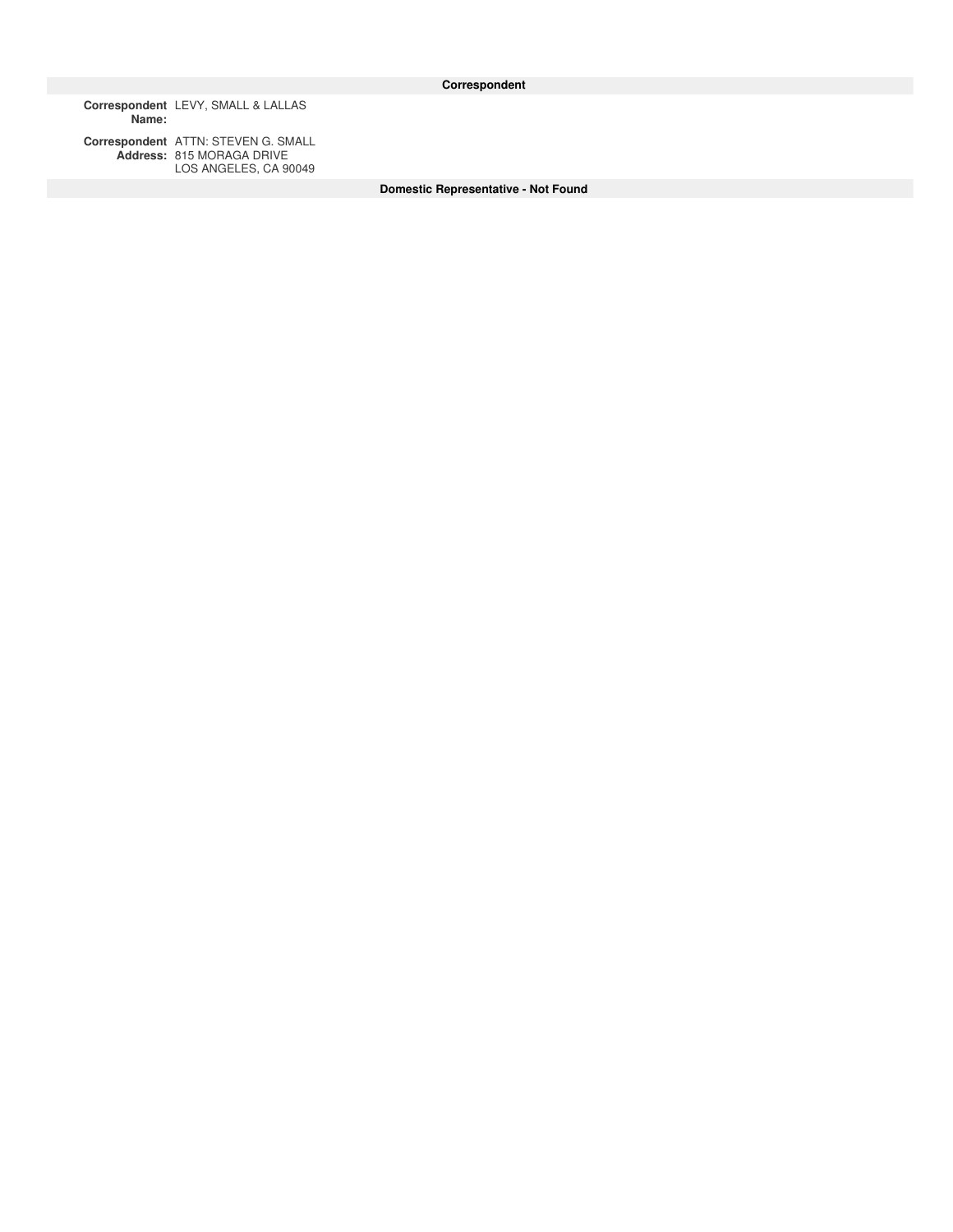**Generated on:** This page was generated by TSDR on 2020-01-21 13:56:16 EST

**Mark:** SO...L.A.



**Mark Information**

**Mark Literal** SO...L.A. **Elements:**

**Standard Character** No **Claim:**

> **Mark Drawing** 1 - TYPESET WORD(S) /LETTER(S) /NUMBER(S) **Type:**

**Disclaimer:** "L.A."

**Related Properties Information**

**Child Of:** 74331508

### **Goods and Services**

#### **Note:**

The following symbols indicate that the registrant/owner has amended the goods/services:

Brackets [..] indicate deleted goods/services;

Double parenthesis ((..)) identify any goods/services not claimed in a Section 15 affidavit of incontestability; and

Asterisks \*..\* identify additional (new) wording in the goods/services.

**For:** shoes

**International** 025 - Primary Class **Class(es):**

**Class Status:** ACTIVE

**Basis:** 1(a)

**First Use:** Mar. 05, 1993 **Use in Commerce:** Mar. 05, 1993

**U.S Class(es): 022, 039** 

### **Basis Information (Case Level)**

**Filed Use:** No **Currently Use:** Yes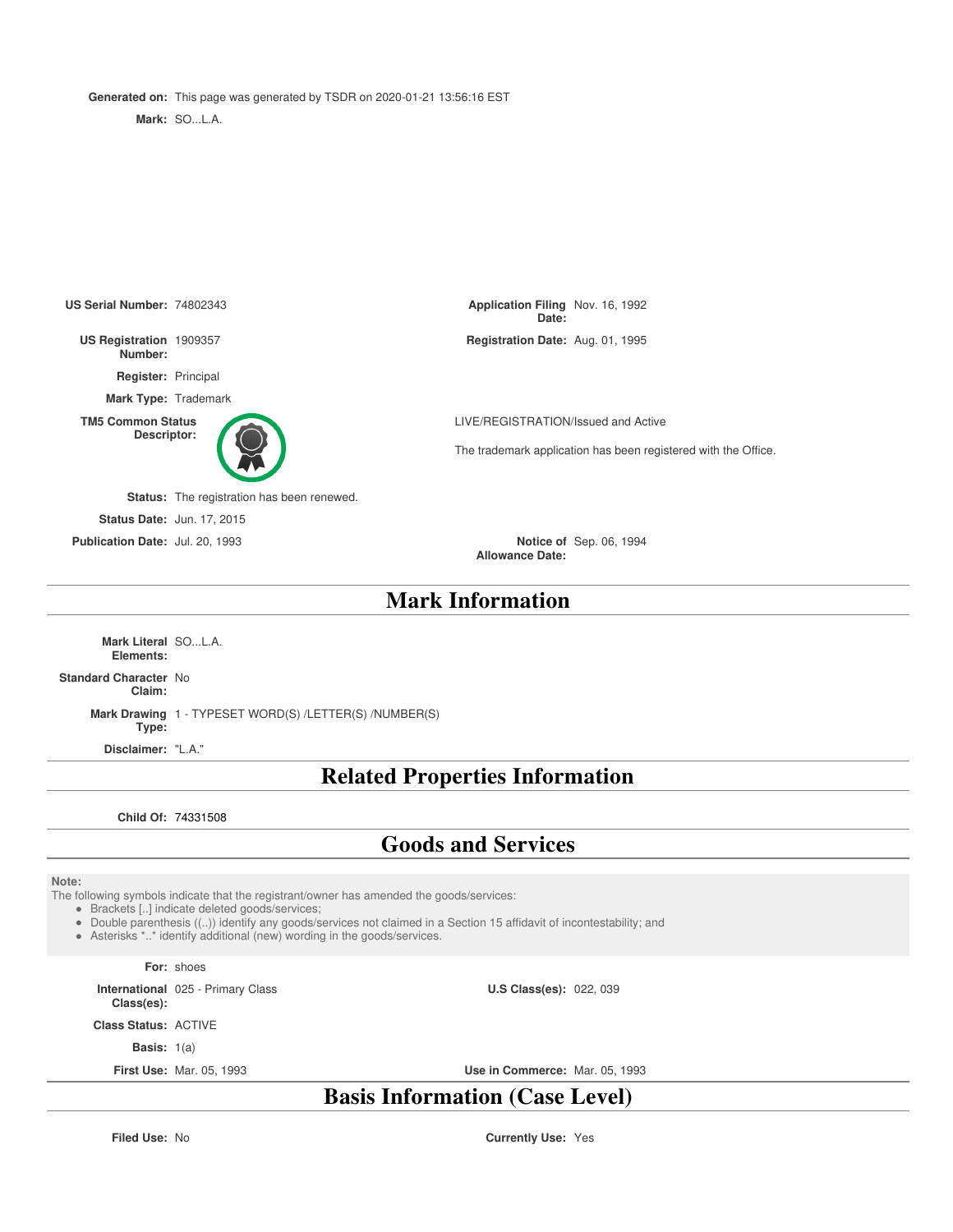| <b>Filed ITU: Yes</b> | <b>Currently ITU: No</b>      |
|-----------------------|-------------------------------|
| Filed 44D: No         | Currently 44E: No             |
| Filed 44E: No         | <b>Currently 66A: No</b>      |
| Filed 66A: No         | <b>Currently No Basis: No</b> |

**Filed No Basis:** No

### **Current Owner(s) Information**

**Owner Name:** L.A. GEAR, INC.

**Owner Address:** 844 moraga drive LOS ANGELES, CALIFORNIA UNITED STATES 90049

**Legal Entity Type: CORPORATION** 

**Where Organized:** State or Country CALIFORNIA

### **Attorney/Correspondence Information**

**Attorney of Record - None**

**Correspondent**

**Correspondent** ANNA M. LIAU **Name/Address:** L.A. GEAR, INC. 844 MORAGA DRIVE LOS ANGELES, CALIFORNIA UNITED STATES 90049

**Phone:** 310-889-3400

**Domestic Representative - Not Found**

### **Prosecution History**

| Date          | <b>Description</b>                                     | Proceeding<br><b>Number</b> |
|---------------|--------------------------------------------------------|-----------------------------|
| Jun. 17, 2015 | NOTICE OF ACCEPTANCE OF SEC. 8 & 9 - E-MAILED          |                             |
| Jun. 17, 2015 | REGISTERED AND RENEWED (SECOND RENEWAL - 10 YRS)       | 76293                       |
| Jun. 17, 2015 | REGISTERED - SEC. 8 (10-YR) ACCEPTED/SEC. 9 GRANTED    | 76293                       |
| Jun. 15, 2015 | TEAS SECTION 8 & 9 RECEIVED                            |                             |
| Jun. 15, 2015 | TEAS CHANGE OF CORRESPONDENCE RECEIVED                 |                             |
| Aug. 06, 2014 | COUNTERCLAIM OPP. NO. 999999                           | 209504                      |
| May 01, 2012  | TEAS CHANGE OF CORRESPONDENCE RECEIVED                 |                             |
| Feb. 18, 2011 | ATTORNEY/DOM.REP.REVOKED AND/OR APPOINTED              |                             |
| Feb. 18, 2011 | TEAS REVOKE/APP/CHANGE ADDR OF ATTY/DOM REP RECEIVED   |                             |
| Mar. 14, 2005 | REGISTERED AND RENEWED (FIRST RENEWAL - 10 YRS)        |                             |
| Mar. 14, 2005 | REGISTERED - SEC. 8 (10-YR) ACCEPTED/SEC. 9 GRANTED    |                             |
| Jan. 11, 2005 | REGISTERED - COMBINED SECTION 8 (10-YR) & SEC. 9 FILED |                             |
| Jan. 11, 2005 | <b>PAPER RECEIVED</b>                                  |                             |
| Apr. 27, 2001 | REGISTERED - SEC. 8 (6-YR) ACCEPTED & SEC. 15 ACK.     |                             |
| Jan. 25, 2001 | REGISTERED - SEC. 8 (6-YR) & SEC. 15 FILED             |                             |
| Aug. 01, 1995 | REGISTERED-PRINCIPAL REGISTER                          |                             |
| May 04, 1995  | ALLOWED PRINCIPAL REGISTER - SOU ACCEPTED              |                             |
| May 04, 1995  | ASSIGNED TO EXAMINER                                   | 68110                       |
| Mar. 31, 1995 | STATEMENT OF USE PROCESSING COMPLETE                   |                             |
| Nov. 25, 1994 | USE AMENDMENT FILED                                    |                             |
| Mar. 31, 1995 | DIVISIONAL PROCESSING COMPLETE                         |                             |
| Nov. 18, 1994 | <b>EXTENSION 1 GRANTED</b>                             |                             |
| Oct. 12, 1994 | <b>EXTENSION 1 FILED</b>                               |                             |
| Sep. 06, 1994 | NOA MAILED - SOU REQUIRED FROM APPLICANT               |                             |
| Jul. 20, 1993 | PUBLISHED FOR OPPOSITION                               |                             |
| Jun. 18, 1993 | NOTICE OF PUBLICATION                                  |                             |
| Apr. 07, 1993 | APPROVED FOR PUB - PRINCIPAL REGISTER                  |                             |
| Mar. 31, 1993 | EXAMINER'S AMENDMENT MAILED                            |                             |
| Feb. 10, 1993 | NON-FINAL ACTION MAILED                                |                             |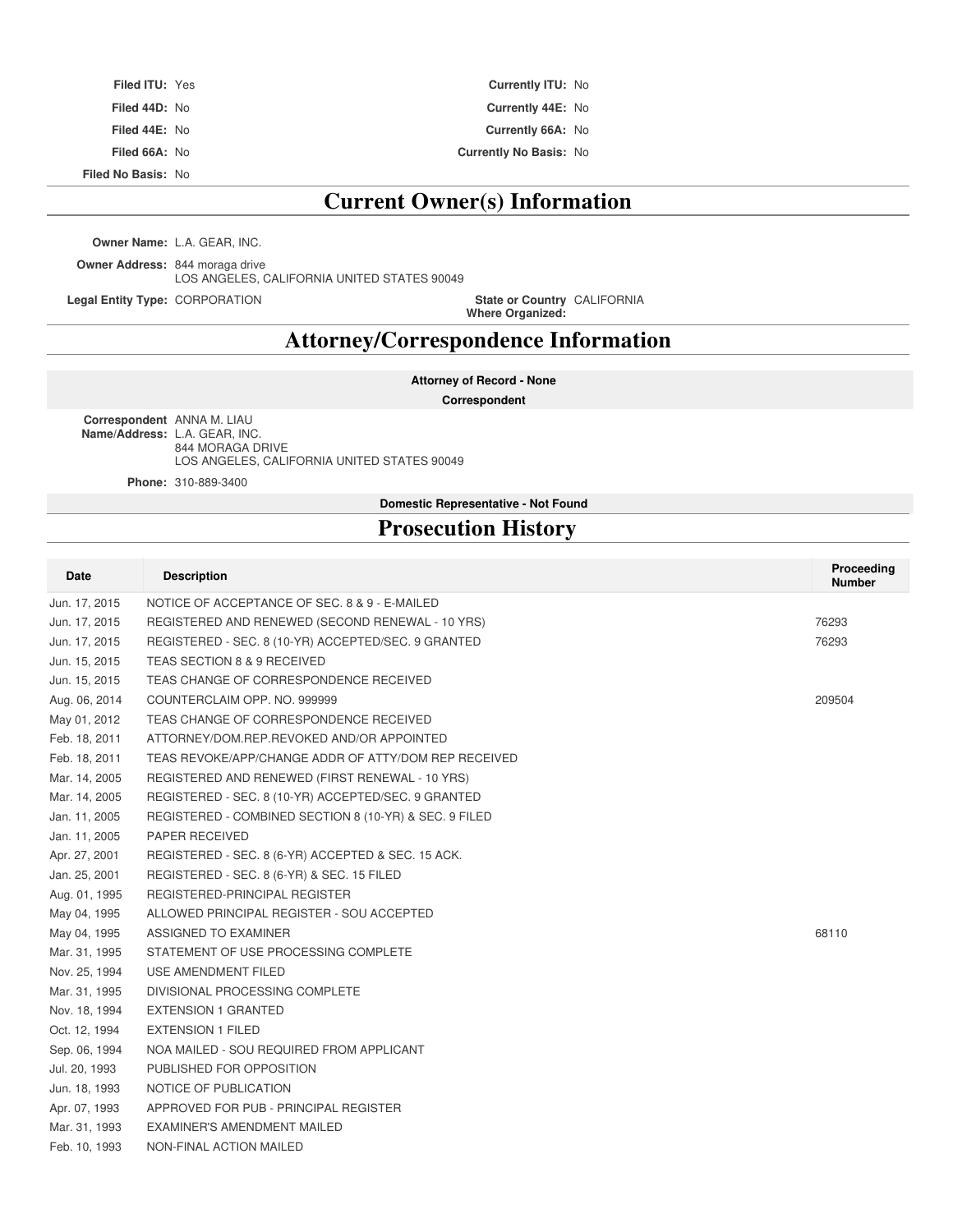### **TM Staff and Location Information**

**TM Staff Information - None**

**File Location**

**Current Location:** GENERIC WEB UPDATE **Date in Location:** Jun. 17, 2015

### **Assignment Abstract Of Title Information**

| <b>Summary</b>                 |                                                                                                                        |                                                        |                                   |  |
|--------------------------------|------------------------------------------------------------------------------------------------------------------------|--------------------------------------------------------|-----------------------------------|--|
| <b>Total Assignments: 1</b>    |                                                                                                                        |                                                        | Registrant: SKECHERS U.S.A., INC. |  |
|                                | Assignment 1 of 1                                                                                                      |                                                        |                                   |  |
|                                | Conveyance: ASSIGNS THE ENTIRE INTEREST                                                                                |                                                        |                                   |  |
| Reel/Frame: 1513/0114          |                                                                                                                        | Pages: 6                                               |                                   |  |
| Date Recorded: Sep. 10, 1996   |                                                                                                                        |                                                        |                                   |  |
| Documents:                     | <b>Supporting</b> No Supporting Documents Available                                                                    |                                                        |                                   |  |
|                                | Assignor                                                                                                               |                                                        |                                   |  |
|                                | Name: SKECHERS U.S.A., INC.                                                                                            | Execution Date: Jun. 02, 1996                          |                                   |  |
| Legal Entity Type: CORPORATION |                                                                                                                        | State or Country CALIFORNIA<br><b>Where Organized:</b> |                                   |  |
|                                |                                                                                                                        | Assignee                                               |                                   |  |
|                                | Name: L.A. GEAR, INC.                                                                                                  |                                                        |                                   |  |
| Legal Entity Type: CORPORATION |                                                                                                                        | State or Country CALIFORNIA<br><b>Where Organized:</b> |                                   |  |
|                                | Address: 2850 OCEAN PARK BOULEVARD<br>SANTA MONICA, CALIFORNIA 90405                                                   |                                                        |                                   |  |
|                                |                                                                                                                        | Correspondent                                          |                                   |  |
| Name:                          | Correspondent GADSBY & HANNAH LLP                                                                                      |                                                        |                                   |  |
|                                | Correspondent STEPHEN J. JEFFRIES, ESQ.<br>Address: 1747 PENNSYLVANIA AVENUE, N.W., STE. 800<br>WASHINGTON, D.C. 20006 |                                                        |                                   |  |
|                                |                                                                                                                        | <b>Domestic Representative - Not Found</b>             |                                   |  |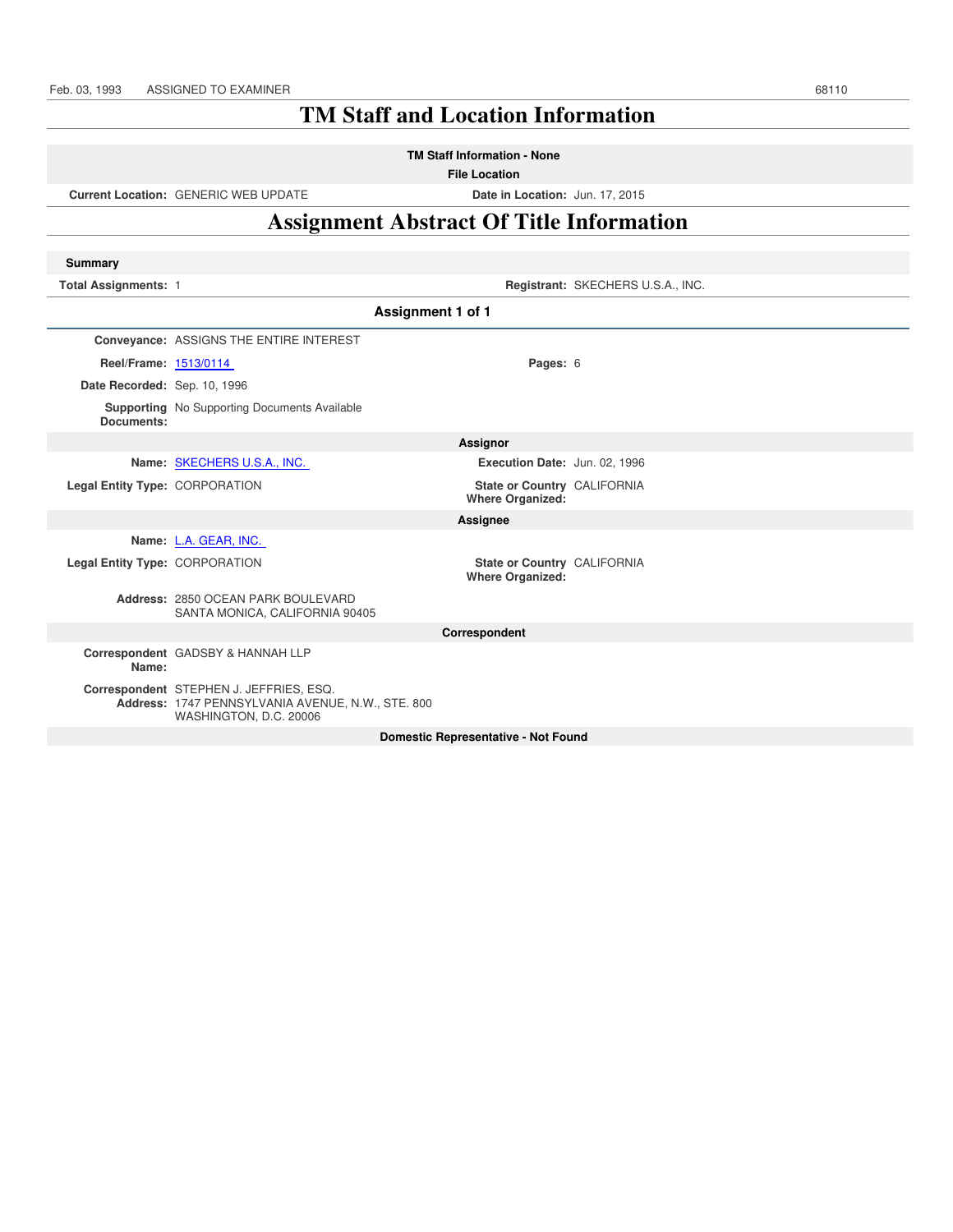**Generated on:** This page was generated by TSDR on 2020-01-21 13:57:15 EST **Mark:** LOS ANGELES GEAR L.A. GEAR

| US Serial Number: 85968531                                  |                                                                                                                                                                                                                                                                                                                                                                                                                                                                                    | Application Filing Jun. 24, 2013<br>Date: |                                                                |
|-------------------------------------------------------------|------------------------------------------------------------------------------------------------------------------------------------------------------------------------------------------------------------------------------------------------------------------------------------------------------------------------------------------------------------------------------------------------------------------------------------------------------------------------------------|-------------------------------------------|----------------------------------------------------------------|
| US Registration 4484414<br>Number:                          |                                                                                                                                                                                                                                                                                                                                                                                                                                                                                    | Registration Date: Feb. 18, 2014          |                                                                |
| Register: Principal                                         |                                                                                                                                                                                                                                                                                                                                                                                                                                                                                    |                                           |                                                                |
|                                                             | Mark Type: Trademark                                                                                                                                                                                                                                                                                                                                                                                                                                                               |                                           |                                                                |
| <b>TM5 Common Status</b><br>Descriptor:                     |                                                                                                                                                                                                                                                                                                                                                                                                                                                                                    | LIVE/REGISTRATION/Issued and Active       |                                                                |
|                                                             |                                                                                                                                                                                                                                                                                                                                                                                                                                                                                    |                                           | The trademark application has been registered with the Office. |
|                                                             | <b>Status:</b> Registered. The registration date is used to determine when post-registration maintenance documents are due.                                                                                                                                                                                                                                                                                                                                                        |                                           |                                                                |
|                                                             | <b>Status Date: Feb. 18, 2014</b>                                                                                                                                                                                                                                                                                                                                                                                                                                                  |                                           |                                                                |
| Publication Date: Dec. 03, 2013                             |                                                                                                                                                                                                                                                                                                                                                                                                                                                                                    |                                           |                                                                |
|                                                             |                                                                                                                                                                                                                                                                                                                                                                                                                                                                                    |                                           |                                                                |
|                                                             |                                                                                                                                                                                                                                                                                                                                                                                                                                                                                    | <b>Mark Information</b>                   |                                                                |
| Elements:                                                   | Mark Literal LOS ANGELES GEAR L.A. GEAR                                                                                                                                                                                                                                                                                                                                                                                                                                            |                                           |                                                                |
| <b>Standard Character No</b><br>Claim:                      |                                                                                                                                                                                                                                                                                                                                                                                                                                                                                    |                                           |                                                                |
| Type:                                                       | Mark Drawing 3 - AN ILLUSTRATION DRAWING WHICH INCLUDES WORD(S)/ LETTER(S)/NUMBER(S)                                                                                                                                                                                                                                                                                                                                                                                               |                                           |                                                                |
|                                                             | Description of The mark consists of a stylized depiction of a seal comprised of concentric circles with a stylized depiction of a building and two palm<br>Mark: trees inside the seal. Around the top of the perimeter of the seal appears the wording "LOS ANGELES" and around the bottom of the<br>perimeter of the seal appears the wording "GEAR". Across the seal appears the wording "L.A. GEAR".                                                                           |                                           |                                                                |
|                                                             | <b>Color(s) Claimed:</b> Color is not claimed as a feature of the mark.                                                                                                                                                                                                                                                                                                                                                                                                            |                                           |                                                                |
|                                                             | Disclaimer: "LOS ANGELES" AND "GEAR"                                                                                                                                                                                                                                                                                                                                                                                                                                               |                                           |                                                                |
| <b>Acquired</b> In part<br><b>Distinctiveness</b><br>Claim: |                                                                                                                                                                                                                                                                                                                                                                                                                                                                                    |                                           |                                                                |
| Limitation<br>Statement:                                    | Distinctiveness As to "L.A. GEAR"                                                                                                                                                                                                                                                                                                                                                                                                                                                  |                                           |                                                                |
|                                                             | Design Search 05.01.03 - Palm trees<br>Code(s): 05.01.10 - Thicket; More than one tree or bush; thicket; group of trees<br>07.03.03 - Pagodas; Mosque; Minarets; Synagogues; Temples<br>24.05.01 - Circular or elliptical seals; Seals, circular or elliptical<br>26.01.07 - Circles with a decorative border, including scalloped, ruffled and zig-zag edges<br>26.01.18 - Circles, three or more concentric; Concentric circles, three or more; Three or more concentric circles |                                           |                                                                |
|                                                             | ni in In                                                                                                                                                                                                                                                                                                                                                                                                                                                                           | $\mathbf{A}$ . The state $\mathbf{A}$     |                                                                |

### **Related Properties Information**

**Claimed Ownership** 1325941, 1614968, 1815958 and others

**of US Registrations:**

### **Goods and Services**

#### **Note:**

The following symbols indicate that the registrant/owner has amended the goods/services:

Brackets [..] indicate deleted goods/services;

Double parenthesis ((..)) identify any goods/services not claimed in a Section 15 affidavit of incontestability; and

Asterisks \*..\* identify additional (new) wording in the goods/services.